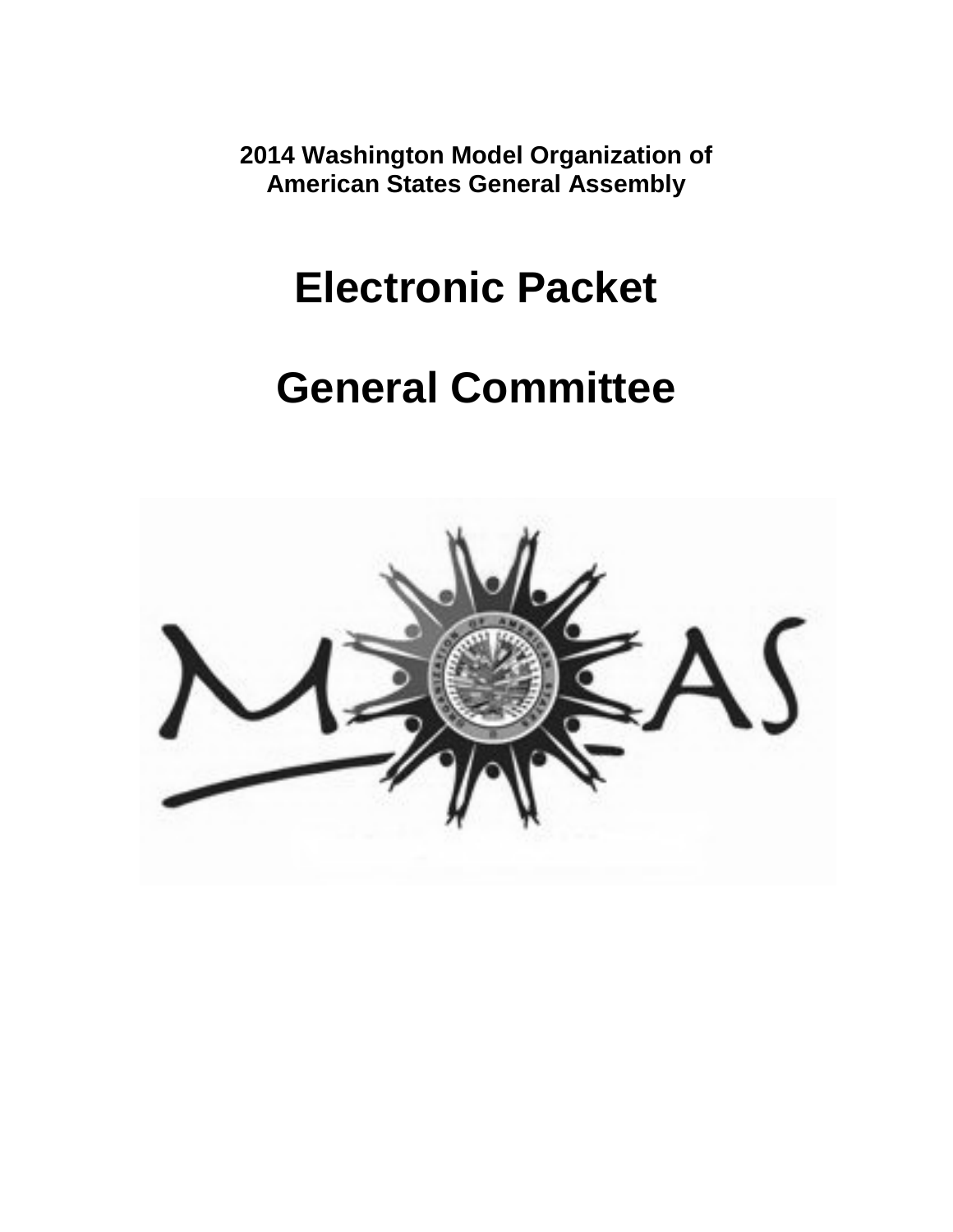# **HEMISPHERIC INITIATIVE FOR INCLUSIVE EMPLOYMENT IN THE AGRO-ECOLOGICAL SECTOR TO PROMOTE INTEGRAL DEVELOPMENT AND TO STRENGHTEN DEMOCRACY**

General Committee Topic No. 1 of the Agenda Committee Topic No. 1 of the Agenda Draft Resolution Presented by the Delegation of the Republic of Haiti

# THE GENERAL ASSEMBLY,

# RECOGNIZING:

Article 33 of the Charter of the Organization of American States, which establishes that "development is a primary responsibility of each country and should constitute an integral and continuous process for the establishment of a more just economic and social order";

Article 10 of the Social Charter of the Americas, according to which "Member States, in partnership with the private sector and civil society, will promote sustainable development by means of economic growth, social development, conservation and sustainable use of natural resources";

#### CONSIDERING:

The Declaration of the Fourth Summit of the Americas (Mar del Plata, Argentina, 2005), which looks forward to "create jobs to fight poverty and strength democratic governance", taking into account "the great task of our societies and governments in combating poverty and social exclusion by adopting policies for generating more and better jobs in rural and urban areas, to contribute effectively to social inclusion and cohesion, prosperity, and democratic governance";

## RECALLING:

AG/RES. 2766 (XLIII-O/13), "Promotion and Strengthening of Democracy: Follow-Up to the Inter-American Democratic Charter," which recognizes "the important role of participation by all sectors of society, including civil society, in the consolidation of democracy, given that such participation is one of the vital elements for the success of development policies"; and

## EMPHASIZING:

The Declaration of the Third Summit of the Americas (Quebec City, Canada, 2001), in which heads of state and governments committed to "strengthen environmental protection and sustainable use of natural resources with a view to ensuring a balance among economic development, social development and the protection of the environment", and the role of these activities in strengthening democracy through specific programs and initiatives,

- 1. To recognize the efforts of the Member States to promote economic development and job creation as a strategy to strengthen democratic governance and to promote stability, particularly, the efforts of the Inter-American Conference of Ministers of Labor to bring together policy-makers and workers around the design of policies, adjusted to each country's needs, to achieve sustainable development through social justice and decent work.
- 2. To propose the implementation of an "Agro-ecological Employment Initiative" to promote entrepreneurship among the young economically active population, through the development of training programs, technical assistance and the creation of specialized greenhouses to support the associated economic activities.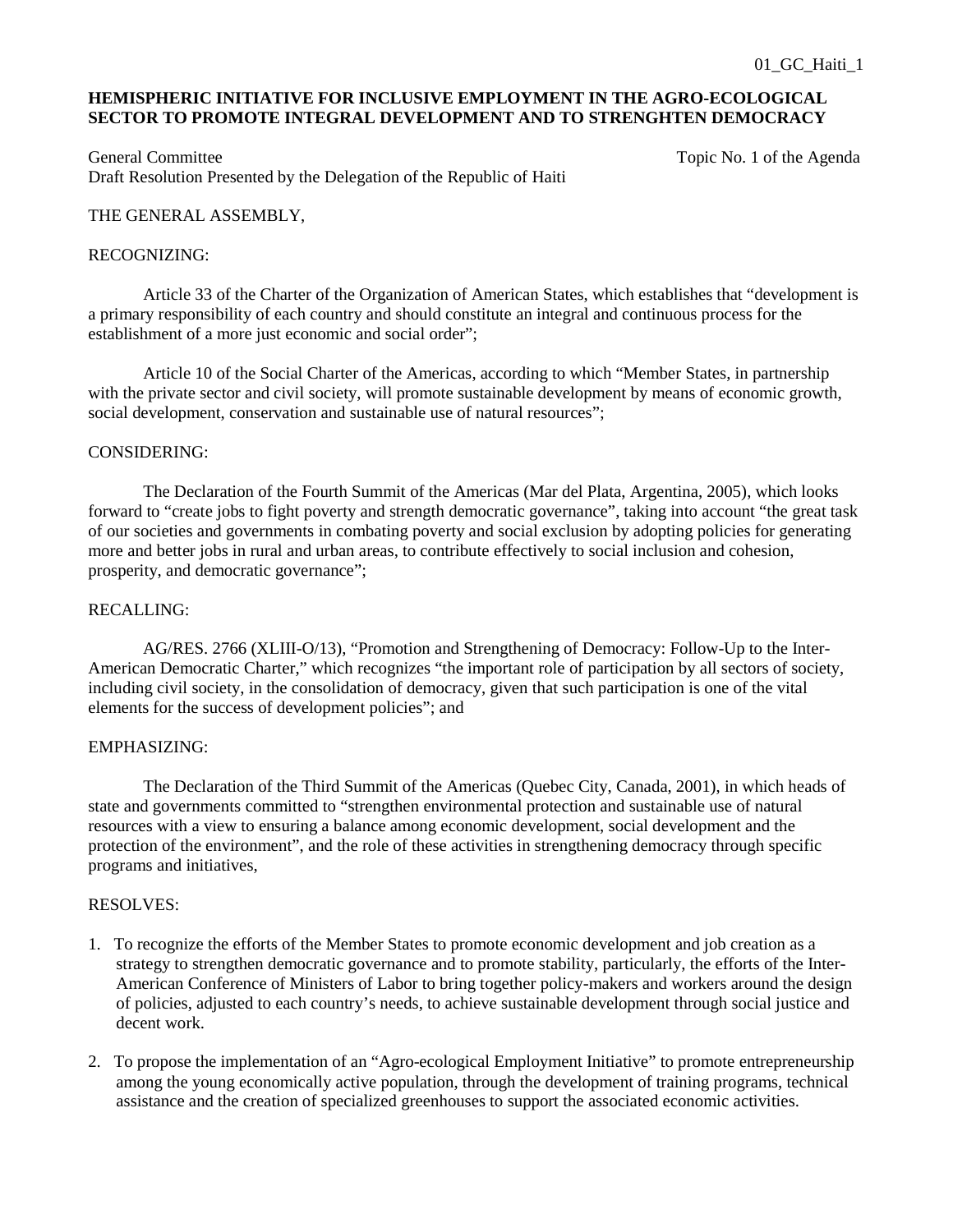- 3. To request the Secretariat of Integral Development to work with the Inter-American Institute for Cooperation on Agriculture (IICA) and the Member States' Ministries of Agriculture or their equivalent in the design and implementation of the "Agro-ecological Employment Initiative" and the establishment of a space for deliberation and action in matters concerning agro-ecology, food security and ecological entrepreneurship.
- 4. To invite the countries of the Hemisphere to cooperate in the creation of a hemispheric fund to finance ecological entrepreneurship and restoration of the ecology, in order to encourage job creation and integral development, by paying an annual fee according to their capacities.
- 5. To suggest that the Secretariat for Integral Development, with the assistance of the Inter-American Conference of the Ministries of Labor (IACML), convene the First Meeting of the "Agro-ecological Employment Initiative" to develop a specific framework of action and to define a series of indicators to measure progress towards employment and democratic governance.
- 6. To request that the General Secretariat present a report on the implementation of this Resolution at the Fortyfourth Regular Session of the General Assembly.

| Approved for form and substance: |                                |  |
|----------------------------------|--------------------------------|--|
|                                  | (Signature of Faculty Advisor) |  |
| $C$ osignatories $\cdot$         |                                |  |

Cosignatories:

|    | (Signature of Delegate) | (Country Represented) |
|----|-------------------------|-----------------------|
| 2. |                         |                       |
| 3. |                         |                       |
| 4. |                         |                       |
|    |                         |                       |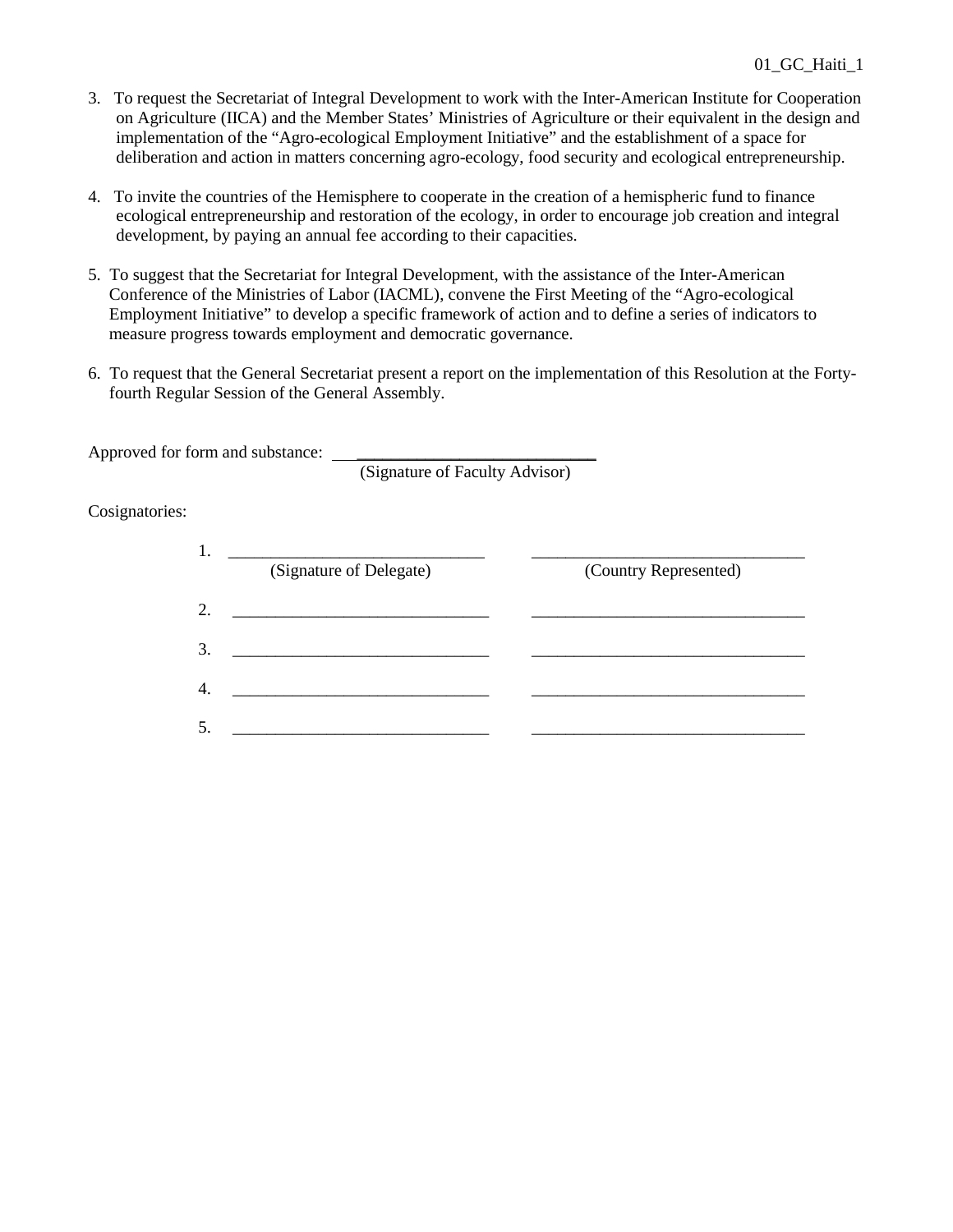# **INCREASING INFORMATION SHARING AND MONITORING OF MARITIME SECURITY TO PREVENT TRANSNATIONAL CRIME**

General Committee Topic No. 3 of the Agenda Draft Resolution Presented by the Delegation of the Dominican Republic

# THE GENERAL ASSEMBLY,

# CONSIDERING:

 That Article 2a of the Charter of the Organization of American States recognizes the goal of Member States to "strengthen the peace and security of the continent";

That member states of the OAS have been adversely affected by transnational crime, including the complications associated with the trafficking of drugs and human life across borders, including maritime borders;

That seventeen member states signed the 1996 Inter-American Convention on Mutual Assistance in Criminal Matters, in accordance with Article 37 of the Convention;

#### RECALLING:

That the Hemispheric Plan of Action to Combat Transnational Organized Crime was approved by the Permanent Council in October, 2006 (CP/RES.908 (1567/06) and has created a technical group to specifically address the complications and multidimensional threats of transnational crime;

That the member states' development in 2000 of the Hemispheric Information Exchange Network for Mutual Assistance in Criminal Matters and Extradition has created both public and private websites and a secure electronic communication system for the sharing of best practices in relation to combating crime and trafficking; and

#### RECOGNIZING:

The commitment expressed by member states in their ratification of the United Nations Convention against Transnational Organized Crime, and additional United Nations' accords on trafficking persons, smuggling by land, sea and air, and trafficking in weapons;

The strength of individual member states' anti-crime policies and desire to comply with the Inter-American Commitment on Terrorism, created with regard to Article 53 of the Charter of the OAS that seeks to "promote and develop cooperation among Member States to prevent, combat and eliminate terrorism ,"

- 1. To commend the Office of the Committee of Hemispheric Security for gathering information regarding current transnational crime statistics, and member states for providing this information in a timely fashion.
- 2. To request that the Committee on Hemispheric Security provide data and statistics pertaining to maritime security in the Hemisphere to the technical group of the Hemispheric Plan of Action.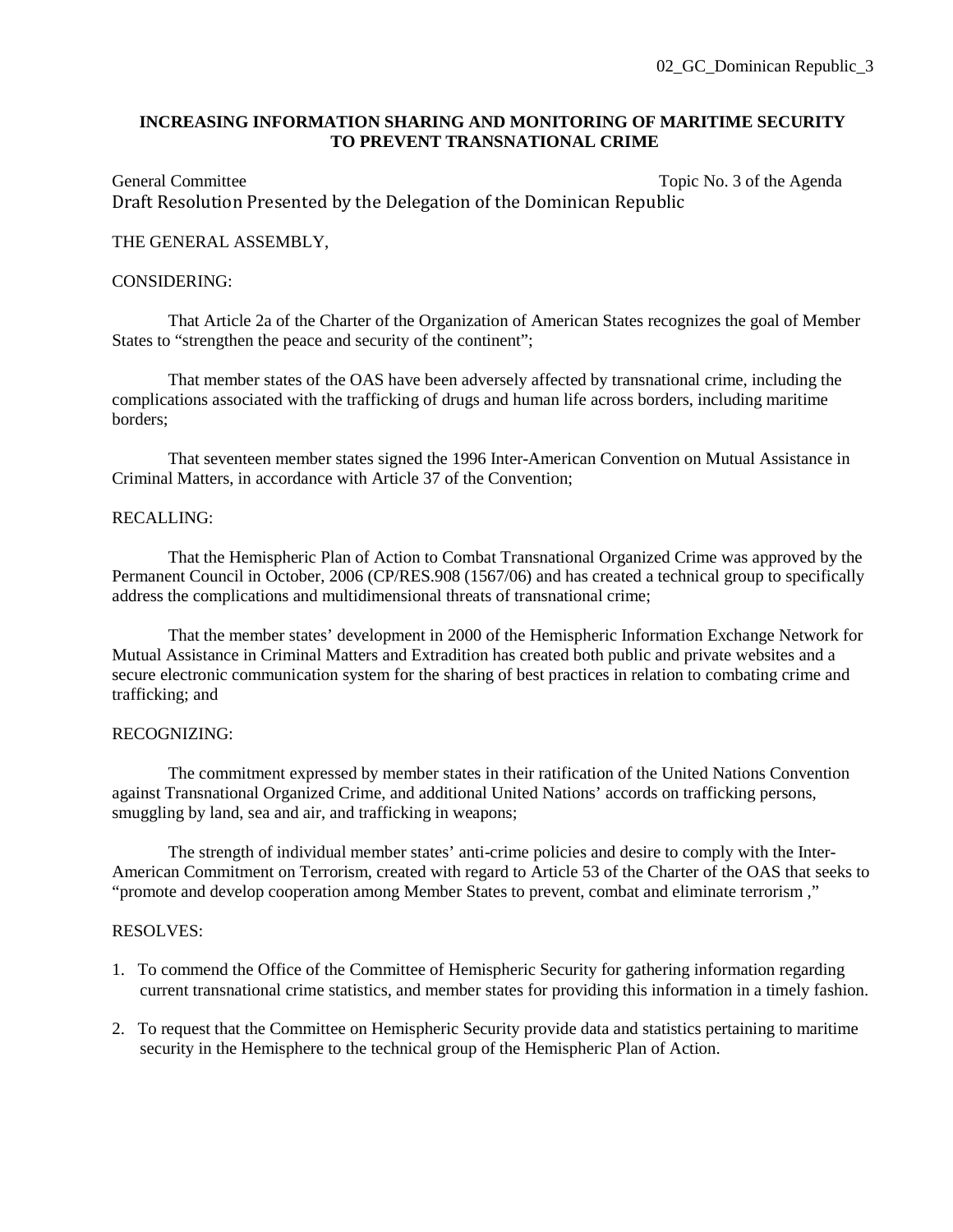- 3. To urge that the technical group prepare a report on maritime security—in consultation with Inter-American Defense Board, governments and hemispheric experts on maritime border control-by the 2015 General Assembly as part of the group's regular business.
- 4. To hold a special session of the Permanent Council to discuss the findings of the technical group's report.

| (Signature of Faculty Advisor)                    |                       |
|---------------------------------------------------|-----------------------|
|                                                   |                       |
| (Signature of Delegate)                           | (Country Represented) |
| 2.                                                |                       |
| $\overline{\mathbf{3.}}$ $\overline{\mathbf{1.}}$ |                       |
|                                                   |                       |
|                                                   |                       |
|                                                   |                       |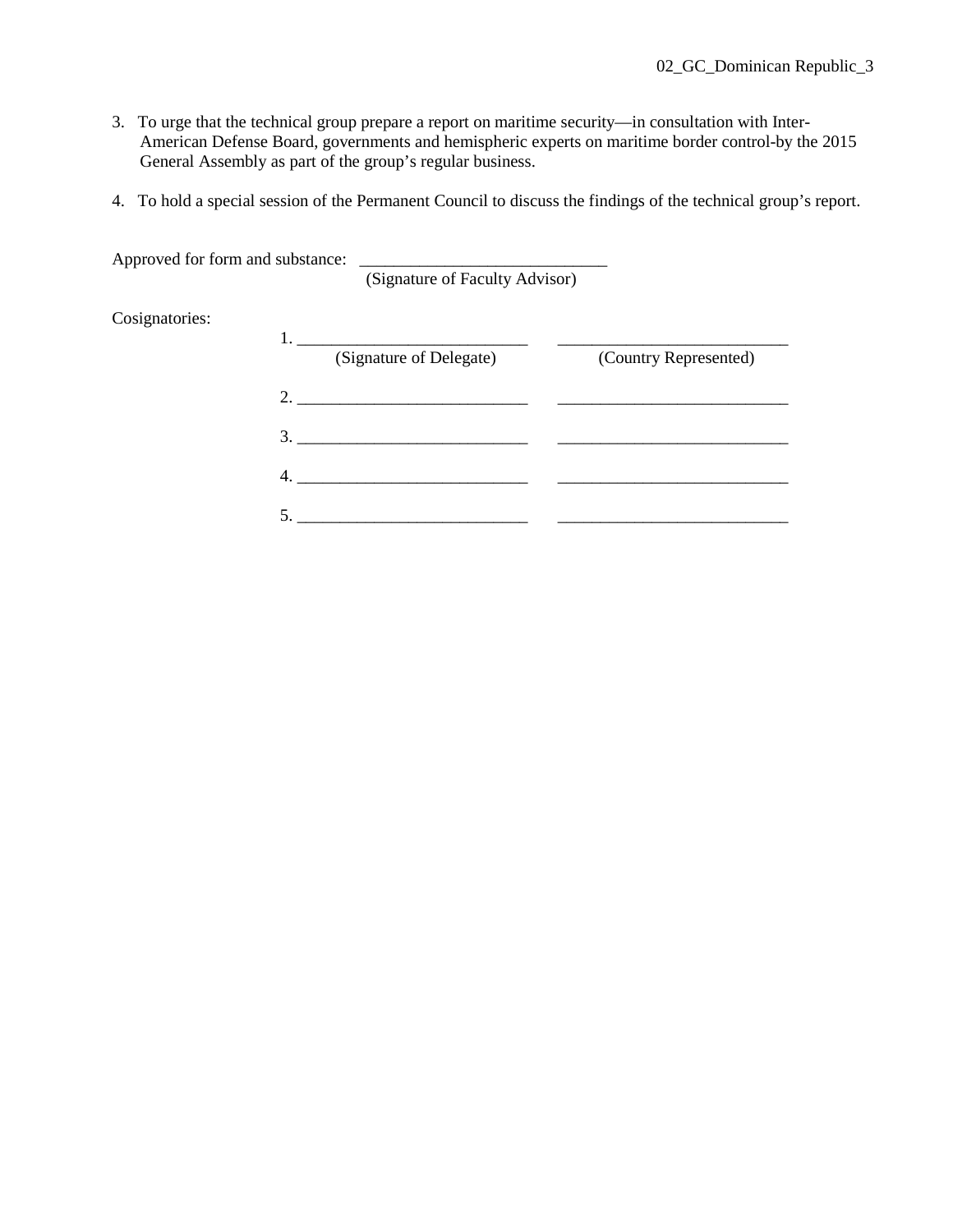# **STRENGTHENING DEMOCRACY THROUGH THE IMPLEMENTATION OF WORK DEVELOPMENT TRAINING PROGRAMS**

General Committee Topic No. 1 of the Agenda Committee Draft Resolution Presented by the Delegation of Ecuador

# THE GENERAL ASSEMBLY,

#### CONSIDERING:

 That Article 3f of the Charter of the Organization of American States reaffirms the principle that "the elimination of extreme poverty is an essential part of the promotion and consolidation of representative democracy and is the common and shared responsibility of the American States";

#### RECALLING:

 That the preamble of the Inter-American Democratic Charter of the OAS affirms that "the fight against poverty, and especially the elimination of extreme poverty, is essential to the promotion and consolidation of democracy and constitutes a common and shared responsibility of the American states";

# BEARING IN MIND:

 That Article 34g of the OAS Charter further states the need for "fair wages, employment opportunities, and acceptable working conditions for all";

 That the same Article, section H calls for, "rapid eradication of illiteracy and expansion of educational opportunities for all";

## RECOGNIZING:

 That Article 4 of the Social Charter of the OAS states that "each member state has the primary responsibility for its development and, in choosing its economic and social system within a framework of democracy, should further the establishment of a more just economic and social order that will enable and contribute to the fulfillment of the individual";

 That Article 45a of the OAS Charter affirms that "all human beings, without distinction as to race, sex, nationality, creed, or social condition, have a right to material well-being and to their spiritual development, under circumstances of liberty, dignity, equality of opportunity, and economic security";

 That the same Article, Section B, further affirms: "work is a right and a social duty, it gives dignity to the one who performs it, and it should be performed under conditions, including a system of fair wages, that ensure life, health, and a decent standard of living for the worker and his family, both during his working years and in his old age, or when any circumstance deprives him of the possibility of working"; and

#### HAVING SEEN:

 That Section 76 of the Declaration of Mar Del Plata (Fourth Summit of the Americas) reaffirms "the central role we assign to the creation of decent work, in order to meet our commitments to fight poverty and strengthen democratic government",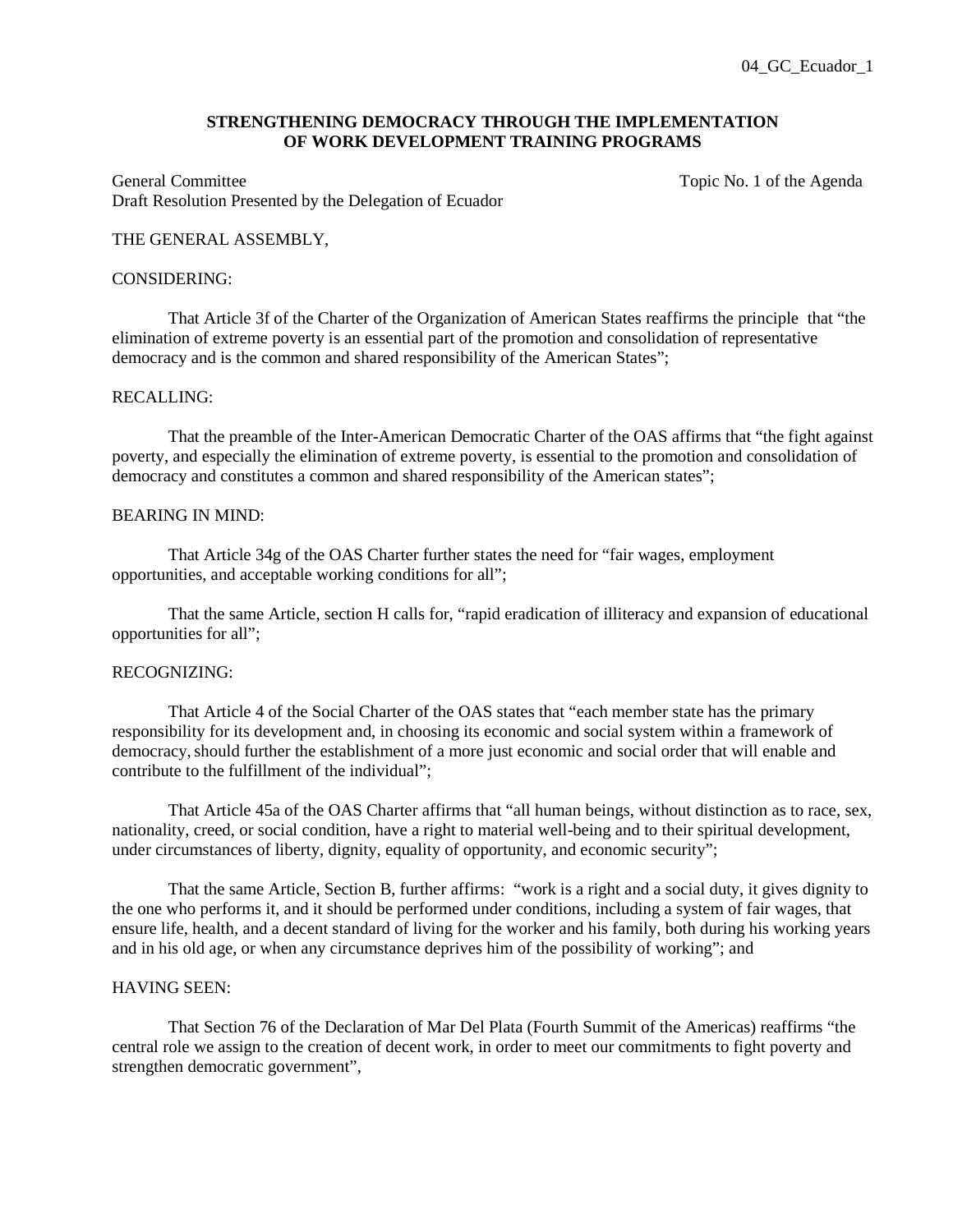# RESOLVES:

- 1. To applaud those Member States who are making great strides in strengthening democracy through measures to eradicate poverty.
- 2. To recommend that Member States assess the poverty rates in different regions to determine those with the greatest need.
- 3. To strongly urge Member States to establish a work development training program by the year 2016, intended for the following purposes:
	- a. To offer a program in each state, in which unskilled laborers meet with advisers to learn more advanced skills.
	- b. To provide information to trainees about the hiring processes of businesses seeking more skilled laborers.
	- c. To assure the practice of fair admission, not discriminating on race, sex, nationality, creed, or social standing.
- 4. To submit to the 2016 General Assembly and subsequent General Assemblies the progress and results of the work development training programs established by Member States so that ideas may be shared and discussed by the Assembly.
- 5. To recommend that these work development training programs be funded by voluntary contributions from individual member states, NGOs, private citizens, and other international organizations or bodies that seek to reduce the level of poverty and to promote democracy in the Hemisphere.

Approved for form and substance: \_\_\_\_\_\_\_\_\_\_\_\_\_\_\_\_\_\_\_\_\_\_\_\_\_\_\_\_\_\_\_\_\_\_\_\_\_\_

(Signature of Faculty Advisor)

| Cosignatories: |    |                         |                       |
|----------------|----|-------------------------|-----------------------|
|                |    | (Signature of Delegate) | (Country Represented) |
|                | 2. |                         |                       |
|                |    | 3.                      |                       |
|                |    |                         |                       |
|                |    |                         |                       |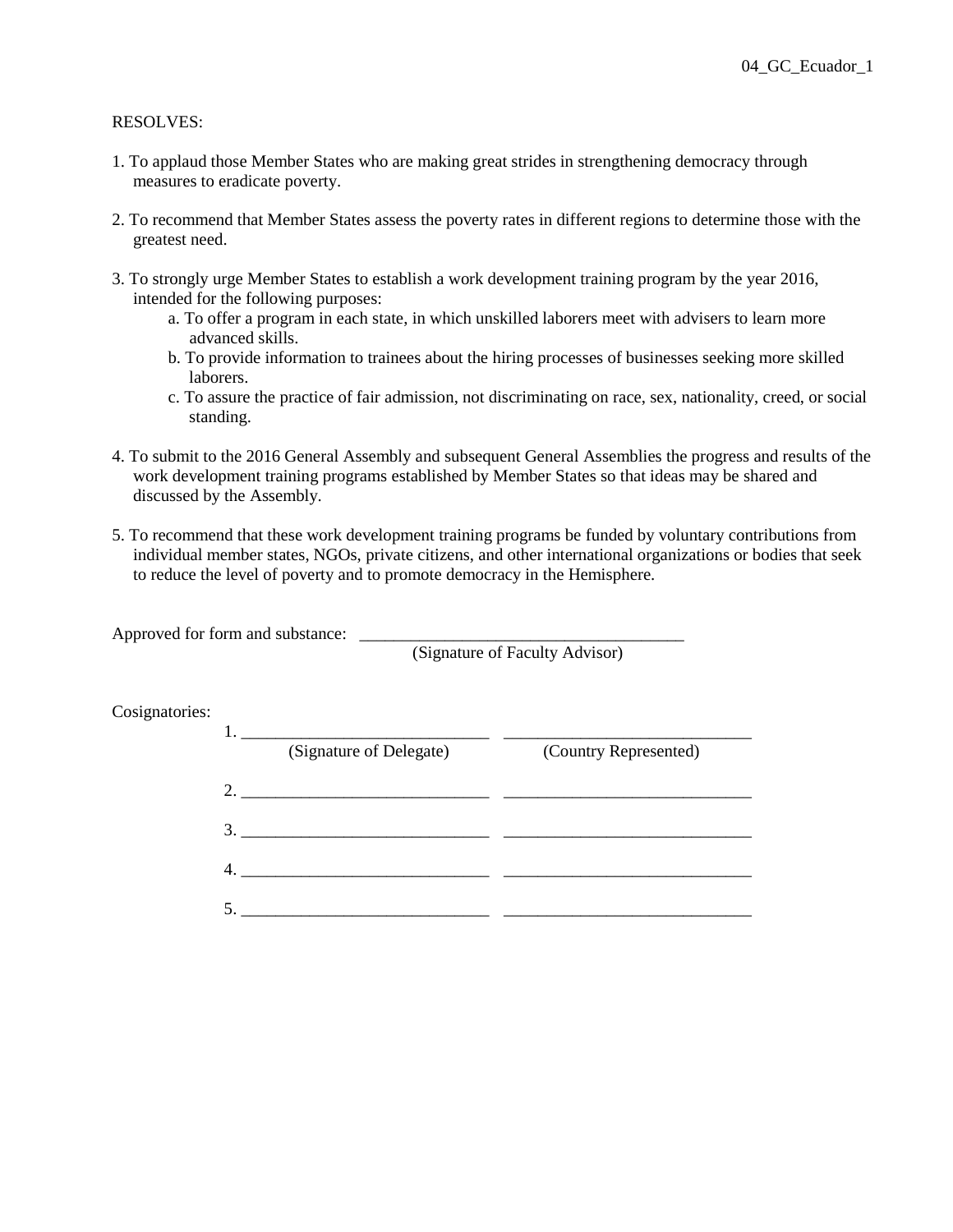#### **CREATION OF AN INTERAMERICAN CONVENTION ON INTERNET RIGHTS**

General Committee Topic No. 2 of the Agenda Draft Resolution Presented by the Delegation of Trinidad and Tobago

#### THE GENERAL ASSEMBLY,

#### HAVING SEEN:

 Article 3 of the Charter of the Organization of American States, which notes that "American States proclaim the fundamental rights of the individual without distinction as to race, nationality, creed, or sex";

 Article 47 of the Charter, which states that "Member states will give primary importance within their development plans to the encouragement of education, science, technology, and culture, oriented towards the overall improvement of the individual, and as a foundation for democracy, social justice, and progress";

 Article 99 of the Charter, which states that "the purpose of the Inter-American Juridical Committee is to serve the Organization as an advisory body on juridical matters; to promote the progressive development and the codification of international law; and to study juridical problems related to the integration of the developing of the Hemisphere and, insofar as may appear desirable, the possibility of attaining uniformity in their legislation;"

Article 1 of the American Convention on Human Rights, which notes that "human beings" are guaranteed the free and full exercise of their rights and freedoms by their states "without any discrimination for reasons of race, color, sex, language, religion, political or other opinion, national or social origin, economic status, birth, or any other social condition";

Article 2 of the Convention, which upholds that, in those states where rights and freedoms are not already ensured by the law or other provisions, "The States Parties undertake to adopt, in accordance with their constitutional processes and the provisions of this Convention, such legislative or other measures as may be necessary to give effect to those rights or freedoms";

Article 11 of the Convention, which establishes the fundamental rights that all individuals in the Americas have access to, stating that "Everyone has the right to have his honor respected and his dignity recognized"; emphasizing that "No one may be the object of arbitrary or abusive interference with his private life, his family, his home, or his correspondence, or of unlawful attacks on his honor or reputation"; and also promoting that "Everyone has the right to the protection of the law against such interference or attacks";

# RECOGNIZING:

Mandate 7 of the Sixth Summit of the Americas (*Cartegena de Indias*, 2012), which states: "To foster increased connection of telecommunication networks in general, including fiber optic and broadband, among the region's countries, as well as international connection, to improve connectivity, increase the dynamism of communications between the nations of the Americas, as well as reduce international data transmission costs, and, thus, promote access, connectivity, and convergent services to all social sectors in the Americas,"

AG/RES. 2661 (XLI-O/11), on Access to Public Information and Protection of Personal Data, which prompted OAS participation in the 33<sup>rd</sup> International Conference on Data Protection and Privacy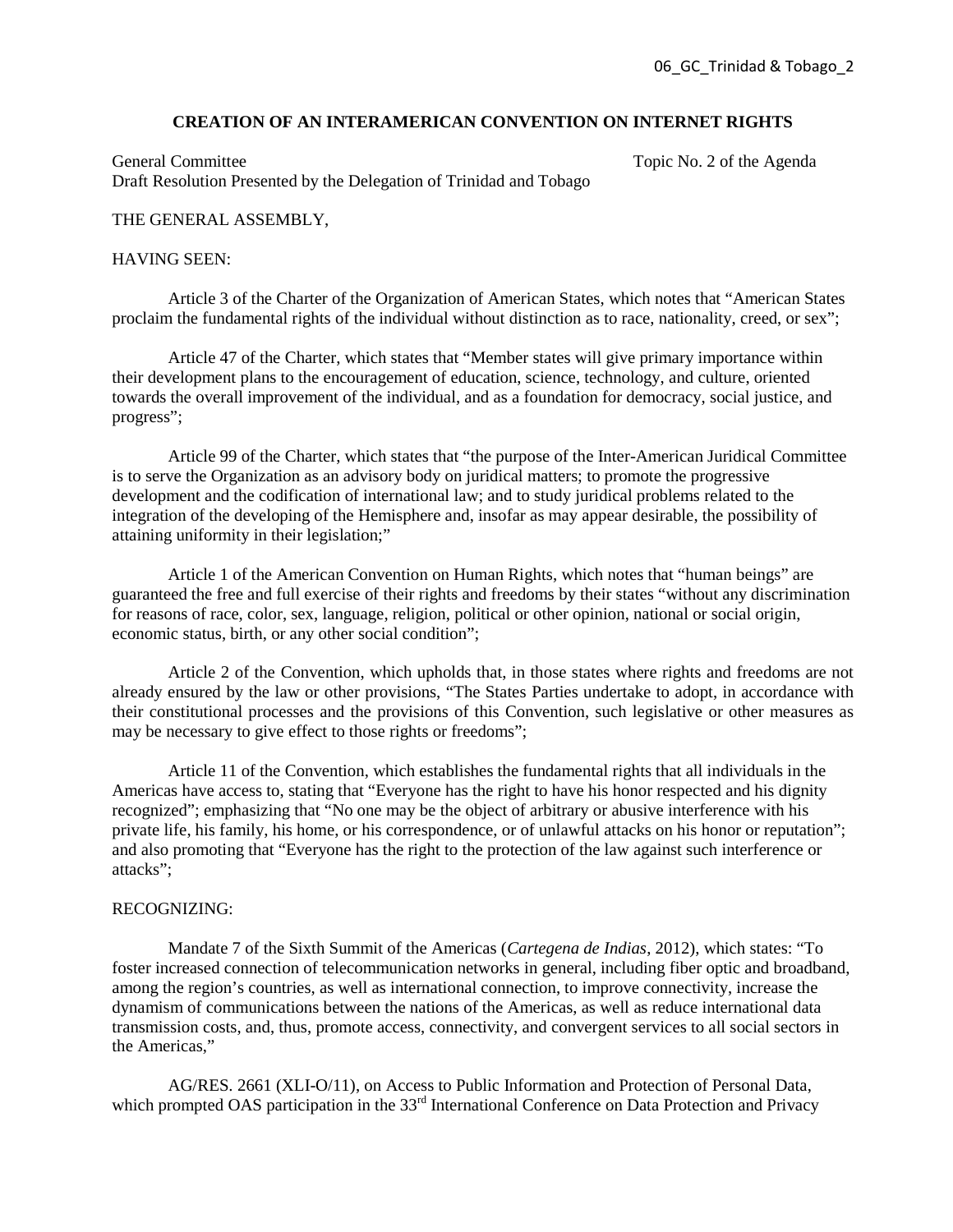Commissioners and its parallel conferences that saw the cementing of the OAS in a leadership role as it pertains to the protection of privacy in the online sphere;

United Nations Joint resolution A/RES/68/167, entitled "Right to privacy in the digital age," presented by Brazil and Germany in November, 2013, at the Sixty-eighth session of the United Nations General Assembly, which calls for "full compliance with [nations'] obligations under international human rights law";

The Civil Rights Framework for the Internet ("*Marco Civil da Internet*") which is currently under consideration in the Brazilian National Congress and urges assurance of "individual and collective rights (privacy, freedom of speech, and access rights)";

# RECALLING:

 Domestic legislation in developing countries calling for the expansion of cyber infrastructure in order to give greater opportunity to their inhabitants;

 The passionate expressions by member states' leaders urging reforms in the cyber-sphere, with special attention to the issue of privacy; and

# CONSIDERING:

 The growing permanence of the internet, the exponential rise in its participation with 56.1% of those in the Americas subscribing, and that Latin America is the fastest growing market for internet use, increasing 12 percent in the last year alone;

The vital role the of the internet as a means of open expression;

 The omnipresent nature of the internet, a phenomenon that is wholly lacking in territoriality, existing outside the extent of the nation state's political boundaries, and thus requiring a multilateral approach to defining its role;

 The lack of international legislation that defines and identifies the place of the cyber world, the rights of its participants, and the effectiveness of the protection of the privacy of individuals as information is transmitted across borders;

 The importance of codifying a set of Internet user rights and expectations in order to create a precedent and avoid exploitation or violations of privacy,

- 1. To instruct the Inter- American Juridical Committee to draft an Inter-American Convention on Electronic Rights that will include, but will not be limited to:
	- a. Explanations of the existing threats to individuals' internet privacy.
	- b. The best practices for combating these threats in hopes of strengthening the rights of the individual.
	- c. The phrase "the rights of individuals offline shall be extended to the electronic sphere."
	- d. That the draft Convention be completed within four months time.
- 2. For the Permanent Council to invite relevant civil society organizations to provide input on the convention, to be included in the final version for presentation.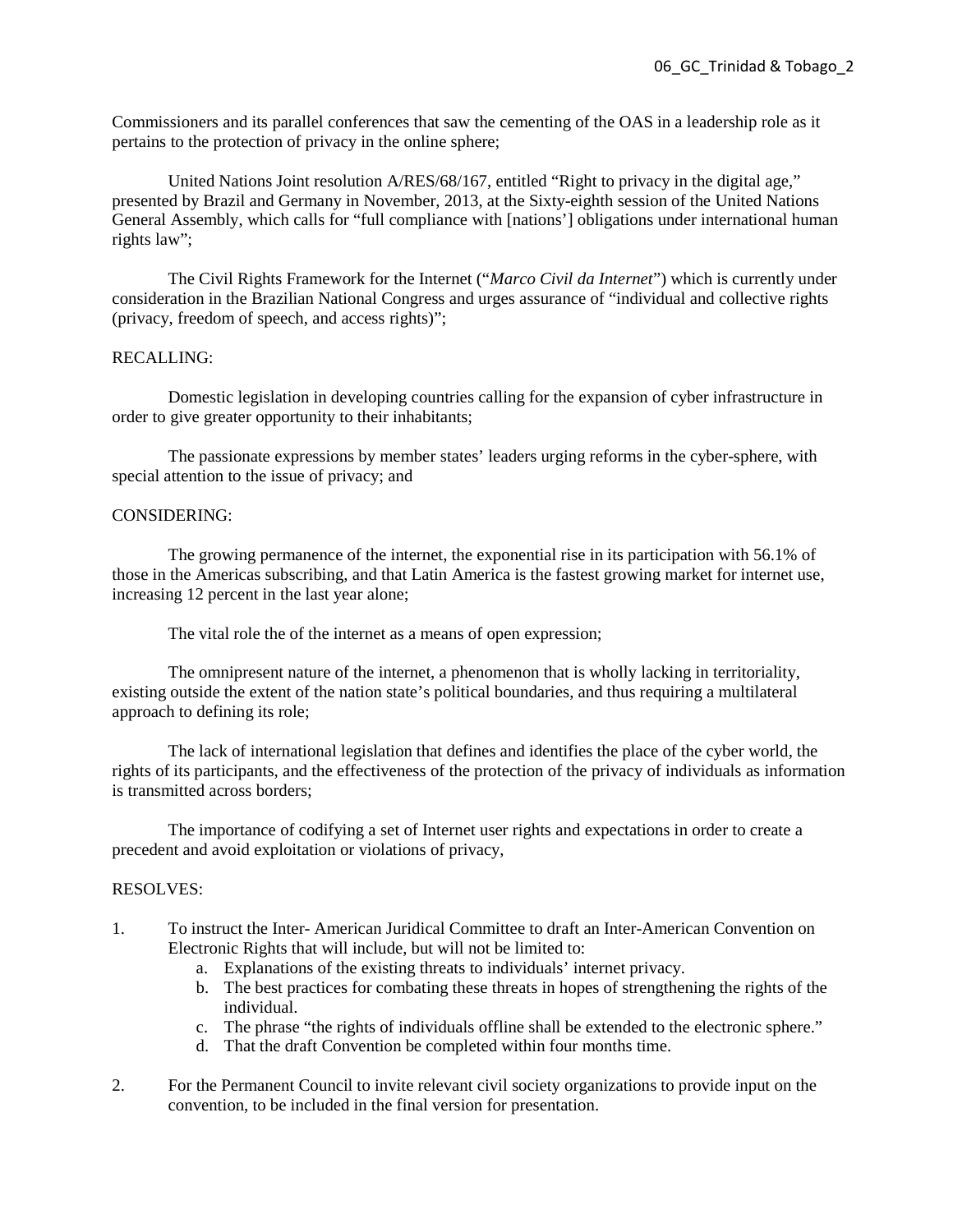- 3. For the Inter-American Juridical Committee to present the draft convention to the Permanent Council for discussion and revision.
- 4. For the Department for International Law Data Protection Section to finalize the draft prior to its presentation.
- 5. To instruct the Permanent Council to present the final report at the next meeting of Foreign Ministers at the General Assembly meeting in June 2015.
- 6. To instruct the Secretariat for Multidimensional Security to create a Secretariat for Electronic Rights whose role will be to oversee the implementation of the approved convention and that the Secretariat for Electronic Rights will be paid for through a voluntary fund comprised of the donations of Member States and organizations who wish to promote freedom of the internet and protect privacy.

Approved for form and substance

(Signature of Faculty Advisor)

# Cosignatories:

|                             | (Signature of Delegate) | (Country Represented) |
|-----------------------------|-------------------------|-----------------------|
| $\mathcal{D}_{\mathcal{L}}$ |                         |                       |
| 3                           |                         |                       |
|                             |                         |                       |
|                             |                         |                       |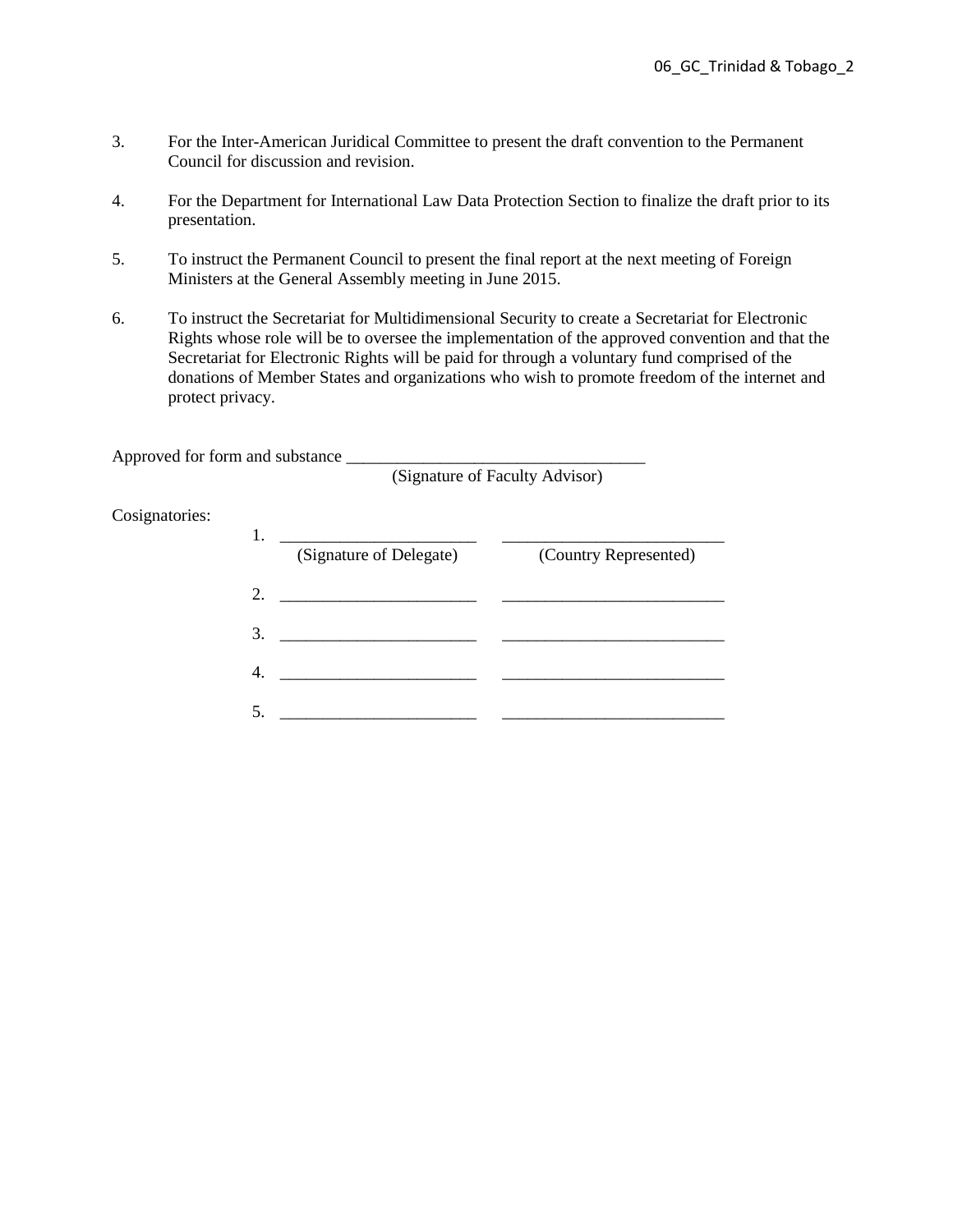# **THE CONTINUATION OF CYBER-SECURITY PROGRAMS IN THE WESTERN HEMISPHERE**

General Committee Topic No. 2 of the Agenda Draft Resolution Presented by the Delegation of Nicaragua

# THE GENERAL ASSEMBLY,

#### HAVING SEEN:

The Inter-American Committee against Terrorism developed Computer Security Response Teams (CSIRTs), "capable of and charged with appropriately and rapidly disseminating cyber security information and providing technical guidance and support in the event of a cyber incident" (CP/doc.3901/04);

That the Government of Canada put forth \$1.2 million in 2011 to "assist states in the Americas to prevent, monitor, and respond to cyber threats by enhancing national level planning and coordination to promote regional cooperation" in encouraging other OAS nations to create CSIRTs;

That the Trust Wave 2013 Global Security Report has acknowledged the success of the CSIRT program, while acknowledging that "Cybercrime associated with *hacktivism* remains relatively prevalent," and that "Protests happen worldwide, and their motivations usually focus on personal privacy," with emphasis on the prevalence of Denial of Service (DoS) attacks in Latin American countries while praising the success of the CSIRT programs; and

# RECALLING:

That the Trend Micro Latin American and Caribbean Cyber Security Trends and Government Responses report—which was funded by the Organization of American States—as it released its study in May, 2013, in addressing the success of Uruguay in the development of a low-cost CSIRT, stated that the biggest problem in cyber security today is the lack of awareness among users;

That said report also noted that "Internet use in Latin America is increasing at one of the highest rates worldwide", which has been eased by the creation of Non-Governmental Organizations (NGOs) such as STOP. THINK. CONNECT,

- 1. To commend the efforts of member states, in particular the government of Canada, in increasing the strength of the CSIRT programs, as well as Uruguay for the creation of a low-cost and efficient CSIRT.
- 2. To request that the member states create a working group that will:
	- a. Examine the resource consumption of existing CSIRTs and find ways to economize them so that they may be more widespread and present in nations that do not have them.
	- b. Investigate and address the nature of *hacktivism* and DoS attacks and the effects they have on hemispheric cyber security concerns.
- 3. To finance future CSIRTs with money saved from the economization of existing ones.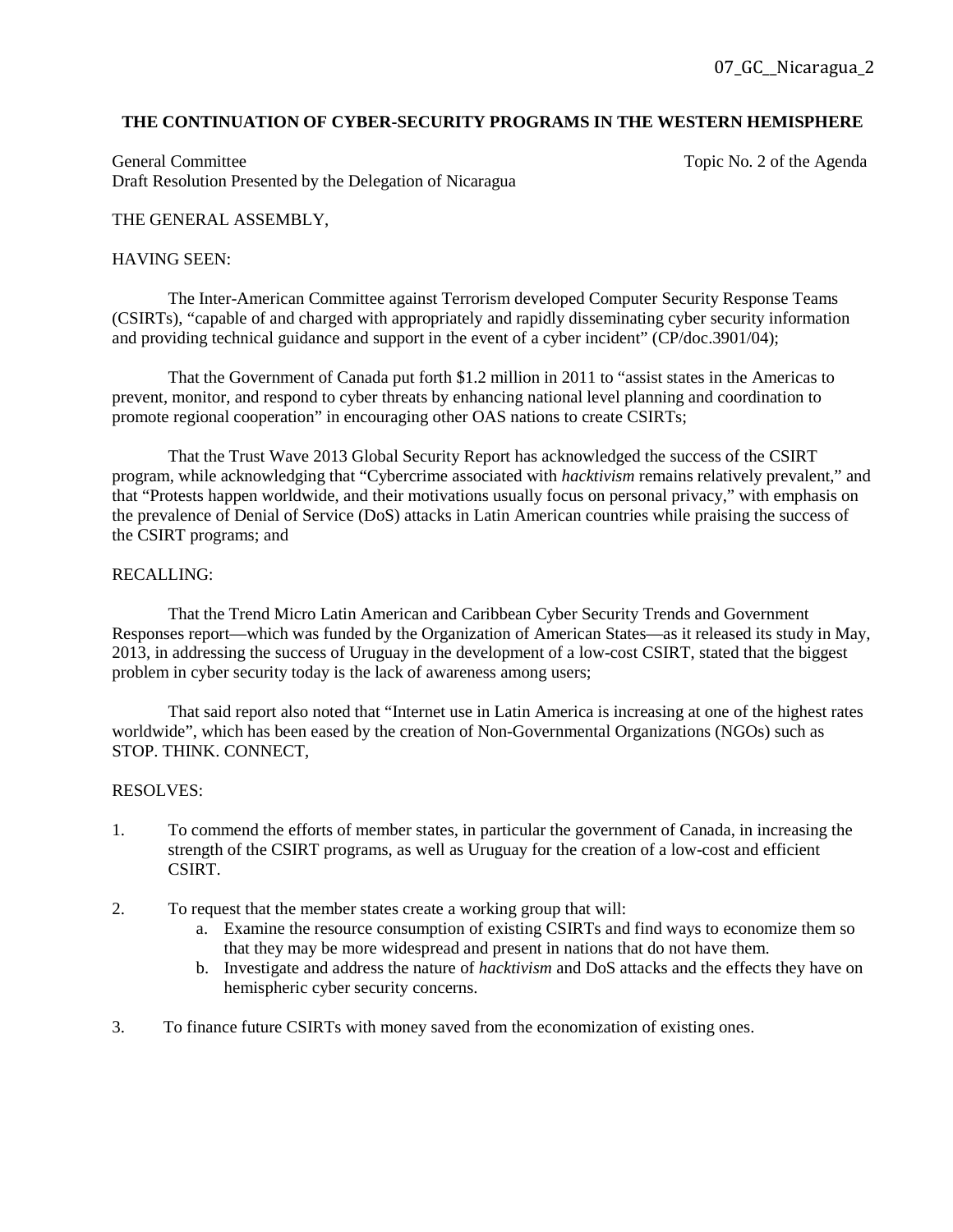4. To continue working with NGOs in their efforts to create a better culture of user awareness in internet usage, safety, and cyber security.

Approved for form and substance: \_\_\_\_\_\_\_\_\_\_\_\_\_\_\_\_\_\_\_\_\_\_\_\_\_\_\_\_\_\_\_\_\_\_\_\_\_\_\_\_ (Signature of Faculty Advisor) Cosignatories: 1. \_\_\_\_\_\_\_\_\_\_\_\_\_\_\_\_\_\_\_\_\_\_\_\_\_\_\_\_\_ \_\_\_\_\_\_\_\_\_\_\_\_\_\_\_\_\_\_\_\_\_\_\_\_\_\_\_\_\_ (Signature of Delegate) (Country Represented) 2. \_\_\_\_\_\_\_\_\_\_\_\_\_\_\_\_\_\_\_\_\_\_\_\_\_\_\_\_\_ \_\_\_\_\_\_\_\_\_\_\_\_\_\_\_\_\_\_\_\_\_\_\_\_\_\_\_\_\_  $3.$  4. \_\_\_\_\_\_\_\_\_\_\_\_\_\_\_\_\_\_\_\_\_\_\_\_\_\_\_\_\_ \_\_\_\_\_\_\_\_\_\_\_\_\_\_\_\_\_\_\_\_\_\_\_\_\_\_\_\_\_ 5.\_\_\_\_\_\_\_\_\_\_\_\_\_\_\_\_\_\_\_\_\_\_\_\_\_\_\_\_\_ \_\_\_\_\_\_\_\_\_\_\_\_\_\_\_\_\_\_\_\_\_\_\_\_\_\_\_\_\_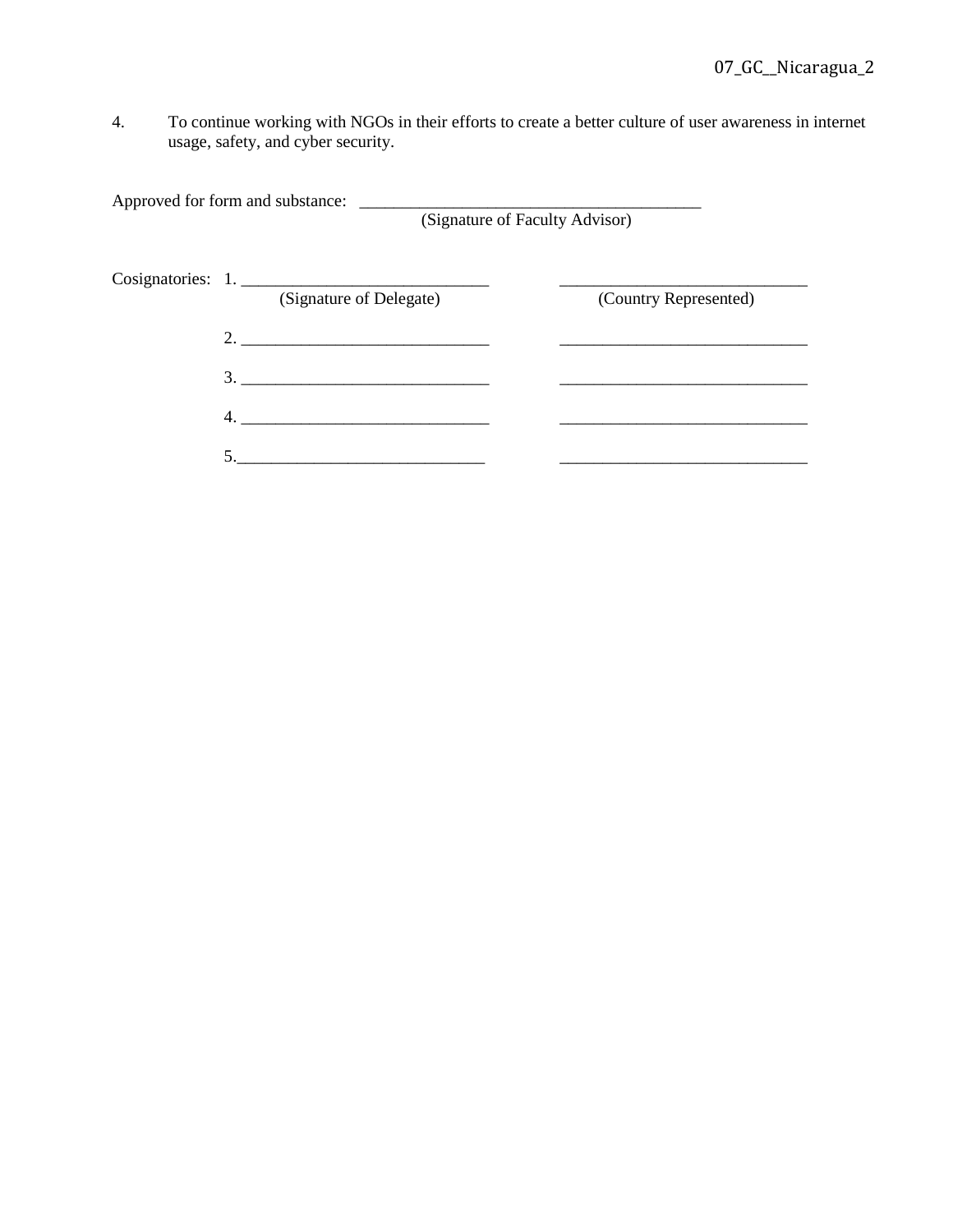# **STRENGTHENING DEMOCRACY THROUGH THE EDUCATIONAL PORTAL OF THE AMERICAS**

General Committee Topic No. 1 of the Agenda Committee Draft Resolution Presented by the Delegation of the Republic of Argentina

# THE GENERAL ASSEMBLY,

#### RECALLING:

 Article 2g of the Organization of American States (OAS) Charter (1948), which gives one of the essential purposes of the Organization to be the eradication of extreme poverty in the Hemisphere;

 Article 50 of the Charter, which states: "The Member States will give special attention to the eradication of illiteracy, will strengthen adult and vocational education systems, and will ensure that the benefits of culture will be available to the entire population. They will promote the use of all information media to fulfill these aims;"

The Plan of Action of the Second Summit of the Americas (Santiago, Chile, April 1998), in which Heads of State and Government declared that "distance education programs shall be strengthened and information networks established";

#### NOTING:

 The Declaration of the Third Summit of the Americas (Quebec City, Canada, April 2001), in which Heads of State and Government affirmed that the development of human potential was of the utmost importance and the "Connecting the Americas" initiative was adopted with the aim of "mobilizing and sharing human resources to strengthen our capacities for applying information and communications technologies to human development";

# TAKING INTO ACCOUNT:

 The launch of the Educational Portal of the Americas (www.educoas.org) in September, 2001, at the Second Inter-American Meeting of Ministers of Education, held in Punta del Este, Uruguay, which provided a hemispheric-wide distance learning option;

 That in its first ten years the Educational Portal of the Americas gave more than 180 distanceeducation courses, aiding more than 21,000 citizens of the Hemisphere;

# HAVING ADOPTED:

 The Social Charter of the Americas (2012), which emphasizes "the determination and commitment of member states to urgently combat the serious problems of poverty, social exclusion, and inequity that affect, in varying degrees, the countries of the Hemisphere; to confront their causes and consequences; and to create more favorable conditions for economic and social development with equity to promote more just societies"; and

#### HAVING CONSIDERED:

 That the United Nations Educational, Scientific, and Cultural Organization (UNESCO) has established a clear link between increased education and poverty reduction;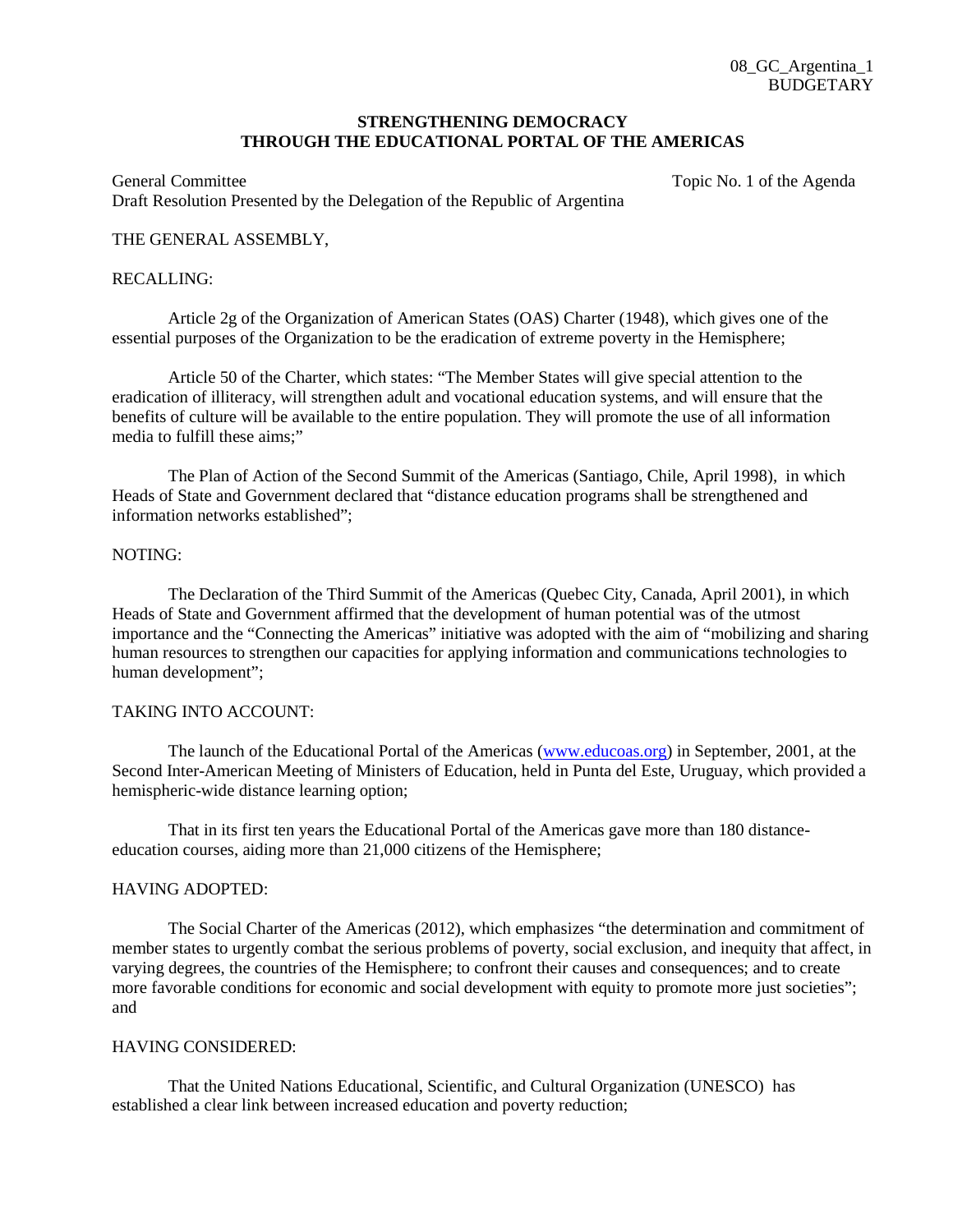That education is also one of the key factors in strengthening and stabilizing democracy because it creates involved and active participants in the democratic process,

- 1. To commend Member States on their efforts to eradicate extreme poverty, and their efforts to promote the Educational Portal of the Americas.
- 2. To urge Member States to continue in their efforts to bring education to all citizens of the Hemisphere, especially through the Educational Portal of the Americas.
- 3. To encourage Member States to expand internet access in their countries so that their citizens might have greater access to the Portal.
- 4. To call upon Member States to begin awareness campaigns in their countries for the Educational Portal of the Americas, whereby:
	- a. The size, scope, and cost of these campaigns for a given country be determined by that Member State.
	- b. The campaigns target those who would most benefit from the utilization of the portal, and focus on the benefits of the portal to its users.
- 5. To add courses on personal finance, investment, entrepreneurship, as well as the value and best practices of early childhood education to the education courses currently offered on the Portal, and that these courses also emphasize the value of participating in the democratic process, such that:
	- a. The content of the personal finance, investment, and entrepreneurship classes be determined by the Executive Secretariat for Integral Development (ESID), Departments of Social Development and Employment (DSDE) and the Department of Trade, Tourism, and Competitiveness (DTTC).
	- b. The content of the courses on early childhood education be determined by ESID's Department of Education, Culture, Science and Technology and be focused on caregivers, parents, and teachers.
- 6. To request the General Secretariat to report to the General Assembly at its forty-fifth regular session on the implementation of this resolution, including courses on the Educational Portal, the execution of which shall be subject to the availability of financial resources in the program-budget of the Organization and other resources.
- 7. To request additional funding for this resolution come from voluntary donations from Member States, Permanent Observer States, and relevant non-governmental organizations (NGOs).

| (Signature of Faculty Advisor)               |                       |  |
|----------------------------------------------|-----------------------|--|
| Cosignatories: 1.<br>(Signature of Delegate) | (Country Represented) |  |
| 2. $\qquad \qquad$                           |                       |  |
| 3.                                           |                       |  |
|                                              |                       |  |
|                                              |                       |  |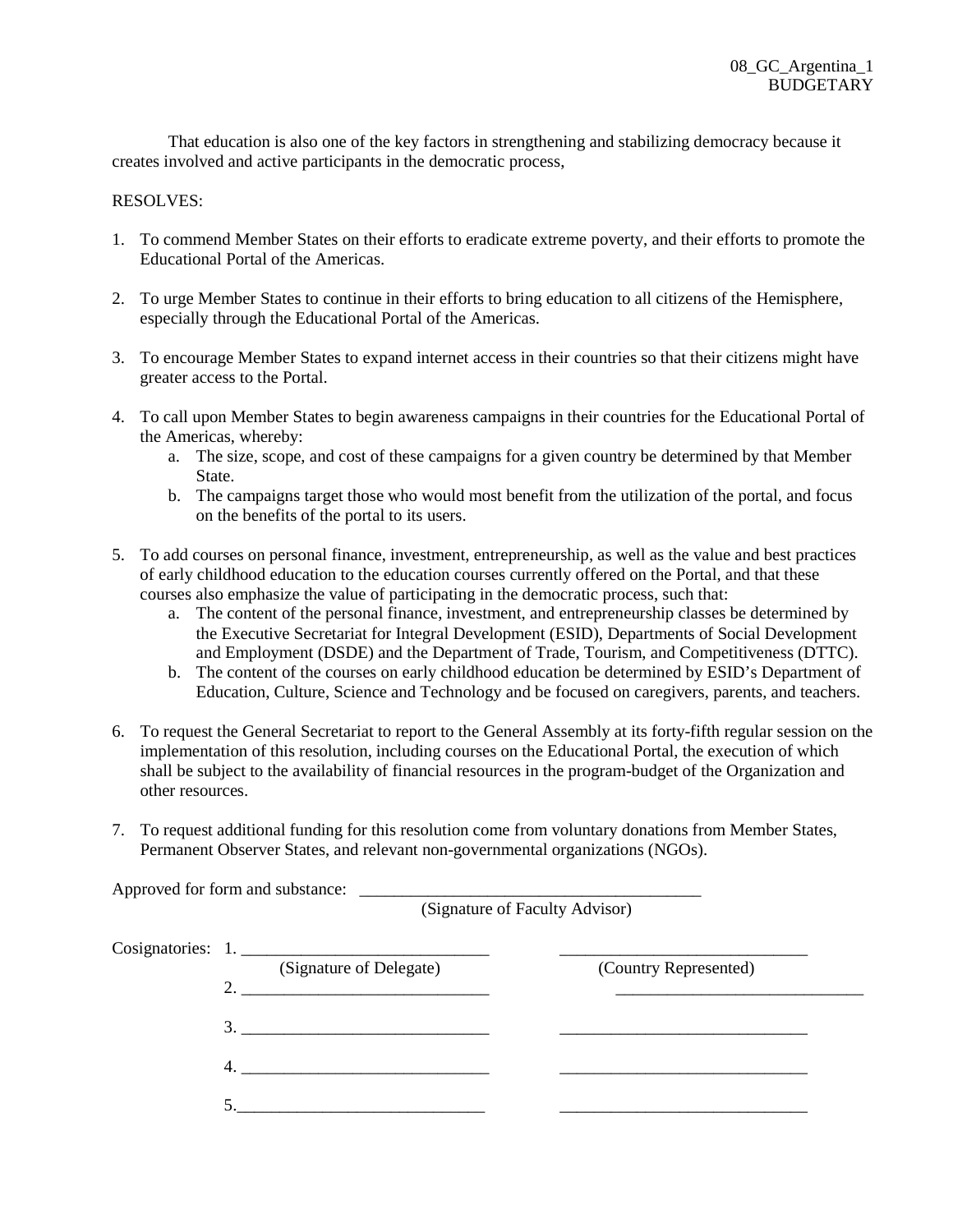# **NATIONAL REINTEGRATION PROGRAM FOR DEPORTEES TO REDUCE THE IMPACT OF TRANSNATIONAL ORGANIZED CRIME IN THE AMERICAS**

General Committee Topic No. 3 of the Agenda Committee Draft Resolution Presented by the Delegation of Mexico

## THE GENERAL ASSEMBLY,

#### RECOGNIZING:

 That the report on the Spread of Transnational Organized Crime and How to Contain its Expansion, by the Wilson Center's Latin America Program, states that deportees returning to their countries are "a major catalyst for violence and crime in the region" at the hands of, or in conjunction with, Transnational Organized Crime organizations, and recommends the creation of "systems and support groups that help people reintegrate into their communities";

That a presentation given by the United Nations (UN) delegation from Trinidad and Tobago on Maritime Safety recognizes the relationship between Transnational Organized Crime and deportations in Latin America and the Caribbean, and that criminal deportees "form a major part of Transnational Organized Crime", and that the "irregular migration" of deportees adds to the problem in the region;

# HAVING SEEN:

 Article 2a of the Charter of the Organization of American States (OAS), which states that one of the purposes of the Organization is to "strengthen the peace and security of the continent";

 Article 5 of the Social Charter of the Americas, which asserts that "combating corruption and other unethical practices in the public and private sectors strengthens a culture of transparency and is fundamental for long-term growth and poverty reduction";

## CONSIDERING:

That the Declaration on Security in the Americas from the Special Conference on Security held in Mexico City, Mexico in 2003, condemns Transnational Organized Crime, as "it constitutes an assault on institutions in our states and negatively affects our societies";

 That AG/RES. 2116 (XXXV-O/05), "Fighting Transnational Organized Crime in the Hemisphere," established a Special Committee on Transnational Organized Crime under the Permanent Council as a mechanism for drafting a plan of action to carry out the mandate contained in the resolution;

That the Report of the Chair of the Special Committee on Transnational Organized Crime identifies the importance of "promoting the use of prevention policies and measures" to reduce Transnational Organized Crime; and

# TAKING INTO ACCOUNT<sup>.</sup>

 That the Hemispheric Plan of Action Against Transnational Organized Crime stresses "the fundamental role of education in contributing to a culture of respect for human rights and democratic values";

 That the Declaration on Security in the Americas states the importance of strengthening "cooperation mechanisms and actions to address extreme poverty, inequality, and social exclusion on an urgent basis";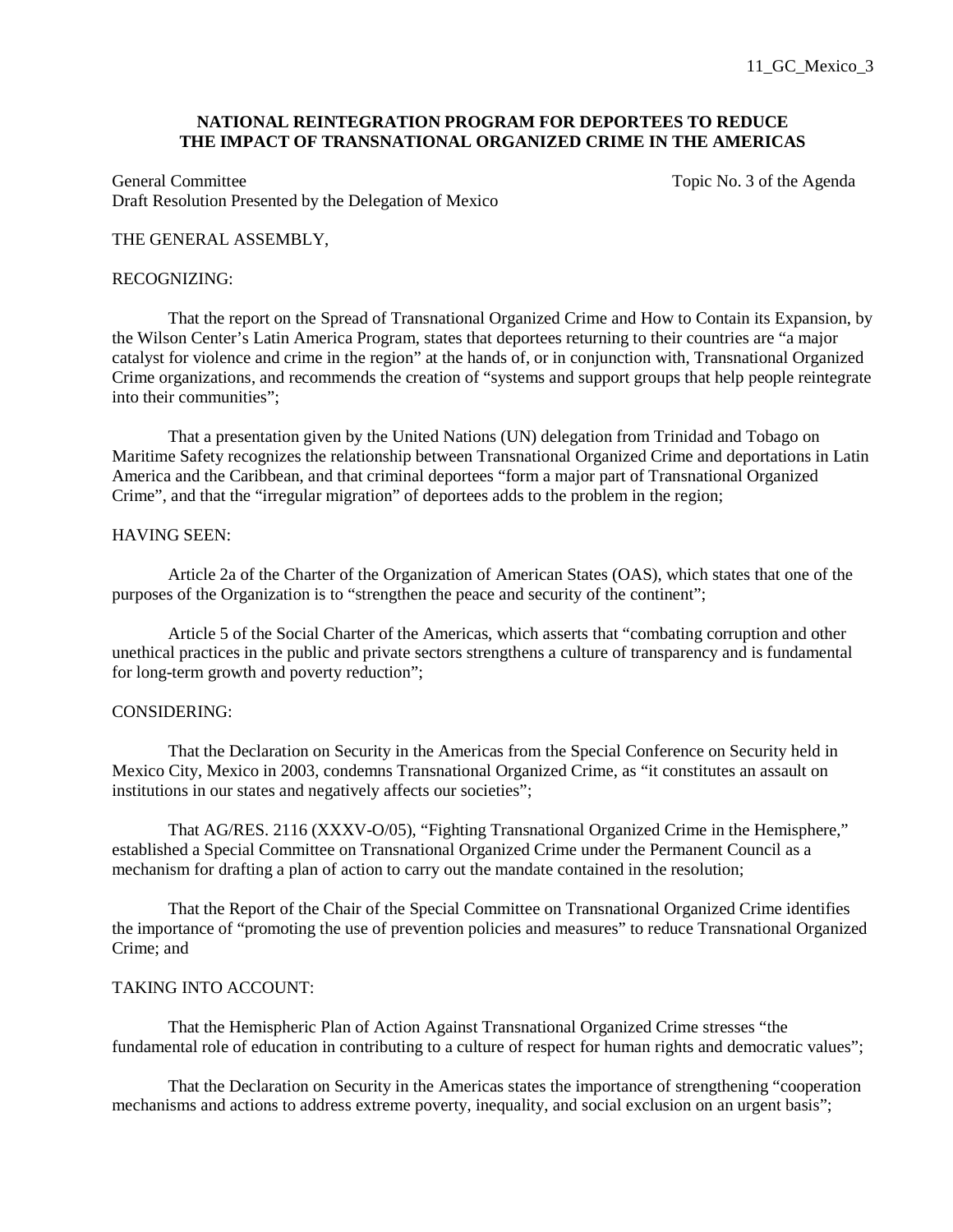That the Report on the Refugee Repatriation and Reintegration in Guatemala, by the United Nations High Commissioner for Refugees Evaluation and Policy Analysis Unit & Regional Bureau for the Americas and Caribbean, called the repatriation and reintegration operation a success, and called for the creation of similar programs in the Western Hemisphere, with an inclusive approach comprising governments and Non-Governmental Organizations (NGO), in addition to multilateral organizations such as the UN and OAS;

 That according to the United States Customs and Enforcement Agency, 233,943 immigrants were deported to Latin America and the Caribbean in 2012 from the United States alone,

# RESOLVES:

- 1. To commend the work of the OAS Member States in establishing a plan to eradicate Transnational Organized Crime in the Hemisphere.
- 2. To encourage Member States to ratify the United Nations Convention Against Transnational Organized Crime and the Protocols Thereto.
- 3. To recommend that each Member State create a National Reintegration Program for Deportees, which may work with selected national NGOs that would:
	- a. Provide counseling and rehabilitation services to the deportees.
	- b. Provide transitional housing for recent deportees.
	- c. Work with local community organizations and schools to provide vocational training and educational programs for deportees.
	- d. Form relationships with local businesses to foster employment opportunities for deportees.
	- e. Educate local leaders such as pastors, police, social workers, teachers, and small business owners to understand the difficulties deportees face during reintegration, and urge them to educate their communities in order to reduce the presence of negative stereotypes and prejudices surrounding deported peoples..
- 4. To instruct the Migration and Development Program (MIDE) to aid the Member States in implementing the program by offering Member States technical support.
- 5. To urge each Member State to prepare an annual report on the progress of the National Reintegration Program and submit it to the Migration and Development Program (MIDE) yearly.

3. \_\_\_\_\_\_\_\_\_\_\_\_\_\_\_\_\_\_\_\_\_\_\_\_\_\_\_\_\_ \_\_\_\_\_\_\_\_\_\_\_\_\_\_\_\_\_\_\_\_\_\_\_\_\_\_\_\_\_

4. \_\_\_\_\_\_\_\_\_\_\_\_\_\_\_\_\_\_\_\_\_\_\_\_\_\_\_\_\_ \_\_\_\_\_\_\_\_\_\_\_\_\_\_\_\_\_\_\_\_\_\_\_\_\_\_\_\_\_

5.\_\_\_\_\_\_\_\_\_\_\_\_\_\_\_\_\_\_\_\_\_\_\_\_\_\_\_\_\_ \_\_\_\_\_\_\_\_\_\_\_\_\_\_\_\_\_\_ \_\_\_\_\_\_\_\_\_

Approved for form and substance: (Signature of Faculty Advisor) Cosignatories: 1. \_\_\_\_\_\_\_\_\_\_\_\_\_\_\_\_\_\_\_\_\_\_\_\_\_\_\_\_\_ \_\_\_\_\_\_\_\_\_\_\_\_\_\_\_\_\_\_\_\_\_\_\_\_\_\_\_\_\_ (Signature of Delegate) (Country Represented) 2. \_\_\_\_\_\_\_\_\_\_\_\_\_\_\_\_\_\_\_\_\_\_\_\_\_\_\_\_\_ \_\_\_\_\_\_\_\_\_\_\_\_\_\_\_\_\_\_\_\_\_\_\_\_\_\_\_\_\_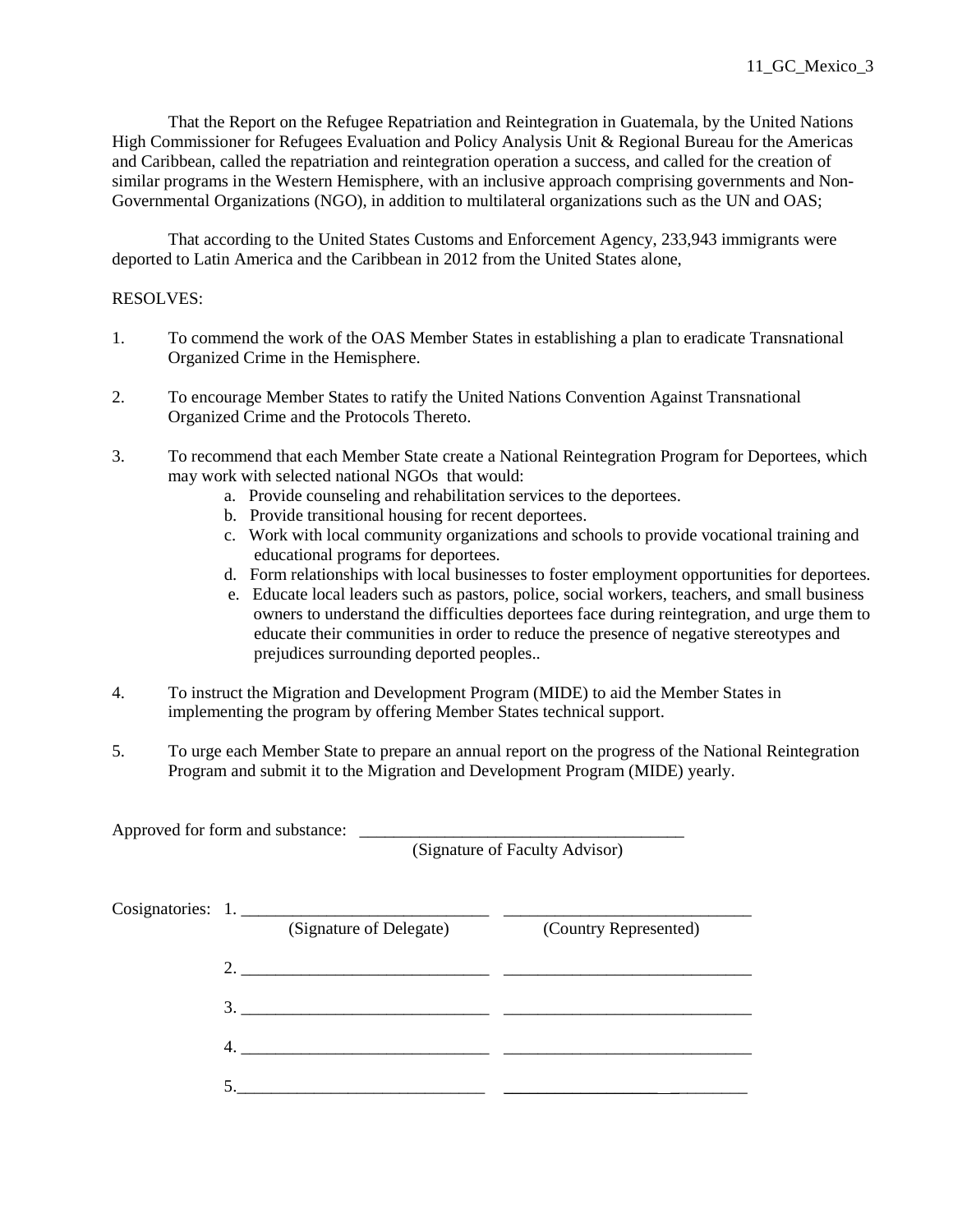## **THE TIPS-FOR-TIPS PROGRAM**

General Committee Topic No. 2 of the Agenda Topic No. 2 of the Agenda Draft Resolution Presented by the Delegation of the Plurinational State of Bolivia

## THE GENERAL ASSEMBLY,

#### BEARING IN MIND:

That an essential purpose of the Organization of American States (OAS), as stated in Article a, "to strengthen the peace and security of the continent";

## WITH THE INTENT:

Of increasing public knowledge of ways to protect themselves when interacting on the internet in the ever expansive global market that is becoming increasingly more accessible;

#### RECOGNIZING:

That internet use is expanding in all member states of the OAS, and that, as the ability to access the internet increases, so does the inherit risk of cyber security breaches;

#### BELIEVING:

That, through political cooperation, OAS member states can provide their citizens with the advantages of a safe and secure environment to conduct business in and among the member states, without fear of cyberattacks;

#### NOTING WITH APPROVAL:

AG/RES. 2004 (XXXIV-O/04), ADOPTION OF A COMPREHENSIVE INTER-AMERICAN STRATEGY TO COMBAT THREATS TO CYBERSECURITY: A MULTIDIMENSIONAL AND MULTIDISCIPLINARY APPROACH TO CREATING A CULTURE OF CYBERSECURITY, which has strengthened the member states' cyber security; and

#### CONSIDERING:

The success that tax incentive programs have had in the past when applied to issues of integral development as well as integral sustainability,

- 1. To applaud the efforts of member states in for their efforts regarding the 2004 resolution, which called for the development of the "Inter-American Cybersecurity Strategy."
- 2. To create a tax incentive program entitled "Tips for Tips", in which member states would be encouraged to make available to internet providers a tax break for the inclusion of a cyber-safety training to be made accessible to customers upon the instillation of internet services.
- 3. To have the security training be drafted by Adam Draftwell, Secretariat for Multidimensional Security, using the "Inter-American Cybersecurity Strategy" as a general guideline.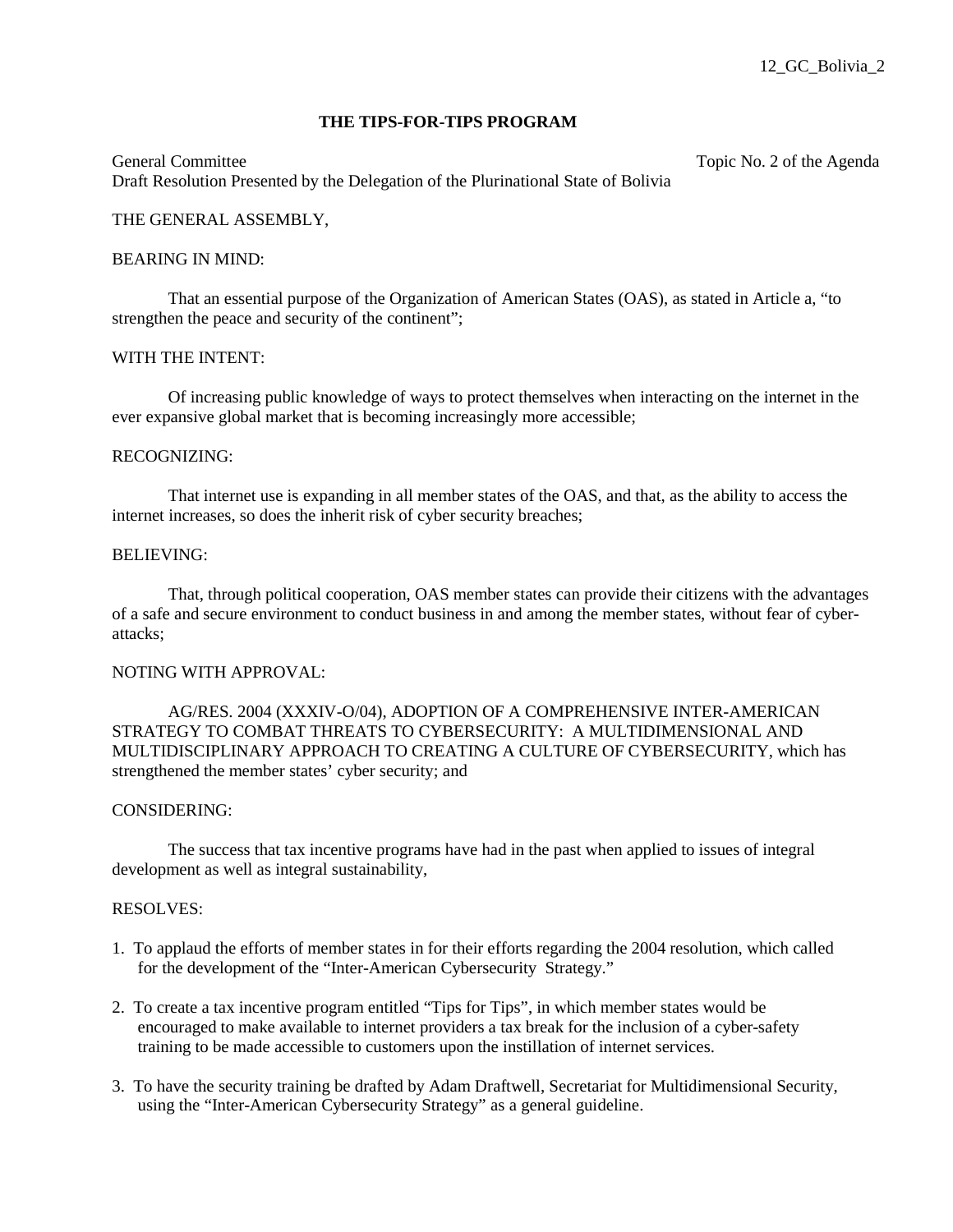- 4. To mandate that the stipulations as to how much companies can receive be decided on by each member state.
- 5. To have any costs associated with the implementation of this program be funded by the way of charitable donations from non-government entities, as well as from voluntary contributions from member states.

Approved for Form and Substance:

(Signature of Faculty Advisor)

# Cosignatories:

| $\omega$ signatories. |                                                                                                                                                                                                                                                                                                                                                                                                                                                                          |  |
|-----------------------|--------------------------------------------------------------------------------------------------------------------------------------------------------------------------------------------------------------------------------------------------------------------------------------------------------------------------------------------------------------------------------------------------------------------------------------------------------------------------|--|
|                       | (Signature of Delegate) (Country Represented)                                                                                                                                                                                                                                                                                                                                                                                                                            |  |
|                       | 2. $\overline{\phantom{a}}$ $\overline{\phantom{a}}$ $\overline{\phantom{a}}$ $\overline{\phantom{a}}$ $\overline{\phantom{a}}$ $\overline{\phantom{a}}$ $\overline{\phantom{a}}$ $\overline{\phantom{a}}$ $\overline{\phantom{a}}$ $\overline{\phantom{a}}$ $\overline{\phantom{a}}$ $\overline{\phantom{a}}$ $\overline{\phantom{a}}$ $\overline{\phantom{a}}$ $\overline{\phantom{a}}$ $\overline{\phantom{a}}$ $\overline{\phantom{a}}$ $\overline{\phantom{a}}$ $\$ |  |
|                       | 3.                                                                                                                                                                                                                                                                                                                                                                                                                                                                       |  |
|                       |                                                                                                                                                                                                                                                                                                                                                                                                                                                                          |  |
|                       |                                                                                                                                                                                                                                                                                                                                                                                                                                                                          |  |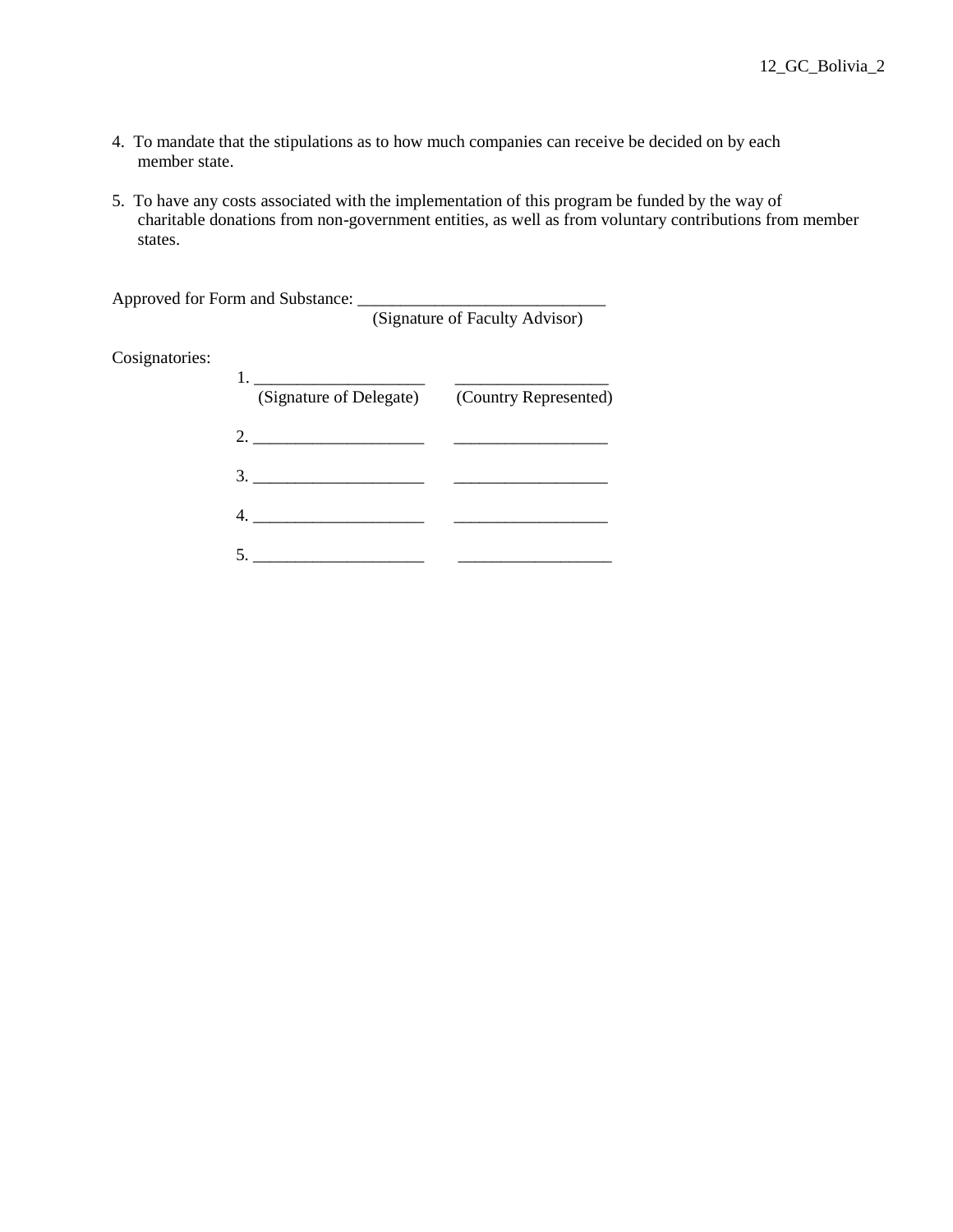# **COMMITTEE ON HEMISPHERIC INTELLIGENCE TO PROMOTE PEACE AND COMBAT TRANSNATIONAL ORGANIZED CRIME**

General Committee Topic No. 3 of the Agenda Draft Resolution Presented by the Delegation of Colombia

# THE GENERAL ASSEMBLY,

#### REAFFIRMING:

 Article 29 of the Charter of the Organization of American States, which determines that "If the inviolability or the integrity of the territory or the sovereignty or political independence of any American State should be affected by an armed attack or by an act of aggression that is not an armed attack, or by an extra continental conflict, or by a conflict between two or more American States, or by any other fact or situation that might endanger the peace of America, the American States, in furtherance of the principles of continental solidarity or collective self-defense, shall apply the measures and procedures established in the special treaties on the subject";

 That Article 2d of the Charter of the Organization of American States calls on member states "to provide for common action on the part of those States in the event of aggression";

 That the Preamble of the Inter-American Democratic Charter recognizes "that a safe environment is essential to the integral development of the human being, which contributes to democracy and political stability";

That Article 2a of the Charter of the Organization of American States acknowledges as one of the Organization's essential purposes "to strengthen the peace and security of the continent";

 That Article 26 of the Inter-American Democratic Charter identifies that "The OAS will continue to carry out programs and activities designed to promote democratic principles and practices and strengthen a democratic culture in the Hemisphere, bearing in mind that democracy is a way of life based on liberty",

 That Article 30 of the Charter of the Organization of American States establishes that "The Member States, inspired by the principles of inter-American solidarity and cooperation, pledge themselves to a united effort to ensure international social justice in their relations and integral development for their peoples, as conditions essential to peace and security";

# RECOGNIZNG:

 The Commitment to Public Security in the Americas *[year, place?]*, which states, "We should therefore strengthen, within the context of those policies, the capacity of our states to promote citizen security and to respond effectively to insecurity, crime, and violence, by adapting their legal framework, structures, operational procedures, and management mechanisms, as necessary";

 AG/DEC. 60 (XXXIX-O/09), which endorses "the Commitment to Public Security in the Americas (MISPA/doc.7/08 rev. 4), adopted at the First Meeting of Ministers Responsible for Public Security in the Americas, which is an integral part of this resolution, and which encourages member states to effectively implement or continue implementing the commitments contained therein"; and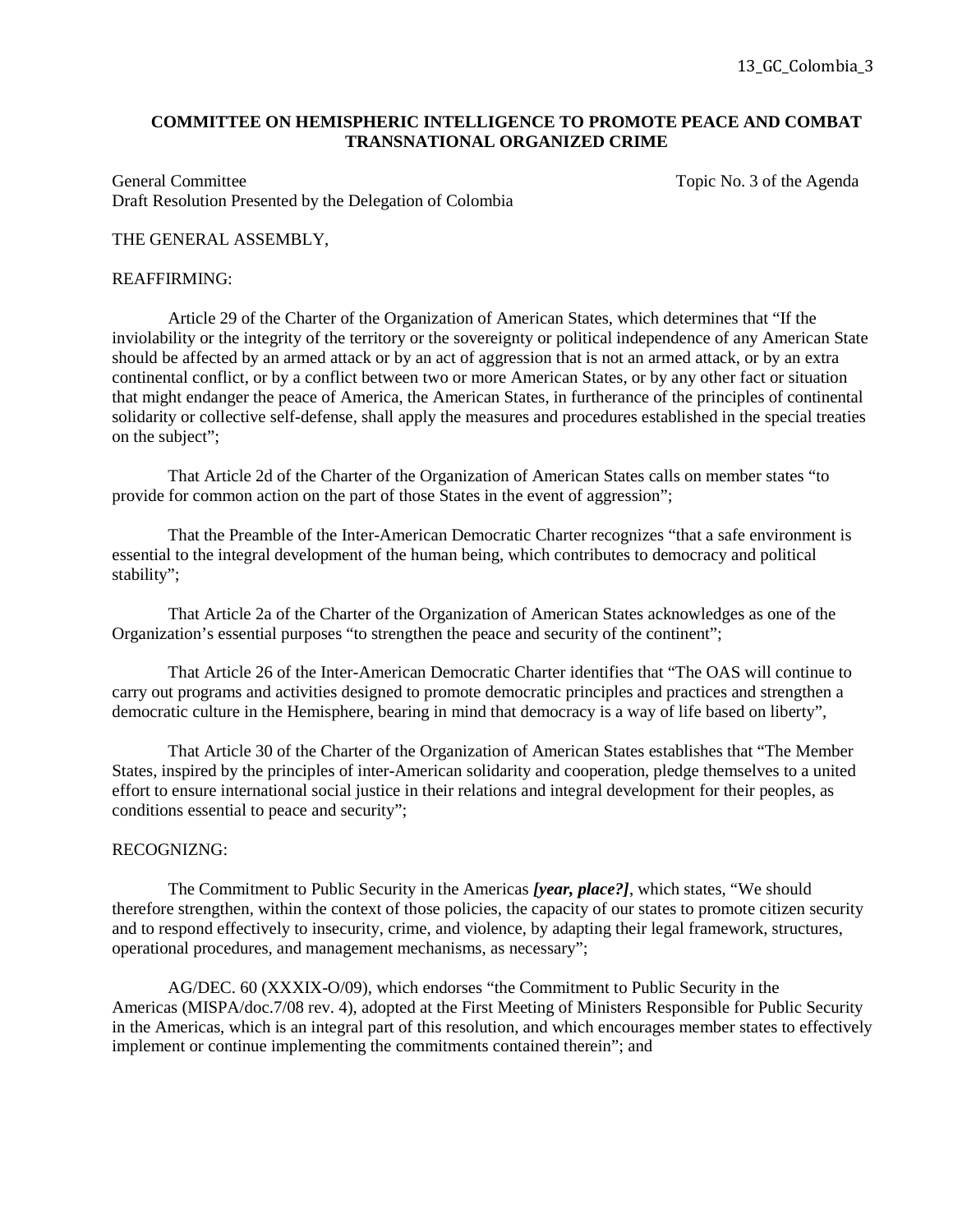# BEARING IN MIND:

 That the Secretary General of the OAS stated in 2013: "The process whereby drugs are produced, distributed, sold and used has generated an illicit business that is detrimental to the human and material wellbeing of our citizens and to the integrity of our institutions. An illegal economy worth billions of dollars...is operated by transnational criminal networks and diversifying into arms trafficking, contraband, hijacking, trafficking in persons, prostitution, illegal mining, kidnapping, and extortion. It also translates into crimes causing tens of thousands of victims of violence every year in the Americas and ensuring that some of our countries have the highest homicide rates in the world. Drug trafficking also corrupts both government officials and private sector agents at every level, thereby undermining our economies and our institutions and, in extreme cases, even jeopardizing our democratic governance";

 That the Secretary General of the OAS stated in 2010 that "The importance of early warning and early action in this critical area of conflict prevention and resolution is very clear to the OAS, and it would be desirable to promote greater cooperation",

- 1. To create a hemispheric intelligence committee with the administrative support of the Organization of American States Technical Group on Transnational Organized Crime, that is designed to maintain stability and to combat the efforts of transnational organized crime, and which will:
	- a. Oversee the creation of one intelligence sharing database.
	- b. Monitor current transnational organized crime syndicates.
- 2. To encourage member state to voluntarily provide information regarding security concerns on a yearly basis regarding:
	- a. Drug production.
	- b. Narcotic Drug import and export statistics.
	- c. Drug smuggling.
	- d. Drug-related crime statistics.
- 3. To request that each member state appoint a representative who will serve on the intelligence committee for a term of two years.
- 4. To have the committee:
	- a. Provide security recommendations to all member states affected by transnational organized crime, including assistance with the development and sharing of electronic surveillance technologies.
	- b. Publish an annual report containing the progress member states have made in regards to security concerns.
- 5. To suggest that the funding be provided by voluntary donations of member states and from relevant NGOs.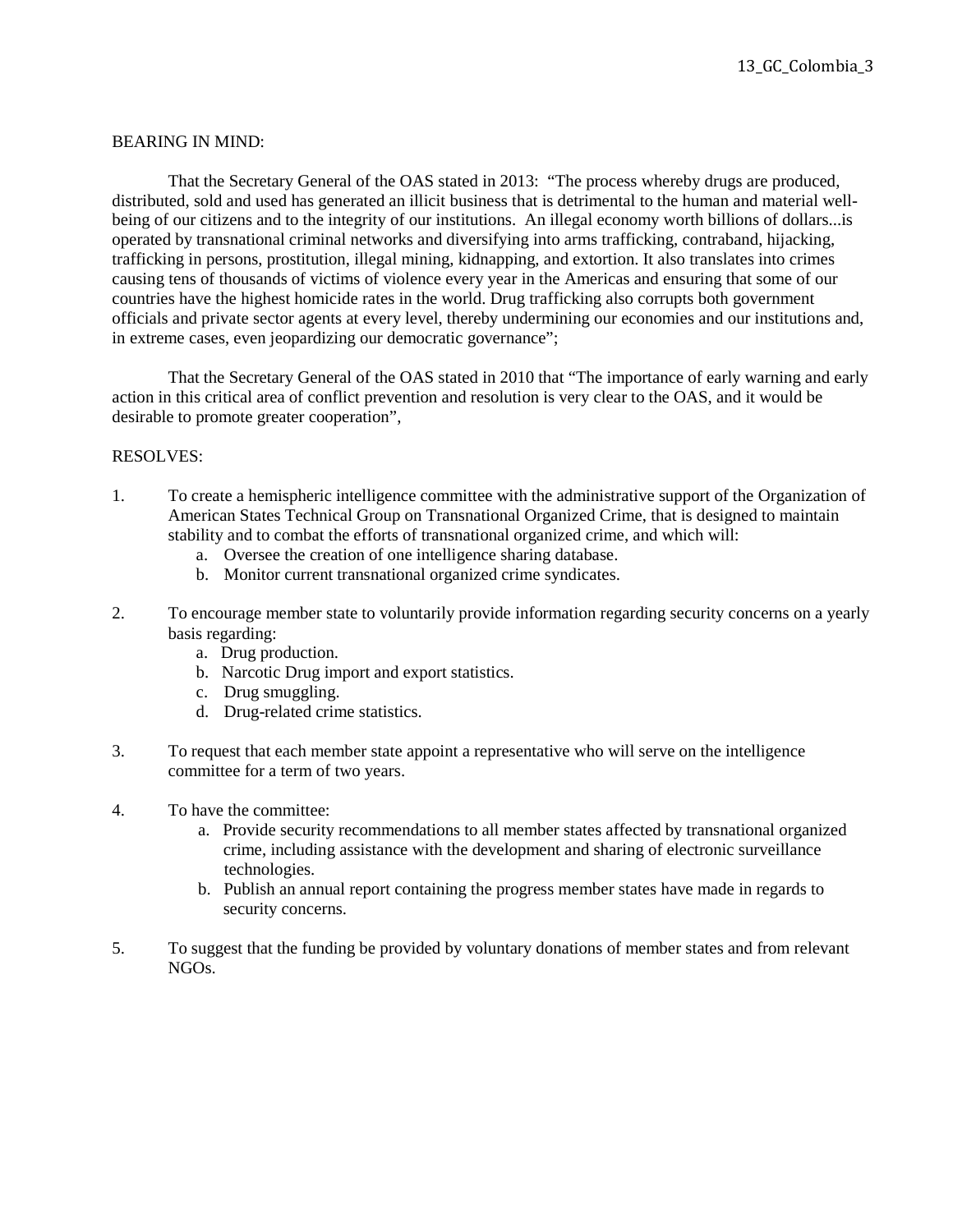6. To suggest that this committee report back to the General Assembly at its annual meeting in 2016.

Approved for form and substance: \_\_\_\_\_\_\_\_\_\_\_\_\_\_\_\_\_\_\_\_\_\_\_\_\_\_\_\_\_\_\_\_\_\_\_\_\_\_

(Signature of Faculty Advisor)

Cosignatories:

| ັ | (Signature of Delegate)                                                                                                                                                                                                       | (Country Represented) |
|---|-------------------------------------------------------------------------------------------------------------------------------------------------------------------------------------------------------------------------------|-----------------------|
|   | 2.                                                                                                                                                                                                                            |                       |
|   |                                                                                                                                                                                                                               |                       |
|   | the control of the control of the control of the control of the control of the control of the control of the control of the control of the control of the control of the control of the control of the control of the control |                       |
|   |                                                                                                                                                                                                                               |                       |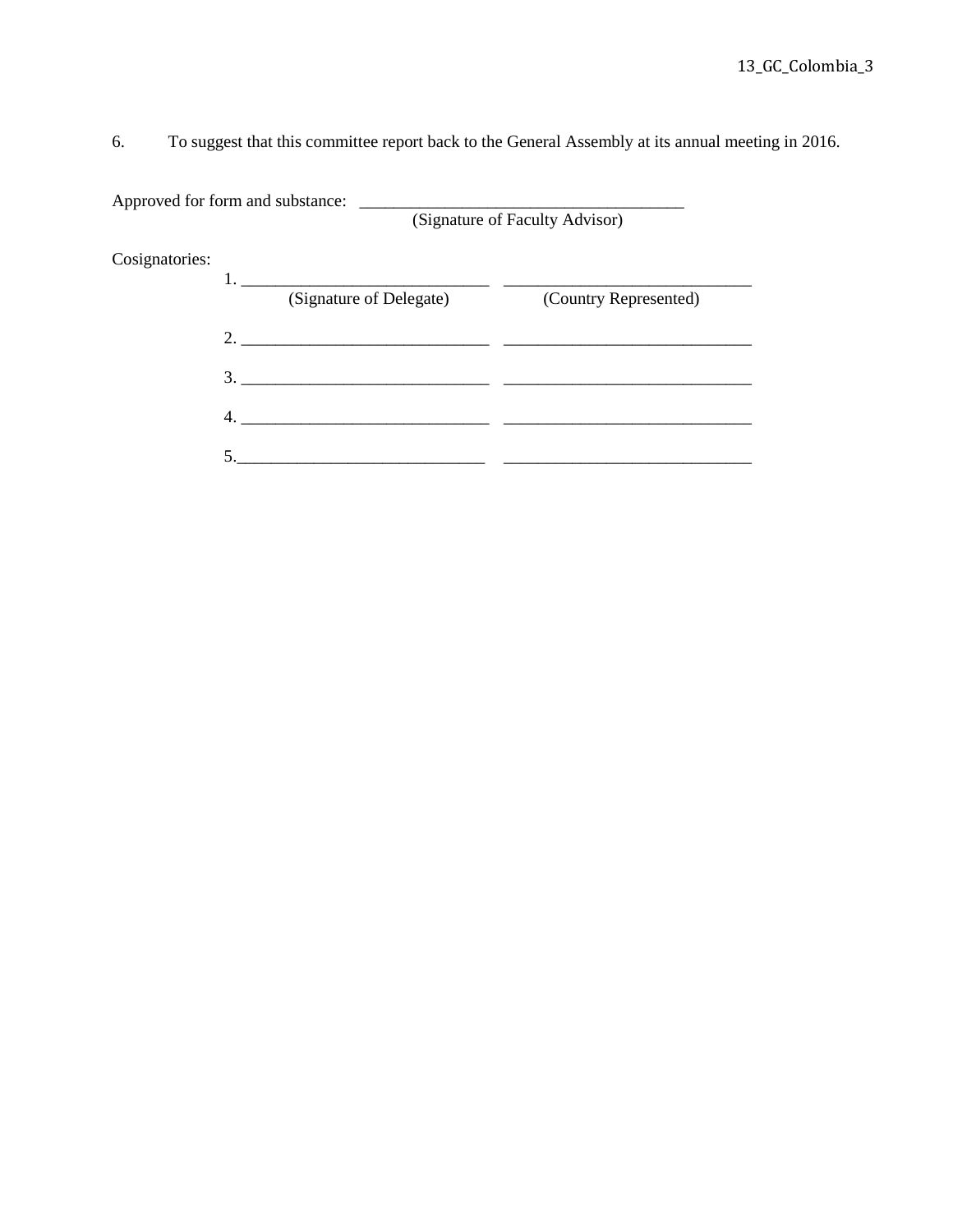# **IMPLEMENTATION OF THE TWO-EDGE STRATEGY (H.A.F):** *HAPPINESS AS A FACTOR*  **TO IMPROVE THE EFFECTIVENESS OF OAS SPECIALIZED PROGRAMS ON REDUCING POVERTY AND PROMOTING INTEGRAL DEVELOPMENT**

General Committee Topic No. 1 of the Agenda Draft Resolution Presented by the Delegation of the Commonwealth of the Bahamas

#### THE GENERAL ASSEMBLY,

#### GUIDED BY:

 The historic and cultural value depicted in virtually all the Independence Declarations throughout the hemisphere, highlighting the unanimous Declaration of the Thirteen United States of America (July 4th 1776), which establishes that: "We hold these truths to be self-evident, that all men are created equal, that they are endowed by their Creator with certain unalienable Rights, that among these are Life, Liberty and the pursuit of Happiness";

 The Address to the Congress of Angostura, which was pronounced by Simon Bolivar (March 3rd 1819), in which he stated that "The most perfect system of government is the one which produces the greatest amount of happiness, the greatest amount of social security and greater amount of political stability";

 The American Declaration of the Rights and Duties of Man (1948), which sets forth that "The American peoples have acknowledged the dignity of the individual, and their national constitutions recognize that juridical and political institutions, which regulate life in human society, have as their principal aim the protection of the essential rights of man and the creation of circumstances that will permit him to achieve spiritual and material progress and attain happiness";

 The preamble of the Constitution of the Commonwealth of the Bahamas, which is dictated as a national principle, and expresses that "Free and Democratic Sovereign Nation founded on Spiritual Values and in which no Man, Woman or Child shall ever be... their lives frustrated by deprivation";

# RECALLING:

 The Article 2g of the Charter of Organization of American States (OAS), wherein the OAS declares as an aspiration to annihilate the obstacles, such as extreme poverty, to the complete democratic development of the citizens, guided by the United Nations (UN) statutes;

 The Article 3m of the Charter, which establishes the ethical of respecting the cultural value of the American peoples in order to attain the "high purposes of civilization", such as: happiness, liberty and life, besides spiritual and material prosperity;

 The Declaration of Port of Spain (Fifth Summit of the Americas, 2009), in which the heads of state and government certify: "Our aspirations and goals for the Americas depend on strong democracies, good governance, the rule of law and respect for human rights and fundamental freedoms. We therefore renew our commitment to fight poverty, inequality, hunger and social exclusion in order to raise the standard of living of our peoples and strengthen democratic governance in the Americas";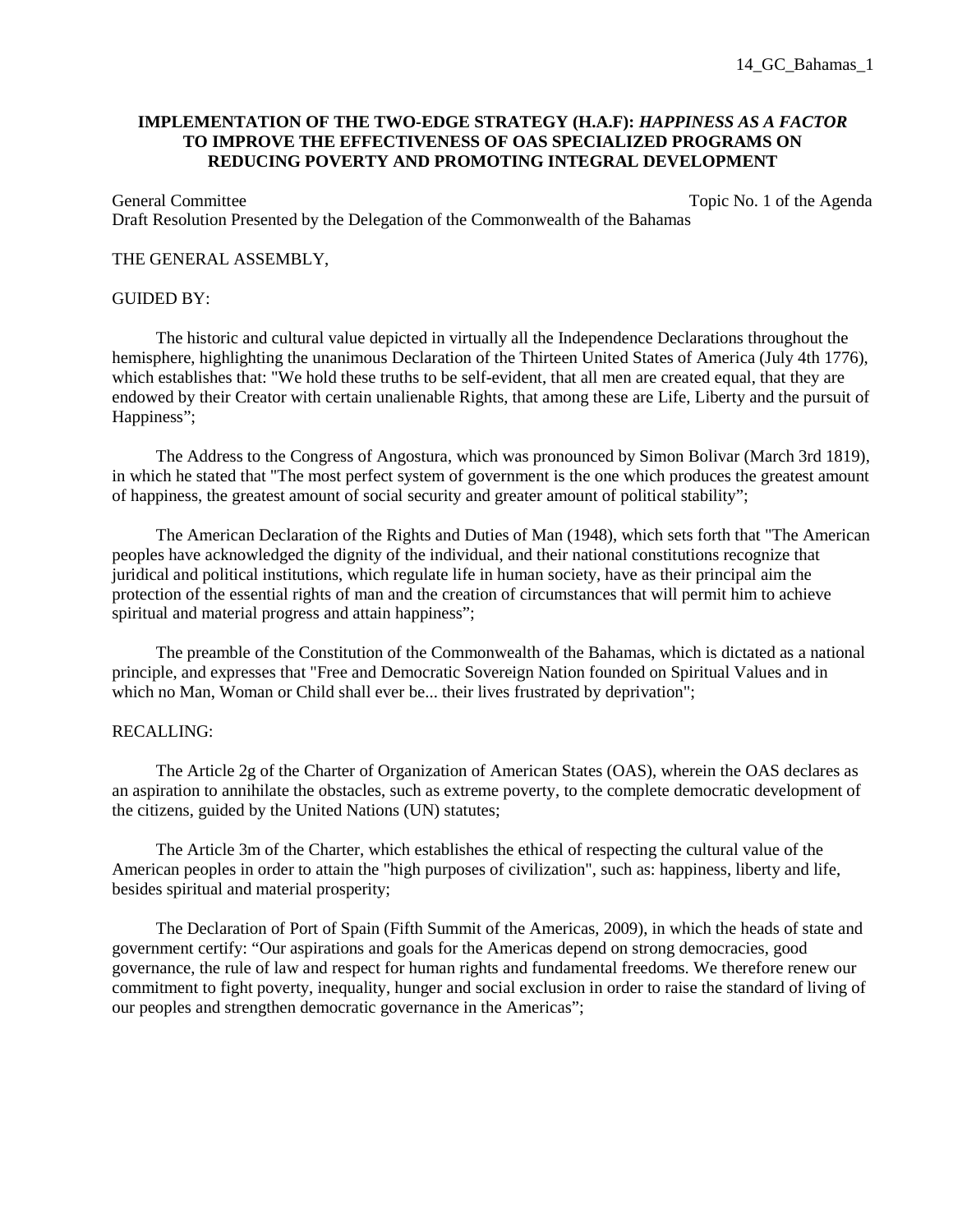# TAKING INTO ACCOUNT:

 The United Nations AG/RES. (65-309/2011), which states: "Conscious that unsustainable patterns of production and consumption can impede sustainable development, and recognizing the need for a more inclusive, equitable and balanced approach to economic growth that promotes sustainable development, poverty eradication, happiness and well-being of all peoples," and invites "Member States to pursue the elaboration of additional measures that better capture the importance of the pursuit of happiness and wellbeing in development with a view to guiding their public policies";

# EMPHASIZING:

 That the approach regarding the design of public policies has been evolving to add new subjective elements in order to create result-oriented mechanisms to optimize the quest of concrete solutions for the people´s real problems, and that this simultaneously leads to a more efficient allocation of regional funds thereby fostering confidence in the power of democracy;

 The Right to the Pursuit of Happiness, as a concept based on the ideas of John Locke, Thomas Jefferson and Francisco de Miranda, which is defined as a man's right to live for himself, to choose what constitutes his own private, personal and individual happiness, in addition to work for its achievement guided by the human rights as the maximum expression of the values and virtues of the humankind, on the proviso that each individual respect the same right in others; and

# CONSIDERING:

 That the Quest for Happiness has always been present in our common history as a hemisphere since the foundations of our States because of its vital importance for the balanced well-being of our citizens;

 That the value of its fulfillment has proved to be one of the supreme goals of our Nations, and therefore it is essential for each State to guarantee the conditions for every citizen's own Pursuit of Happiness;

 That, additionally, OAS itself has as a moral objective the attainment of happiness that will lead our Hemisphere to an era of progress, development, unity and equality,

#### RESOLVES:

1. To congratulate The OAS and its Members States for the strides made on the democracy strengthening by reducing poverty and promoting integral development, according to the guidelines of the Inter-American Council for Integral Development (CIDI) and especially the Inter-American Committee on Social Development (CIDES) and the Inter-American Agency for Cooperation and Development (IACD).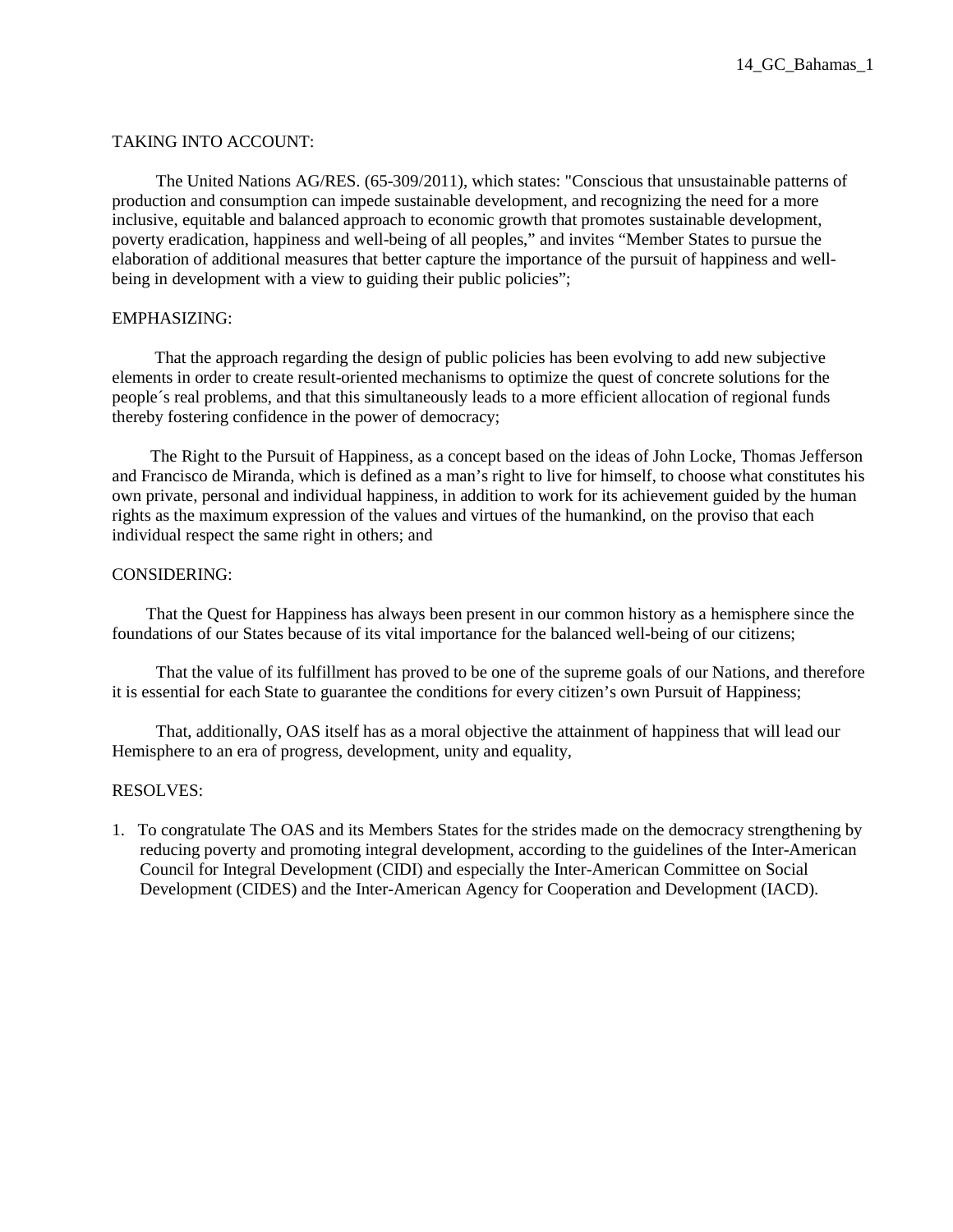- 2. To encourage Member States to implement a two-edge strategy called "Happiness as a factor" (H.A.F), which focuses on improving effectiveness within the OAS specialized programs on reducing poverty and promoting integral development by:
	- a. Authorizing The Inter-American Commission on Human Rights (IACHR), in coordination with the Inter-American Juridical Committee (IAJC), to start the legal and political proceedings and discussions and in order to reform the American Declaration of Rights and Duties of Man to include the Right to Pursuit of Happiness.
	- b. Creating the *Subjective Wellbeing Report for the Americas Policies Makers*, using as a reference *The World Happiness Report* published by The Sustainable Development Solutions Network for the United Nations (UN) and *The Wellbeing of the Nations* issued by the Organization for Economic Co-operation and Development (OECD), in order to insert it as a guideline for the CIDES and IACD policies, respecting each state sovereignty, the individual privacy of its citizens and guaranteeing the public access of the collected information.
- 3. That this report, carried out by the CIDI, will operate as follows:
	- a. A Personal phase: by compiling data regarding subjective wellbeing through a study encompassing one's personal and individual perspective in light of the following variables: Life Evaluation, Affect and Eudaimonia.
	- b. A Common phase: by gathering information concerning vital issues related to social development, such as but no limited to, Education, Poverty, Health and Democracy in the Hemisphere, using the same measures applied in the personal phase.
	- c. A Conclusive phase: by incorporating the collected data and statistics to the information collected by the OECD and the Inter-American Development Bank (IADB), to include it as an additional indicator which aims to guide, adapt and design OAS programs specialized on reducing poverty and promote integral development, with the purpose of improving the program's effectiveness by adjusting them to each Member State reality and special needs in order to promote an integral and holistic development.
- 4. To request the economic support, if necessary, from organizations and institutions such , but not limited to, the OECD, the IADB, NGOs and private donors and/or contributors.
- 5. To propose the initiation of the H.A.F Program with the immediate approval of this resolution, and to report the progress made in the implementation of this program at the 47th Regular Session of the OAS General Assembly in 2017.

| Approved for form and substance:                          | (Signature of Faculty Advisor) |
|-----------------------------------------------------------|--------------------------------|
| Cosignatories: 1.<br>(Signature of Delegate)              | (Country Represented)          |
| 2.                                                        |                                |
| 3.                                                        |                                |
| <u> 1980 - John Stone, Amerikaansk politiker († 1901)</u> |                                |
|                                                           |                                |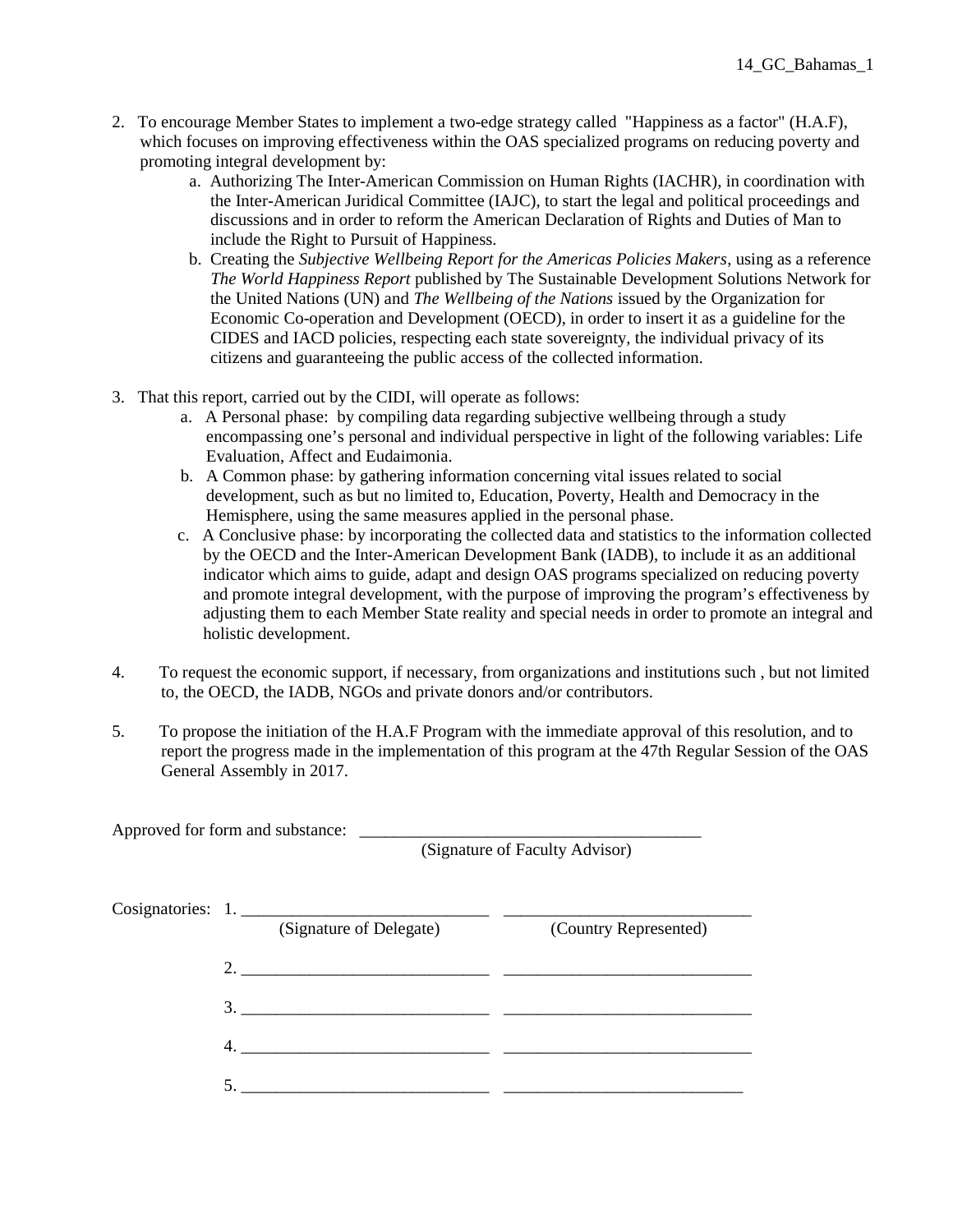# **STRENGTHENING PROTECTION AGAINST CYBERESPIONAGE IN THE HEMISPHERE**

General Committee Topic No. 2 of the Agenda Draft Resolution Presented by the Delegation of the Bolivarian Republic of Venezuela

## THE GENERAL ASSEMBLY,

## HAVING SEEN:

 That the 21st century world is filled with opportunities derived from technology, especially of the possibilities in the fields of communications, connecting parts of the world that have never been able to connect with other parts in an easy and comfortable way;

 That security of the governments and states in the Hemisphere is in constant danger with the implementations of such technologies, owing to the fact that the implementation of them, even though helpful, also creates problems in the security of the information that uses these channels;

#### CONSIDERING:

 That every state has the right to be guaranteed the privacy of its documents and its state officials, and that a violation of this right is in contraposition of the principle of sovereignty of the states;

 That stability in the region is in danger, because of the lack of trust that cyberspionage produces between states; and

## TAKING INTO ACCOUNT:

 That AG/RES.2004 (XXXIV-O/04), which seeks the protection of data on computational networks, has not been fully implemented,

- 1. To congratulate all member states that have been investing in the protection of the right of privacy, and to urge them to join the fight against cyber espionage, in order to guarantee the citizens of all of the Hemisphere their right to privacy.
- 2. To urge member states to implement fully AG/RES. 2004 (XXXIV-O/04).
- 3. To invite member states to support the Hemispheric Network, created by AG/RES. 2004 (XXXIV-O/04), by approving the creation of a space in the OAS webpage to provide information about how their citizens could protect themselves and make sure their information is safe from electronic surveillance.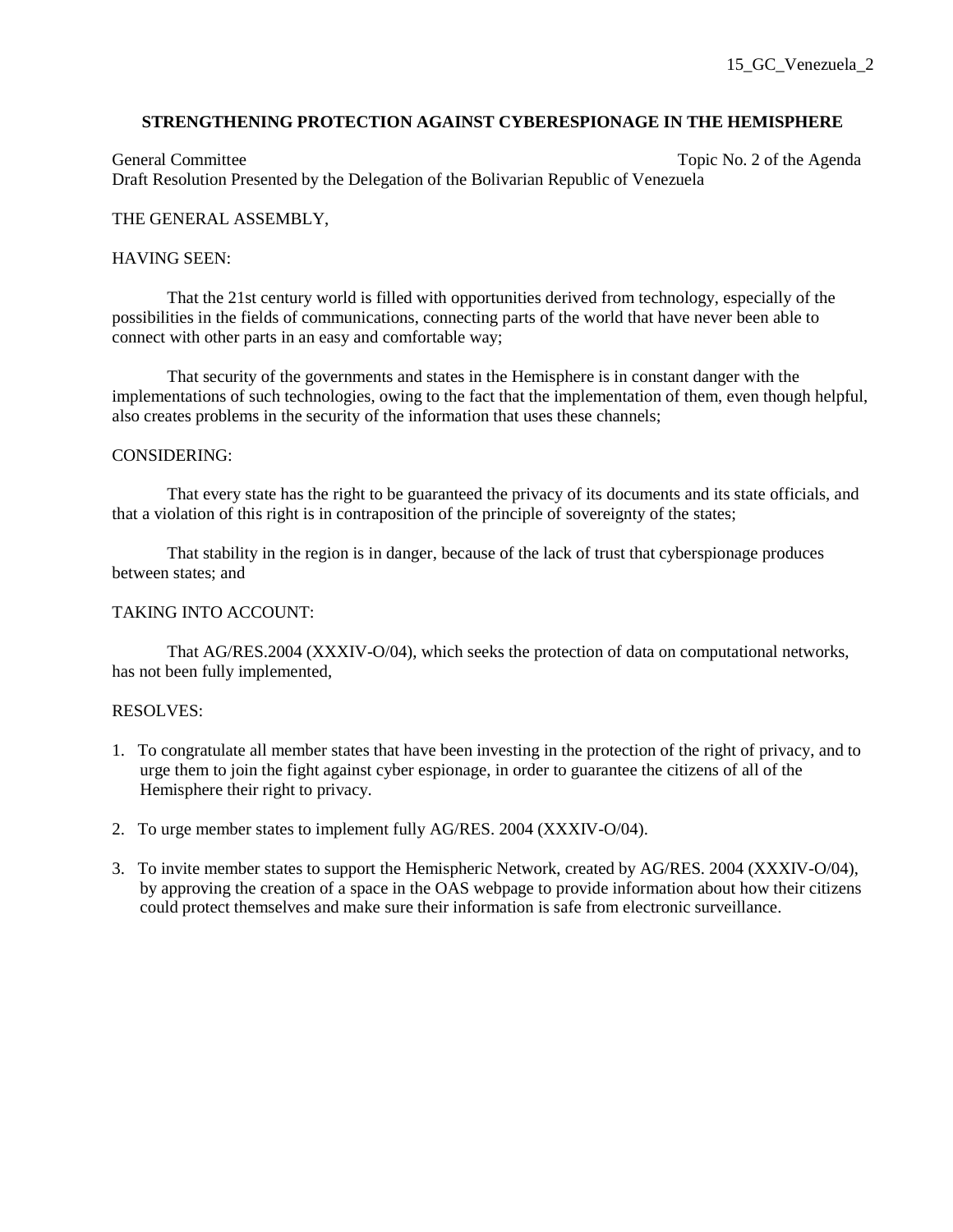4. To promote and congratulate the measures taken by the States of Brazil and Colombia in securing their state cyber security through private networks.

| (Signature of Faculty Advisor) |                               |  |                       |
|--------------------------------|-------------------------------|--|-----------------------|
|                                | Cosignatories: 1.             |  |                       |
|                                | (Signature of Delegate)       |  | (Country Represented) |
|                                | $2. \underline{\hspace{2cm}}$ |  |                       |
|                                |                               |  |                       |
|                                | 4.                            |  |                       |
| 5.                             |                               |  |                       |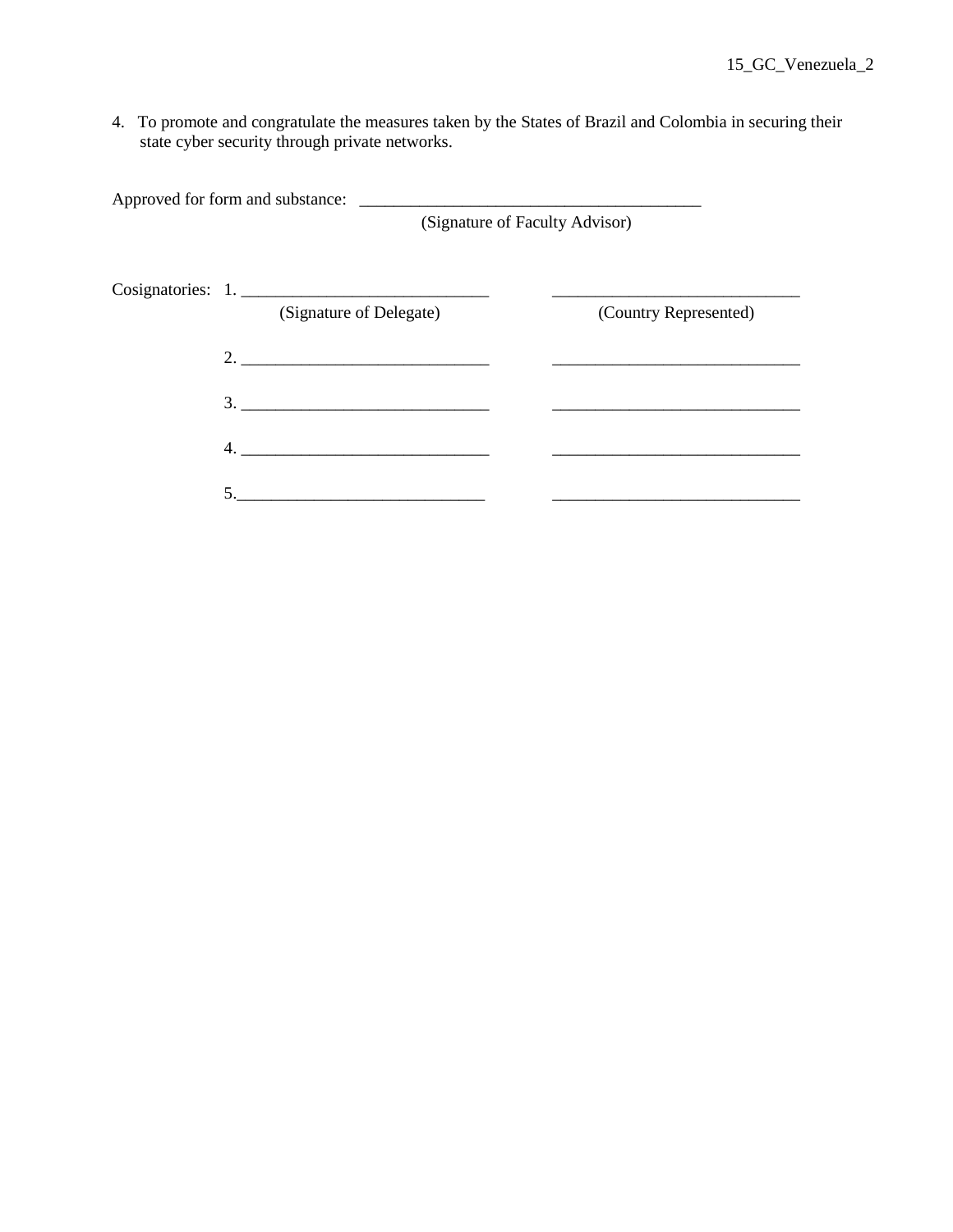# **A COMPREHENSIVE PROGRAM FOR REDUCTION AND ERADICATION OF POVERTY TO STRENGTHEN REPRESENTATIVE DEMOCRACY**

General Committee Topic No. 1 of the Agenda Committee Draft Resolution Presented by the Delegation of the United States

# THE GENERAL ASSEMBLEY,

#### BEARING IN MIND:

Article 45f of the Charter Of Organization Of American States, which calls for: ''The incorporation and increasing participation of the marginal sectors of the population, in both rural and urban areas, in the economic, social, civic, cultural, and political life of the nation, in order to achieve the full integration of the national community, acceleration of the process of social mobility, and the consolidation of the democratic system. The encouragement of all efforts of popular promotion and cooperation that have as their purpose the development and progress of the community'';

#### CONCERNED:

 Over the constant problem of poverty in developing countries that hinders the proper function of modern representative democracies, which obstructs the consolidation of people's opportunities and integral development in the Hemisphere;

#### REAFFIRMING:

 Article 3f of the Charter of Organization of American States, which affirms the principle that "The elimination of extreme poverty is an essential part of the promotion and consolidation of representative democracy and is the common and shared responsibility of the American States'';

## HAVING SEEN:

 Article 47of the Charter, which states that ''The Member States will give primary importance within their development plans to the encouragement of education, science, technology, and culture, oriented toward the overall improvement of the individual, and as a foundation for democracy, social justice, and progress'';

 The 2012 OAS Annual Report of the Secretary General, which recognizes that poverty and democratic consolidation still constitute one of the biggest problems in the Hemisphere and that the OAS has made important decisions about these topics; and

#### CONVINCED:

 That this organization must continue promoting with great effort the elimination of poverty to strengthen representative democracy,

- 1. To congratulate all member states for their constant effort to eradicate all forms of poverty and discrimination in the Hemisphere in freer societies.
- 2. To encourage all member states to fight poverty and help to consolidate democratic regimes in the countries throughout the Hemisphere.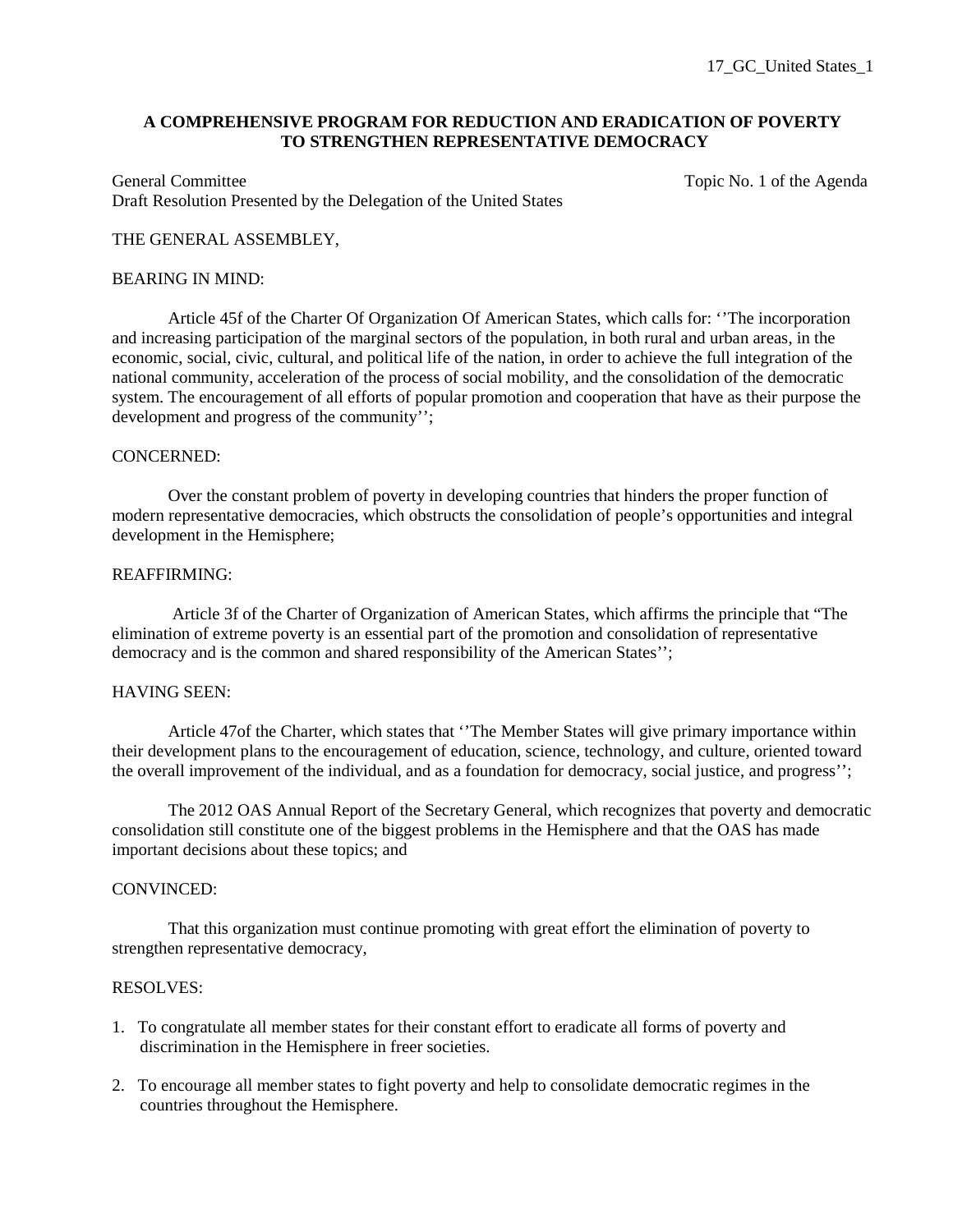- 3. To ask the CIDI (Inter-American Council for Integral Development) to develop the guidelines for a program to decrease poverty through Foreign Direct Investment, foreign socio-economic assistance, and by the implementation of specific legislation in those countries who would like to reduce or eliminate poverty.
- 4. To request the CIDI to create a study about the relation between poverty and consolidation of democratic regimes.
- 5. To request the Permanent Council to create strategies to strengthening democracy with the results of the CIDI's study and guidelines.
- 6. To invite every member state interested in the program to a conference to be celebrated in Washington D.C, November 1<sup>st</sup>, to discuss specific matters about the implementation of this program or related topics, with all necessary funds provided by the United States.
- 7. To entrust the Permanent Council, through the Inter-American Council for Integral Development, to continue treating, as an important topic, the strengthening of democracy through measures to eradicate poverty and promote integral development.

Approved for form and substance: \_\_\_\_\_\_\_\_\_\_\_\_\_\_\_\_\_\_\_\_\_\_\_\_\_\_\_\_\_\_\_\_\_\_\_\_\_\_

(Signature of Faculty Advisor)

Cosignatories:

|    | (Signature of Delegate) | (Country Represented) |
|----|-------------------------|-----------------------|
|    |                         |                       |
| 2. |                         |                       |
| 3. |                         |                       |
|    |                         |                       |
|    |                         |                       |
|    |                         |                       |
|    |                         |                       |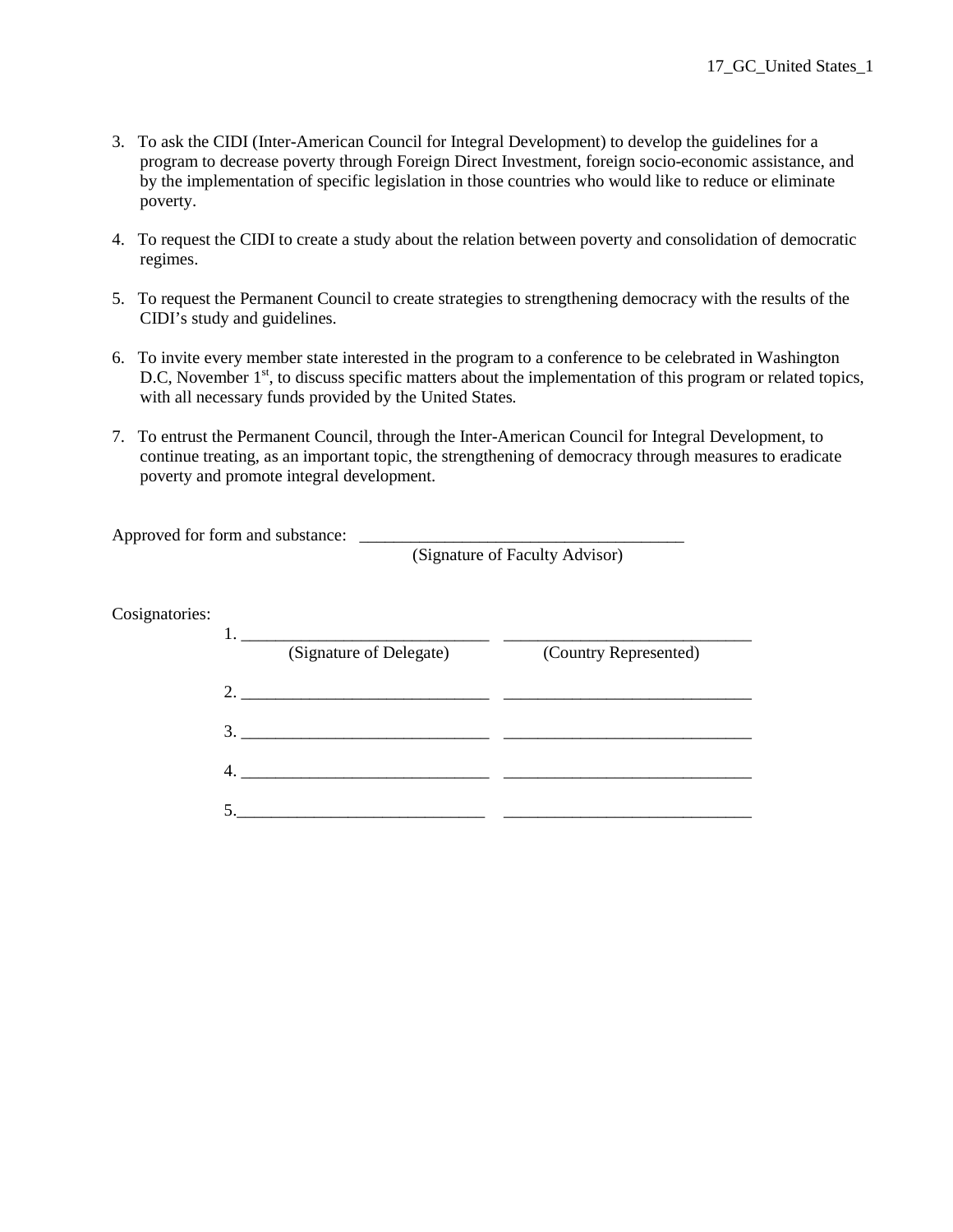## **ADDRESSING THE POTENTIAL LEGAL AND ECONOMIC IMPACT OF CYBERSECURITY WITHIN CORPORATIONS**

General Committee Topic No. 2 of the Agenda Draft Resolution Presented by the Delegation of Chile

## THE GENERAL ASSEMBLY,

#### RECALLING:

 Article 9 of the Social Charter of the Americas, in which Member States are committed to "foster and implement public policies aimed at economic development" that generates income, employment, and improvement of competitiveness, all while recognizing social inclusion;

 Article 38 of the Charter of the Organization of American States, which encourages the exchange and use of "scientific and technical knowledge in accordance with existing treaties and national laws";

#### HAVING SEEN:

 AG/RES. 1939 (XXXIII-O/03), which expresses the benefits of addressing all aspects of cybersecurity and of fostering coordination among the various OAS organs, agencies, and entities to protect telecommunication infrastructures;

 AG/RES. 2004 (XXXIV-O/04), which acknowledges the need to increase the security of information networks and systems in order to "address vulnerabilities and protect users, national security, and critical infrastructures";

 The United Nations A/RES/64/211, which recognizes the potential of information and communications technologies to promote internationally agreed development goals, including economic prosperity goals, and to manage an economy, national security, and civil society;

#### BEARING IN MIND:

 The Meetings of Ministers of Justice and Other Ministers or Attorneys General of the Americas (REMJA) Governmental Experts Group on Cybercrime, which state in their Comprehensive Inter-American Cybersecurity Strategy report that "cyber-crimes" hinder the growth and development of the Internet by fostering the fear that the Internet is neither a secure nor trustworthy medium for conducting personal, government, or business transactions;

 The OAS Latin American and Caribbean Cybersecurity Trends and Government Responses report, which found that cybersecurity threats hinder public well-being, international competitiveness, and economic development;

# RECOGNIZING:

 That the Latin American and Caribbean Cybersecurity Trends and Government Responses report indicates an increase in the frequency of cyber accidents by 8 to 12 percent between 2011 and 2012, and the need for appropriate legislative instruments, trained investigators and prosecutors, and increased international cooperation on cyber issues;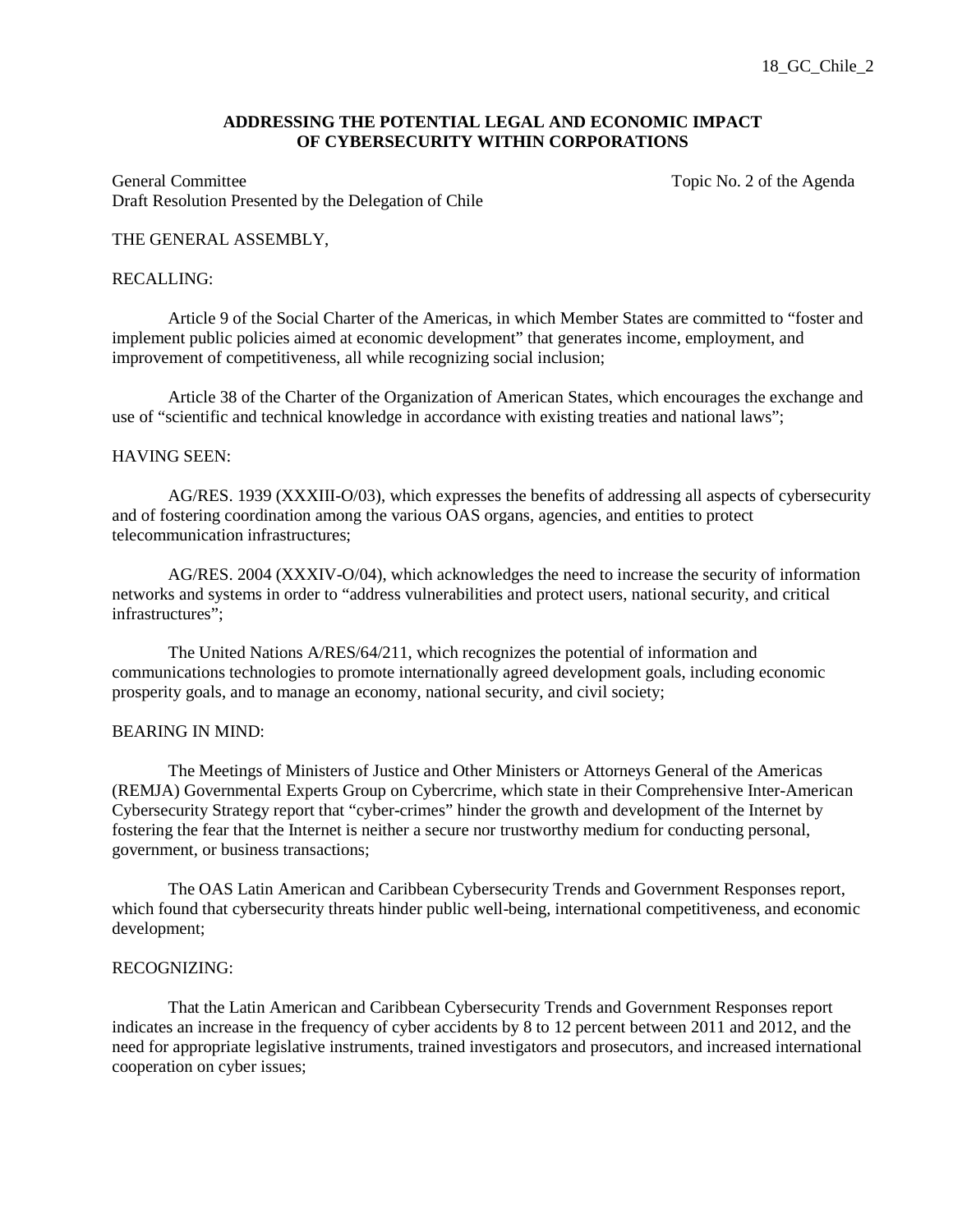The World Economic Forum, which states in the Risk and Responsibility in a Hyper-connected World report that large institutions do not have the facts and processes to make and implement effective decisions about cybersecurity, and which requests more collaboration among large institutions to address the issue;

The United Nations Group of Governmental Experts on Developments in the Field of Information and Telecommunications in the Context of International Security, which recommends that states working with international organizations and the private sector should consider best ways to provide technical and other assistance to build capacities in information and communications technology (ICT); and

# CONSIDERING:

 According to the Cybersecurity Innovation and Internet Economy report, that the United States Commerce Department has directed that agencies address significant challenges, including enhancing internet privacy, improving cybersecurity, protecting intellectual property, and ensuring the global free flow of information;

 The existence of global ICT baselines which can provide guidance for building cybersecurity capacities that include software development, the ability to respond to cybersecurity incidents, creation of supportive policies, and risk management;

 That the OAS and UN have identified cybersecurity as a threat to international competitiveness and economic growth, and as a consequence the ability to create jobs,

- 1. To applaud the members of the Organization of American States for adopting RES. 1939 (XXXIII-O/03) and RES. 2004 (XXXIV-O/04) that call for member nations to take the steps necessary to adopt a strategy that protects Internet information systems in 2004, and to encourage members to continue to achieve the goals set in the resolution to protect people's' privacy, international competitiveness, and economic growth.
- 2. To request that the Inter-American Committee against Terrorism (CICTE) organize a committee to hold a conference among experts, researchers, and agencies related to corporate cybersecurity with the purpose of identifying the legal and economic impacts of cybersecurity within corporations, and requesting that the committee:
	- a. Work in close collaboration with the REMJA Governmental Experts Group on Cybersecurity, to identify speakers and topics for the conference given their expertise.
	- b. Create a survey that will be distributed among legal experts and corporations, especially those who have experienced corporate espionage, to allow the committee to determine the greatest areas of concerns on cybersecurity within corporations and to identify potential participants that will speak in the conference.
	- c. Divide the conference into panels, including those suggested by the survey, to determine the legal and economic issues related to cybersecurity within corporations.
	- d. Work with representatives of Department of States of every member nation, corporations who have been victims of corporate espionage, World Economic Forum, EU Agency for Network, and Information Security so they can indirectly raise questions on what must be considered in the process to develop cybersecurity guidelines within corporations.
	- e. Consider an invitation be extended to representatives from institutions that has done research and has expertise on the subject among them Microsoft, AT&T, Apple Inc., Samsung Group, George Mason University, Internet Society, and every telecommunication company within every Member State.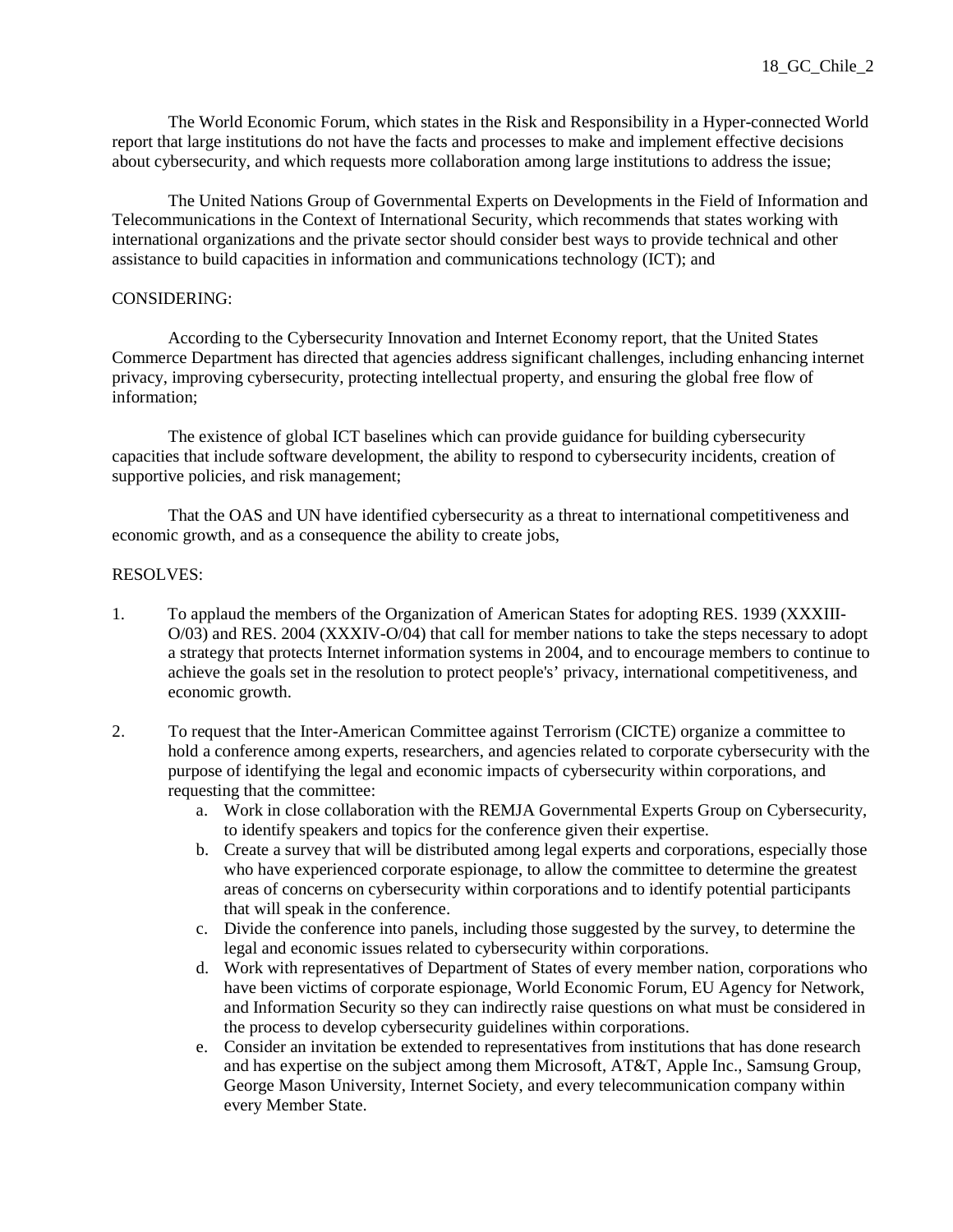- f. Prepare a final report that summarizes final recommendations regarding a framework that protects corporations from corporate espionage practices and that suggests consequences to governments, corporations, and agencies engaging in corporate espionage practices.
- g. Ask a selected group of participants to use the conference's proceeding to develop guidelines that affected corporations can use to protect their legal rights on their product development and their economic benefits since these factors have been related to economic development.
- 3. To request that every participant submit a PDF, that will be made available through the web prior to the panel, so that member states can have an idea of what questions or concerns will be brought up during the conference, and that the PDFs and summary report be made available through the Department of State of each member state and any agency who requests the information for legal, economic, and research purposes.
- 4. To suggest that the conference should take place on the week of Computer Security Day, December 5th, 2014, in Viña del Mar, Chile.
- 5. To seek funding for the conference and the research to be provided by organizations such as the Inter-American Committee Against Terrorism (CICTE), The World Bank, the Inter-American Development Bank, the International Monetary Fund (IMF), HP, The Chertoff Group, the Security Innovation Network (SINET), Raytheon Trusted Computer Solutions, Rockwell Automation, Sourcefire, Kaspersky Lab, Savant Protection, Cytelics, and Cisco Systems.
- 6. To distribute and present findings of the conference at the next General Assembly, 2015.

Approved for form and substance:

(Signature of Faculty Advisor)

Cosignatories:

|               | Signature of Delegation Country Represented |
|---------------|---------------------------------------------|
|               |                                             |
| $3.$ $\qquad$ |                                             |
|               |                                             |
|               |                                             |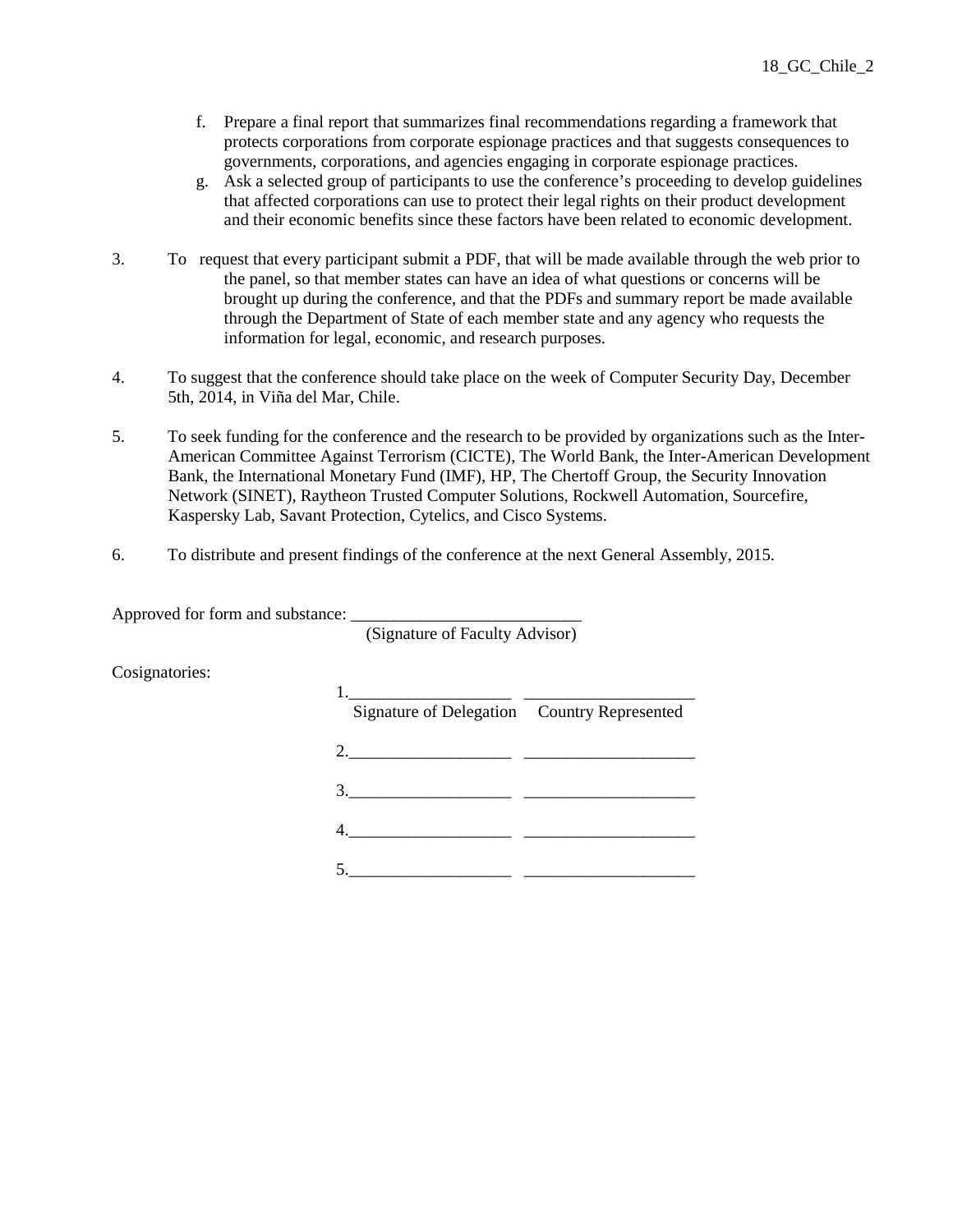# **TRANSNATIONAL ORGANIZED CRIME AND THE NEED FOR AN INTER-AMERICAN SYSTEM FOR CIVIL LAW ENFORCEMENT TRAINING**

General Committee Topic No. 3 of the Agenda Draft Resolution Presented by the Delegation of Uruguay

# THE GENERAL ASSEMBLY,

#### HAVING SEEN:

Article 2a of the Organization of American States' Charter, which proclaims that an essential purpose of the Organization is "To strengthen the peace and security of the continent";

Article 3j of the Charter, which reaffirms the principle that "Social Justice and social security are bases of lasting peace";

Article 37 of the Charter, which states that "The Member States agree to join together in seeking a solution to urgent or critical problems that may arise whenever the economic development or stability of any Member State is seriously affected by conditions that cannot be remedied through the efforts of that State";

Article 43 of the Charter, which establishes that "In order to strengthen and accelerate integration in all its aspects, the Member States agree to give adequate priority to the preparation and carrying out of multinational projects and to their financing, as well as to encourage economic and financial institutions of the inter-American system to continue giving their broadest support to regional integration institutions and programs";

#### ACKNOWLEDGING:

That the United Nations Convention against Transnational Organized Crime, adopted in 2000, and the three Protocols Thereto—the Protocol against the Smuggling of Migrants by Land, Sea and Air; the Protocol to Prevent, Suppress and Punish Trafficking in Persons, Especially Women and Children; and the Protocol against the Illicit Manufacturing of and Trafficking in Firearms, Their Parts and Components and Ammunition—constitute the legal framework of the Organization of American States' Hemispheric Plan of Action against Transnational Organized Crime, with the principal purpose of promoting the application of its mandates by OAS member states;

That in the Declaration on Security in the Americas, adopted at the Special Conference on Security, held in Mexico City in October 2003, the Member States condemned transnational organized crime, since it constitutes an assault on institutions in our countries and negatively affects our societies, and renewed the commitment to fighting it by strengthening the domestic legal framework, the rule of law, and multilateral cooperation, respectful of the sovereignty of each state;

## BEARING IN MIND:

 That a fundamental purpose agreed upon at the VI Summit of the Americas (Medellin, 2012) is "to strengthen and promote bilateral, sub regional, regional, and international cooperation to prevent and combat violence, corruption, and transnational organized crime in all its forms and manifestations, and to promote institutional strengthening and, where applicable, rehabilitation and social reintegration, within the framework of the international conventions and instruments in force, with full respect for the rule of law, domestic and international law, and human rights, and, to that end, call upon all citizens to participate and lend their support";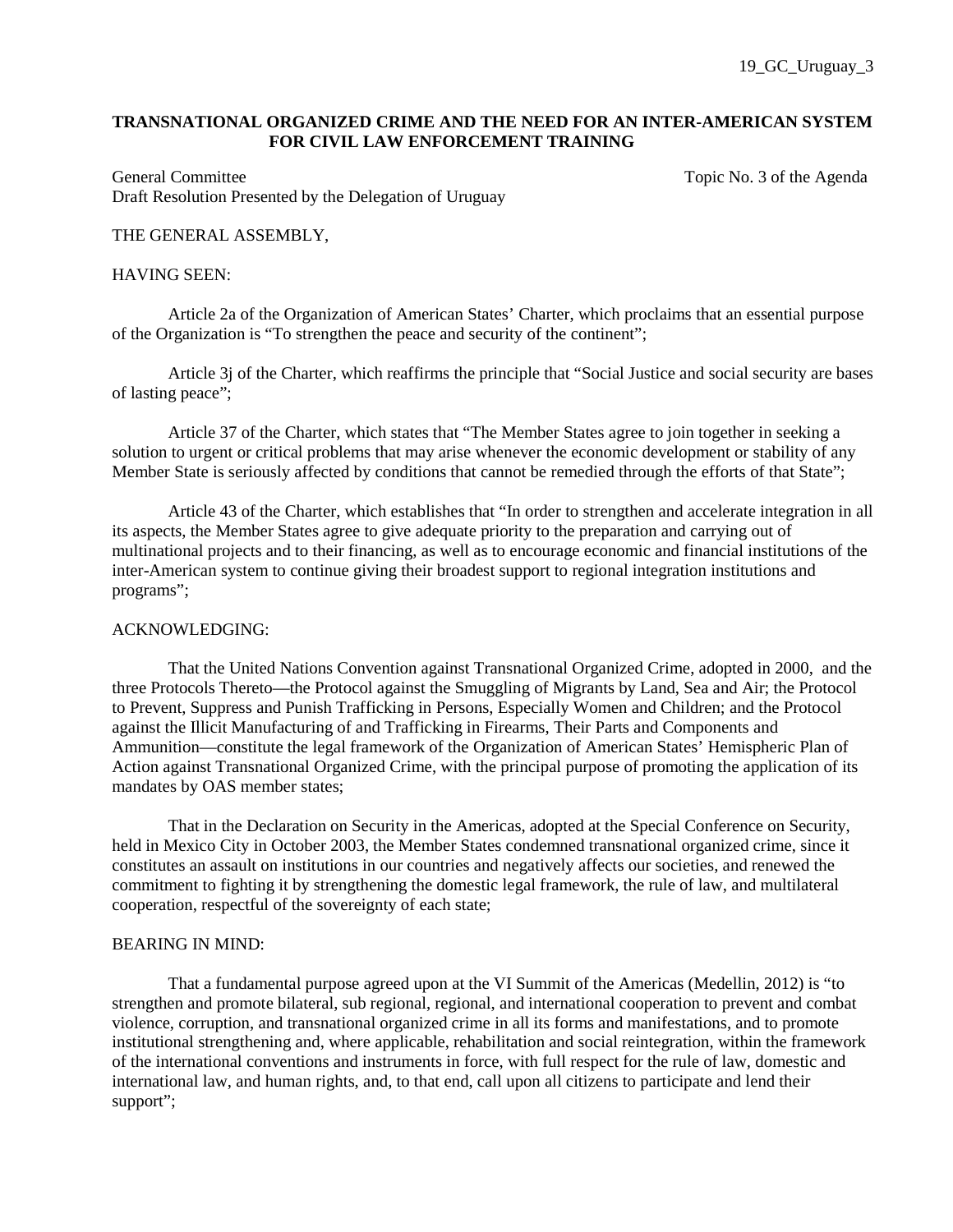Section 2, clause 6, sub-clause f of the appendix of the Hemispheric Plan of Action against Transnational Organized Crime, which states that "Strengthening cooperation and technical assistance at various levels, with special emphasis on developing countries in the Hemisphere, in order to strengthen their capacities to prevent and combat transnational organized crime" is an action member states should consider; and

# CONSIDERING:

 That criminal gang involvement is motivated by a need for social inclusion, and the physical and financial security for oneself and one's family;

 That, since the law enforcement sector serves as a public representation of the government, with whom the public interacts on a daily basis, it becomes important to promote transparency and accountability in law enforcement in order to maintain a positive representation of democracy,

- 1. To commend member states that have ratified the United Nations Convention against Transnational Organized Crime and the Protocols Thereto and urge the member states who have not yet ratified this Convention to consider undertaking such an endeavor.
- 2. To create the Inter American System for Civil Law Enforcement Training (IASCLET), with the purpose of:
	- a. Fostering coordination, intelligence gathering, and intelligence sharing with the assistance of AMERIPOL, INTERPOL, the Pacific Transnational Crime Network, and other intelligence gathering institutions.
	- b. Devising appropriate means through which law enforcement may build trust and cooperation with communities in which criminal gang activity is prominent.
	- c. Promoting the prevention of criminal gang activities through civil law enforcement techniques influenced by policy-oriented policing and negotiating tactics.
	- d. Establishing international, regional, and national training centers through which personnel may be trained in the techniques delineated in sub resolves b., and c.
- 3. To comprise IASCLET of:
	- a. A Board of Management consisting of:
		- i. Representatives of the police forces of the Member States.
		- ii. Persons appointed by the Department for Public Security.
		- iii. International and national public security and judicial experts.
	- b. Personnel donated by:
		- i. Member States.
		- ii. International allies of democracy.
- 4. To establish the training centers referred to in resolve 2d within Member States that explicitly request such establishments on the basis of need as determined by the Board of Management.
- 5. To request that IASCLET be overseen by the Department of Public Security, which will implement adjustments to the system pending biannual reviews submitted by the IASCLET Board of Management.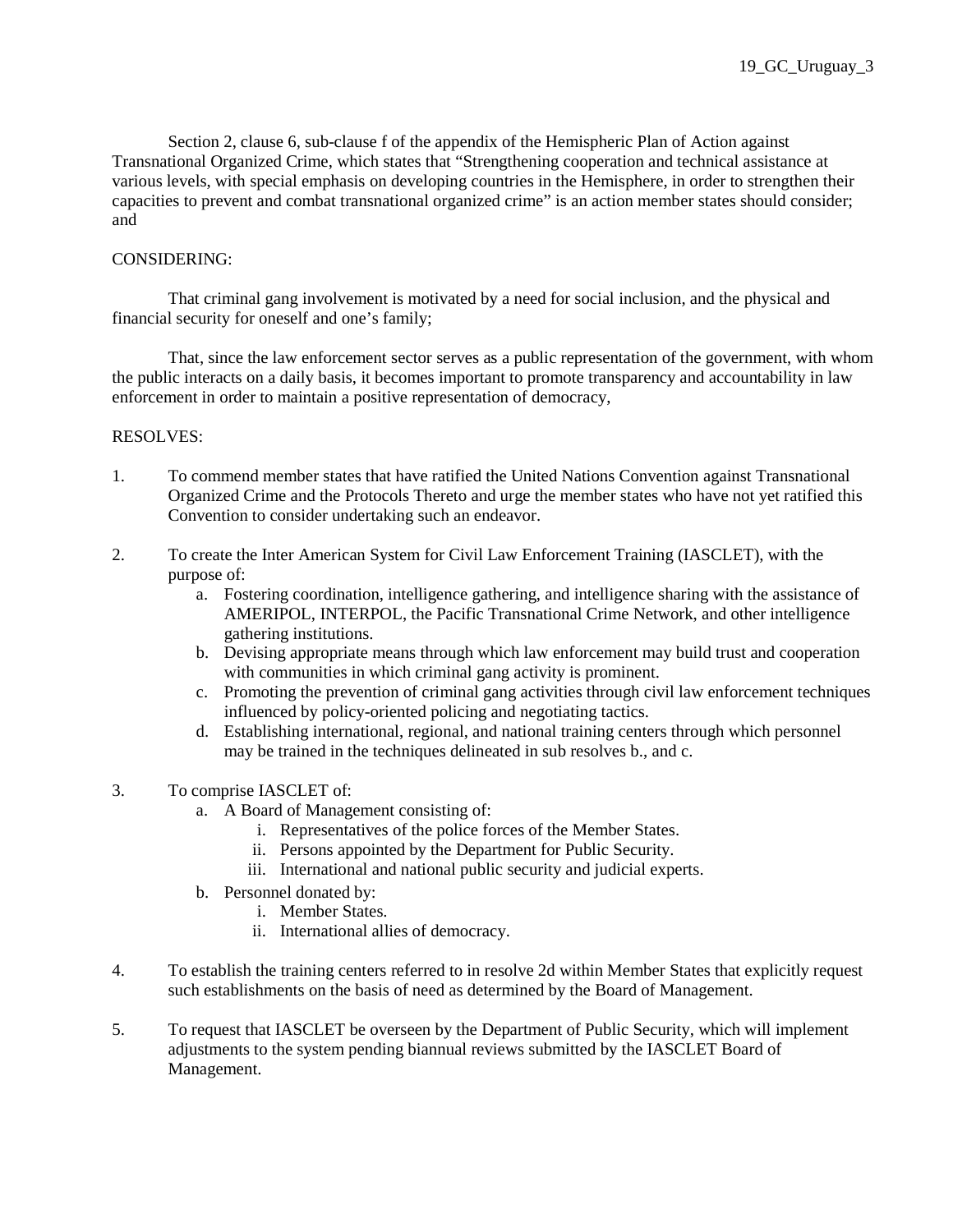6. To procure funding for IASCLET from the Pan-American Development Foundation, the Academic Council on the United Nations System, the Academy of Criminal Justice Sciences, Action for Peace and Development, and other NGOs, governments, and individuals.

| Approved for form and substance: |                         | (Signature of Faculty Advisor) |
|----------------------------------|-------------------------|--------------------------------|
| Cosignatories: 1.                | (Signature of Delegate) | (Country Represented)          |
|                                  |                         |                                |
|                                  |                         |                                |
| 4.                               |                         |                                |
|                                  |                         |                                |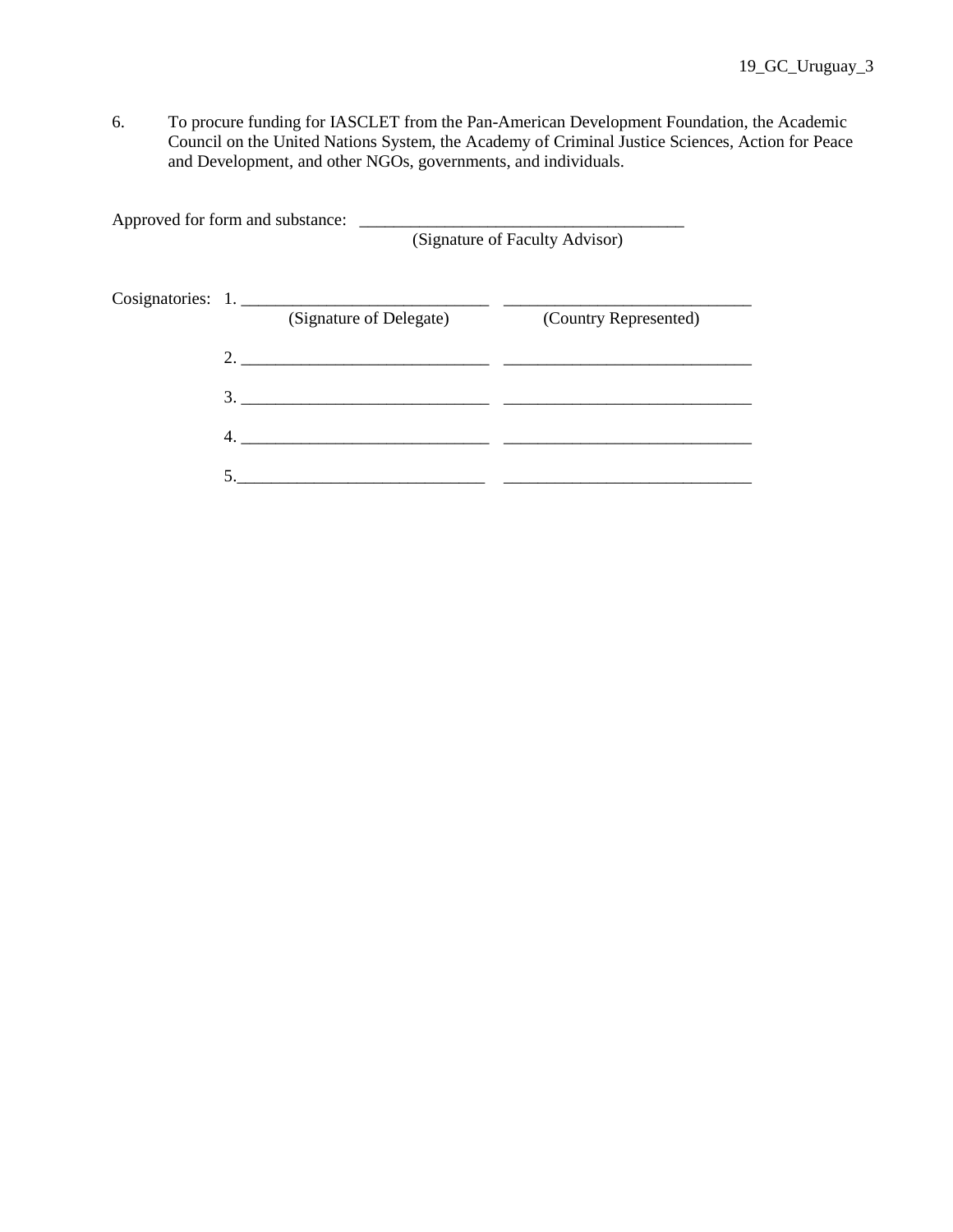# **CREATION OF AN INTER-AMERICAN PROGRAM TO STRENGTHEN PREVENTION AND ASSISTANCE TO VICTIMS OF HUMAN TRAFFICKING**

General Committee Topic N° 3 of the Agenda Draft Resolution Presented by the Delegation of St. Vincent and The Grenadines

# THE GENERAL ASSEMBLY,

## HAVING SEEN:

Article 3j of the Charter of the Organization of American States (OAS), which proclaims that "social justice and social security are bases of lasting peace";

Article 30 of the Charter, which underlines that "the Member States, inspired by the principles of Inter-American solidarity and cooperation, pledge themselves to a united effort to ensure international social justice in their relations and integral development for their peoples, as conditions essential to peace and security";

Article 45 of the Charter, which states that "All human beings, without distinction as to race, sex, nationality, creed, or social condition, have a right to material well-being and to their spiritual development, under circumstances of liberty, dignity, equality of opportunity, and economic security";

Article 1 of the Inter-American Convention on International Traffic in Minors, whose main purpose is "the prevention and punishment of the international traffic in minors as well as the regulation of its civil and penal aspects";

#### CONSIDERING:

The importance of ratifying and implementing relevant regional instruments on this issue—such as the American Convention on Human Rights and the Inter-American Convention on International Traffic in Minors—to prevent and combat trafficking in persons and smuggling of migrants, to protect trafficking victims and smuggled migrants from exploitation and abuse, and to reinforce the cooperation on prevention;

## TAKING INTO ACCOUNT:

The Chapultepec Consensus endorsed by Member States in 2012, whose Preamble reaffirms "The need to strengthen and promote bilateral, sub-regional, regional and international cooperation in order to prevent and counter violence, corruption and the diversity of the activities of international organized crime in full observance of the Rule of Law, domestic legal frameworks and international law, as well as human rights";

The United Nations Convention against Transnational Organized Crime, the Palermo Convention, and the three Protocols—on Trafficking in Persons, Smuggling of Migrants and Trafficking of Firearms—which represent the international community's commitment to counter organized crime and offer States parties a framework for preventing and combating organized crime as well as a platform for cooperating in doing so;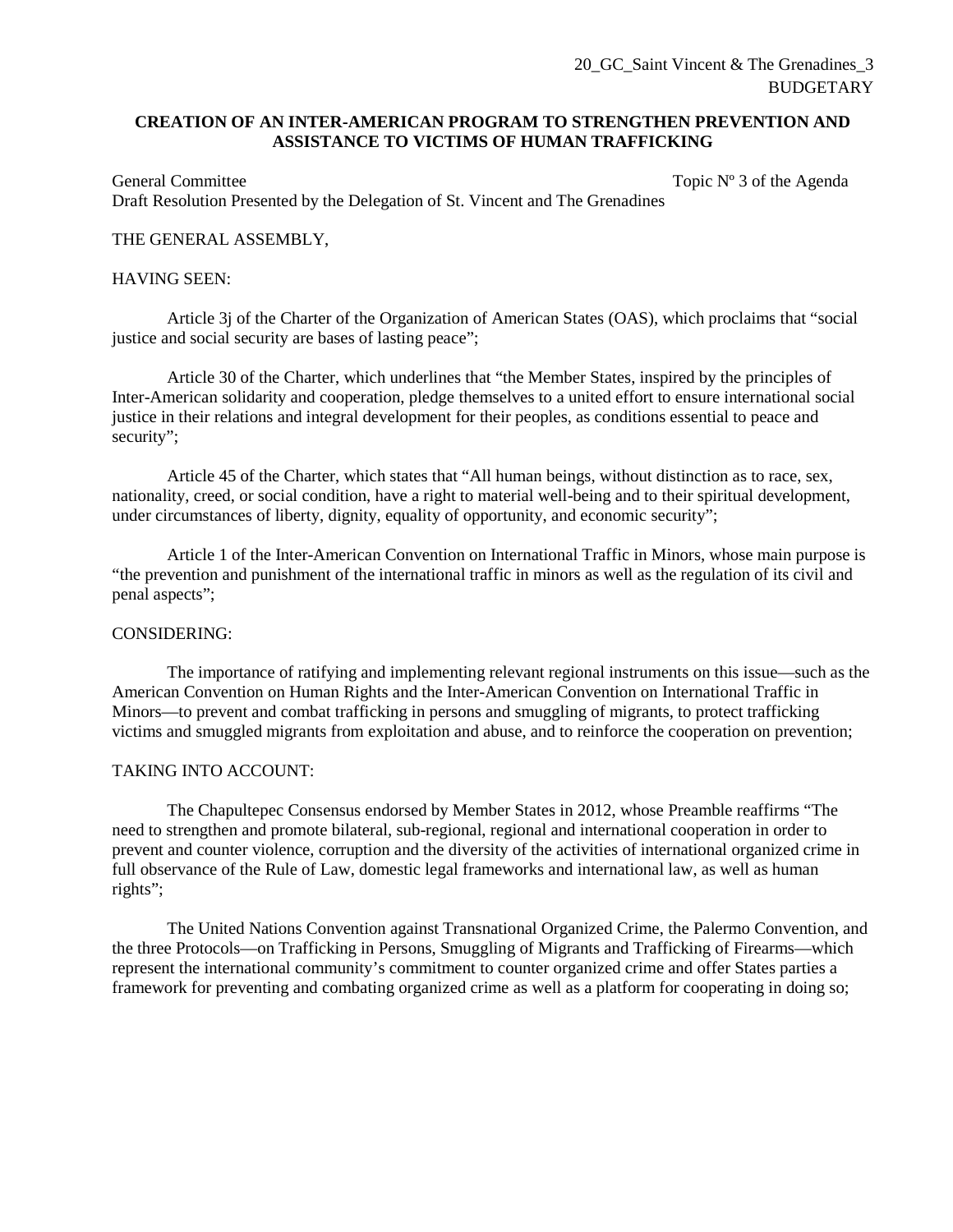# REAFFIRMING:

The conclusions of the High Level Hemispheric Meeting Against Transnational Organized Crime, held in Mexico City, in March 2012, which proclaims as the main objective "to promote a constructive debate of ideas among participants and to exchange views on strengthening and enhancing cooperation and technical assistance for the implementation and follow up of the Hemispheric Plan of Action against Transnational Organized Crime";

That at the Sixth Summit of the Americas, held in Cartagena, Colombia, in 2012, the Heads of State and Government unanimously approved the creation of the Inter-American System against Organized Crime to integrate a continental network to implement policies and actions to combat transnational organized crime in all its forms in the area; and

# RECALLING:

AG/RES. 2809 (XLIII-O/13), "Advancing Hemispheric Security: A Multidimensional Approach," which establishes hemispheric efforts to combat trafficking in persons;

AG/RES. 2771 (XLIII-O/13), "Prevention and Elimination of Sexual Exploitation, Traffic and Trafficking of Children and Adolescents," which advises to continue to develop new methods for the formation of human resources and technical capacity;

AG/RES.2379 (XXXVIII-O/08), "Execution of the Hemispheric Plan of Action against Transnational Organized Crime and Strengthening of Hemispheric Cooperation," which encourages Member States to "continue playing an active part in the fight against transnational organized crime",

- 1. To urge the General Secretariat to invite Member States, in accordance with their national legal systems and the international instruments in force in each State, to adopt the necessary measures to implement the recommendations of AG/RES. 2809 (XLIII-O/13), in order to improve their legal, judicial, and administrative systems and to consider the establishment, where appropriate, a national coordination mechanism to prevent and combat the crime of trafficking in persons and to protect victims.
- 2. To instruct the Secretariat for Multidimensional Security (SMS) to create the "Prevention and Aid of t-risk Groups" Program, whose main objectives will be, but not be limited:
	- a. To organize an Inter-American course among all Member States about trafficking in person prevention that will take place once a year in all Member States in order to generate awareness among at-risk groups, starting on June of 2014.
	- b. To encourage the participation of former trafficking victims, doctors, Ministers of Health of the Member States, lawyers, specialists in international law, representatives of nongovernmental organizations (NGOs) and other specialists in this matter to provide technical assistance to the Program.
	- c. To foster social activities to safeguard vulnerable groups against the threat of organized crime targeting at risk households, in particular single-headed households, and orphan children.
	- d. To encourage Ministries of Health to provide psychological assistance to victims of trafficking in human beings—especially women, adolescents and children—under the specifications of professionals who will be recommended by each Member State wishing to do so through a public call method.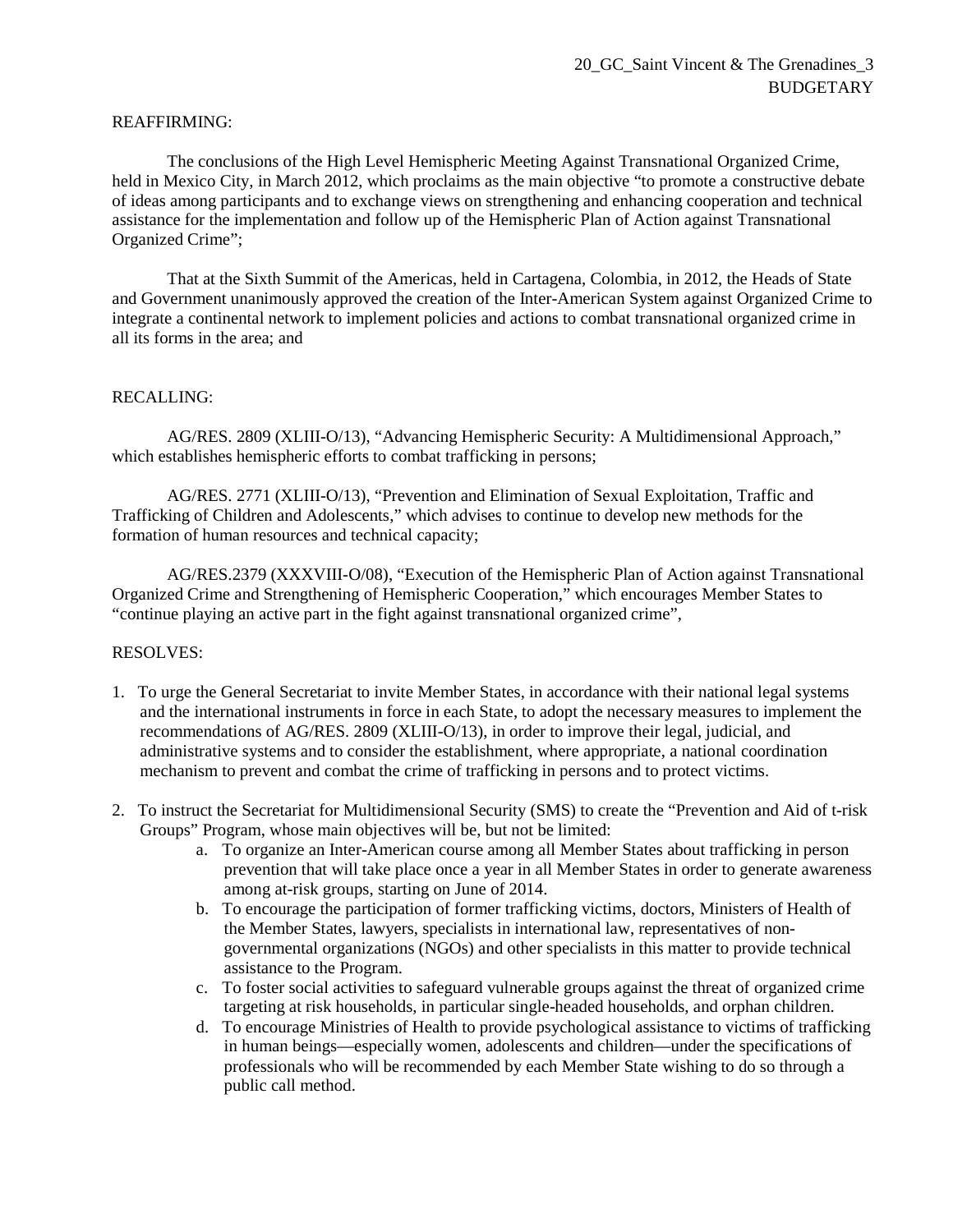- 3. To encourage NGOs and Civil Society Organizations (CSOs), which promote common responsibility and citizen participation, to support the activities developed by the Secretariat in relation to trafficking in persons.
- 4. To encourage Member States to assist and provide protection for victims of human trafficking and contribute to reducing rates of re-victimization through a victim-oriented, comprehensive and multidisciplinary approach to the provision of justice.
- 5. To instruct the SMS to analyze this proposed Program a year after its adoption to ensure its continued effectiveness and to prepare an annual report on the results of the implementation of the program.
- 6. To submit this proposal to Ministers of Justice or Attorneys General and Ministers of Health of the Americas.
- 7. To continue with the promotion of regional coordination and cooperation to serve as a key point in order to facilitate information exchange and efforts of Member States that so request it.
- 8. To finance this proposal with specific funds allocated to the budget of the SMS and additional funding from volunteer donations from Member States, Permanent Observers and Non-Governmental organizations related to the defense of victims of organized crime.

Approved for form and substance

(Signature of Faculty Advisor)

Co-signatories:

|               | (Signature of Delegate) | (Country Represented) |
|---------------|-------------------------|-----------------------|
| $\mathcal{D}$ |                         |                       |
|               |                         |                       |
|               |                         |                       |
|               |                         |                       |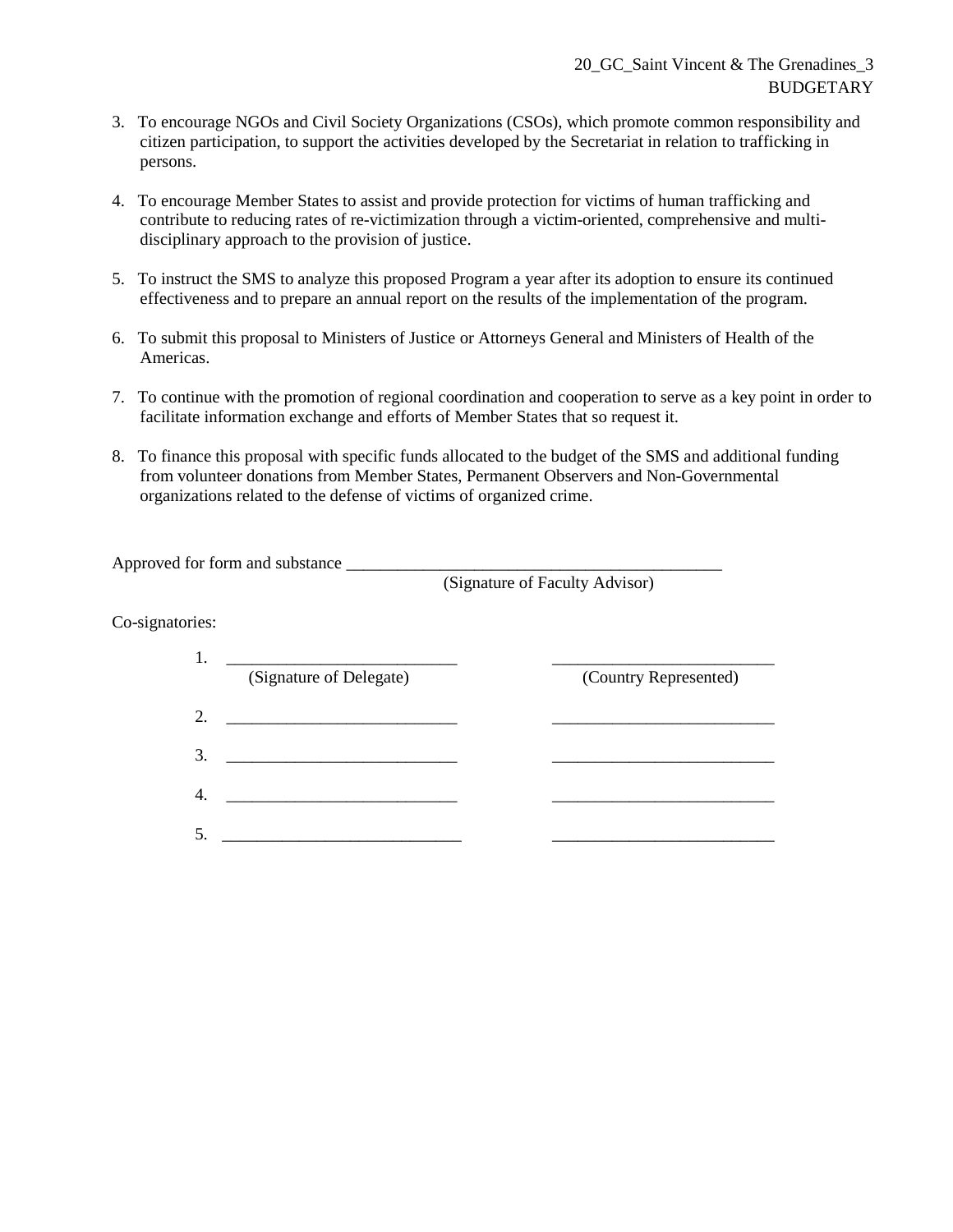# **EXECUTION OF THE HEMISPHERIC PLAN OF ACTION AGAINST TRANSNATIONAL ORGANIZED CRIME AND STRENGTHENING OF HEMISPHERIC COOPERATION**

General Committee Topic No. 3 of the Agenda Draft Resolution Presented by the Delegation of El Salvador

## THE GENERAL ASSEMBLY,

#### RECOGNIZING:

 The existence of numerous types of transnational organized crime, as defined by the United Nations as "a group of three or more persons that was not randomly formed, existing for a period of time, acting in concert with the aim of committing at least one crime punishable by at least four years' incarceration, in order to obtain, directly or indirectly, a financial or other material benefit and the subsequent results in corruption and violence";

 The necessity for international cooperation regarding criminal matters to strengthen hemispheric cooperation among nations through adherence by nations to policies, procedures, and protocol in prevention of violence, crime, and insecurity;

The high standards of methods for prevention of transnational organized crime, as defined by the United Nations Convention against Transnational Organized Crime;

 The efforts of the Hemispheric Information Exchange Network for Mutual Assistance in Criminal Matters and Extradition (the "Network"), "a public website with information pertaining to mutual legal assistance in criminal matters and extradition," to exchange critical information on matters of transnational crime and hemispheric cooperation,

## HAVING SEEN:

 The Hemispheric Plan of Action Against Transnational Organized Crime of 2006, which strives to eliminate human trafficking and the manufacturing and transportation of illegal arms across international borders through hemispheric cooperation;

AG/RES. 2809 (XLIII-O/13), "Advancing Hemispheric Security: A Multidimensional Approach," which reaffirms that the Charter of the Organization of American States emphasizes the necessity of a provision of peace and security throughout the hemisphere, while maintaining respect for individual legal systems and international law; and

# TAKING INTO ACCOUNT:

 The occurrence of high rates of transnational organized crime, and need for stronger hemispheric security and cooperation,

- 1. To thank the member states for their mutual cooperation in efforts to strengthen international maritime, inland, and aerial boundaries.
- 2. To urge OAS member states to continue their efforts to advance hemispheric security with existing methods of multidimensional security.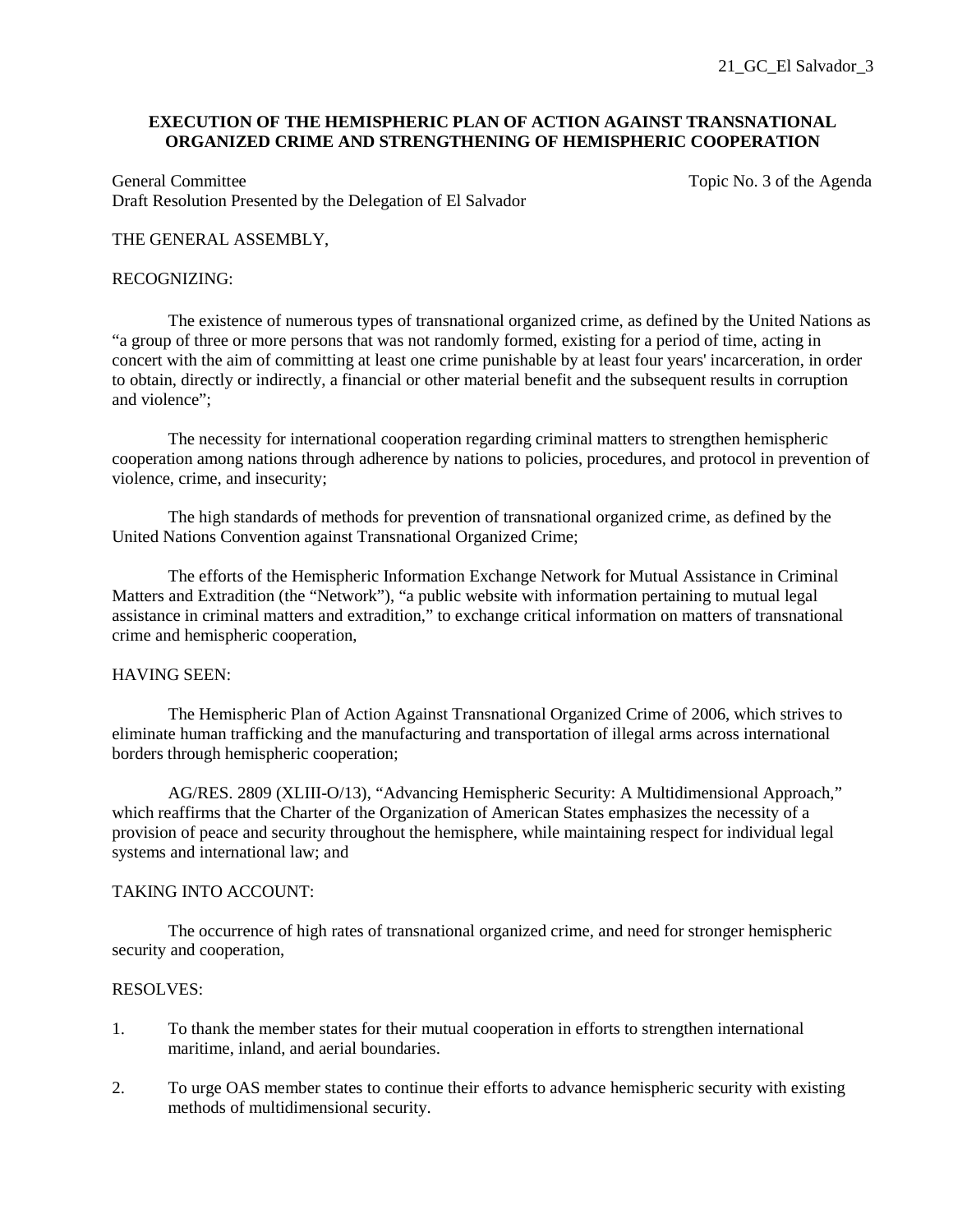- 3. To continue to support the Committee on Hemispheric Security (CSH) and the Technical Group on Transnational Organized Crime and its development of resolutions for the promotion of international hemispheric security, cooperation, and combating transnational organized crime.
- 4. To ask the General Secretariat to continue to follow up with the Technical Group on Transnational Organized Crime and to aid the CSH by keeping all member states informed of current and potential resolves.
- 5. To encourage member states to make voluntary financial contributions to the activities of the Network.
- 6. To request that the Permanent Council report to the General Assembly annually on the implementation of the resolution and to assist in the execution of these activities that are subject to the availability of financial resources.

Approved for form and substance: \_\_\_\_\_\_\_\_\_\_\_\_\_\_\_\_\_\_\_\_\_\_\_\_\_\_\_\_\_\_\_\_\_\_\_\_\_\_

(Signature of Faculty Advisor)

|    | (Signature of Delegate) | (Country Represented) |
|----|-------------------------|-----------------------|
|    |                         |                       |
| 3. |                         |                       |
|    |                         |                       |
|    |                         |                       |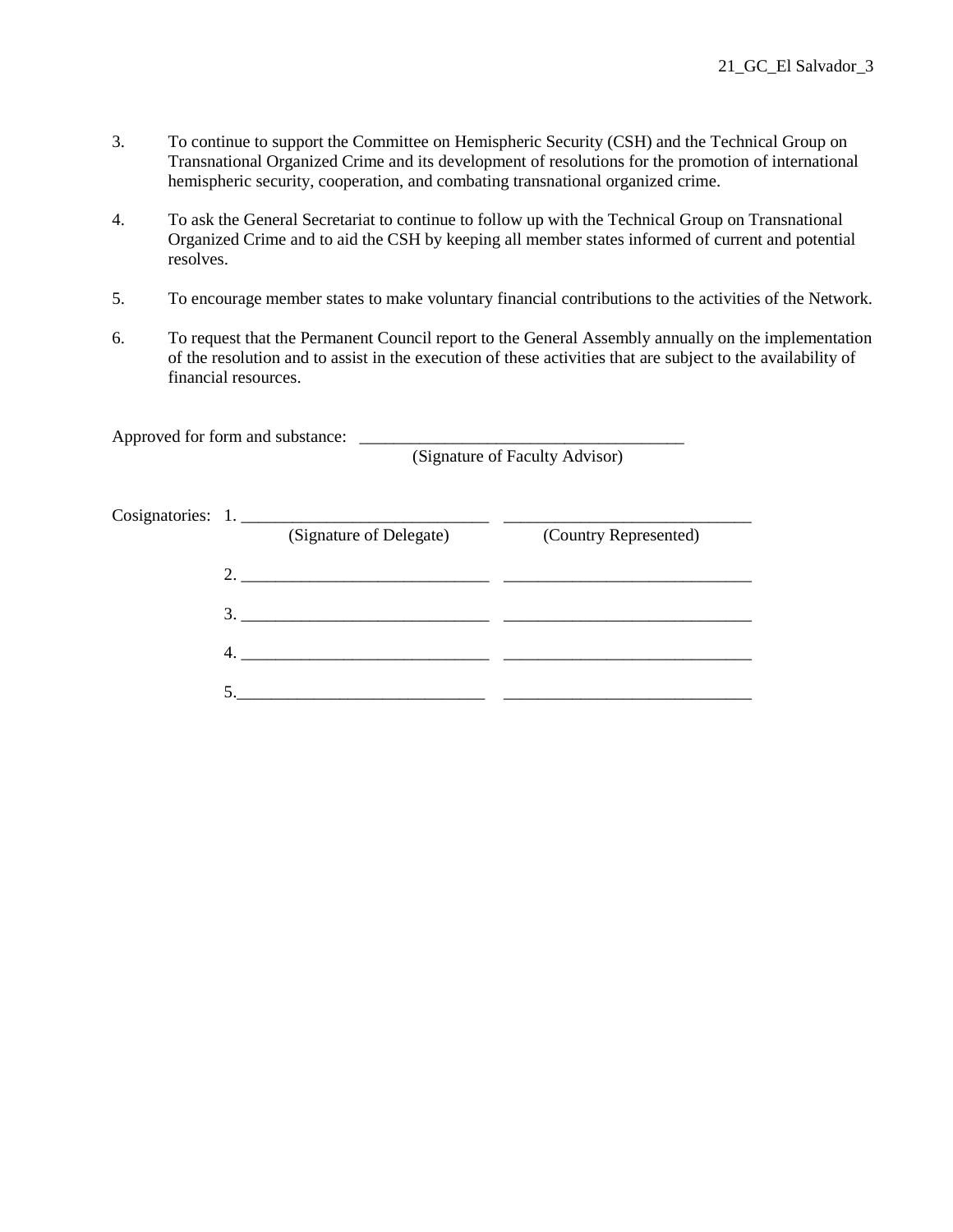# **STRENGTHENING IMPLMENTATION OF THE HEMISPHERIC PLAN OF ACTION AGAINST TRANSNATIONAL ORGANIZED CRIME THROUGH LEGAL HARMONIZATION**

General Committee Topic No.3 of the Agenda Topic No.3 of the Agenda Draft Resolution Presented by the Delegation of Jamaica

# THE GENERAL ASSEMBLY,

## HAVING SEEN:

 That Member States established the Charter of the Organization for American States (Bogotá, 1948) in order to "achieve an order of peace and justice, to promote their solidarity, to strengthen their collaboration, and to defend their sovereignty";

That the Declaration on Security in the Americas (Mexico City, 2003) proclaimed that "our security architecture will help preserve [peace] through the strengthening of cooperation mechanisms among our states to address the traditional threats";

That the Declaration of Managua of the Seventh Conference of the Ministers of Defense of the Americas (Managua, 2006), reaffirmed "the fundamental importance of adopting and implementing confidence and security-building measures of the Organization of the American States for strengthening bilateral, subregional, and hemispheric relations, contributing to international stability, peace, cooperation, and security";

That the Hemispheric Plan of Action Against Transnational Organized Crime (2006) calls on member states to consider "adopting and implementing appropriate legislative measures to combat transnational organized crime," as well as to "enhance cooperation in the areas of prevention, investigation, prosecution of, and judicial decisions related to, transnational organized crime";

That the aforementioned Plan of Action specifically encourages member states to "review…national policies and laws in order to improve cooperation in areas such as mutual legal assistance and extradition," and to strengthen capacity to "ensure effective international cooperation to combat money laundering";

That the Plan of Action of the Sixth Summit of Americas (Medellín, 2012) stated the importance of implementing collective strategies "to enhance the institutional ability of states to exchange information and evidence by concluding international agreements on mutual legal assistance where necessary, develop and circulate national reports, and strengthen cooperation"; and

#### CONSIDERING:

That the OAS is dedicated to reducing transnational organized crime in the Hemisphere and has deployed many resources to that end;

That transnational organized crime has continued to evolve and remain ahead of legislation;

That harmonizing national legislation on organized crime is a necessary prerequisite for more effective multilateral legal cooperation against organized crime,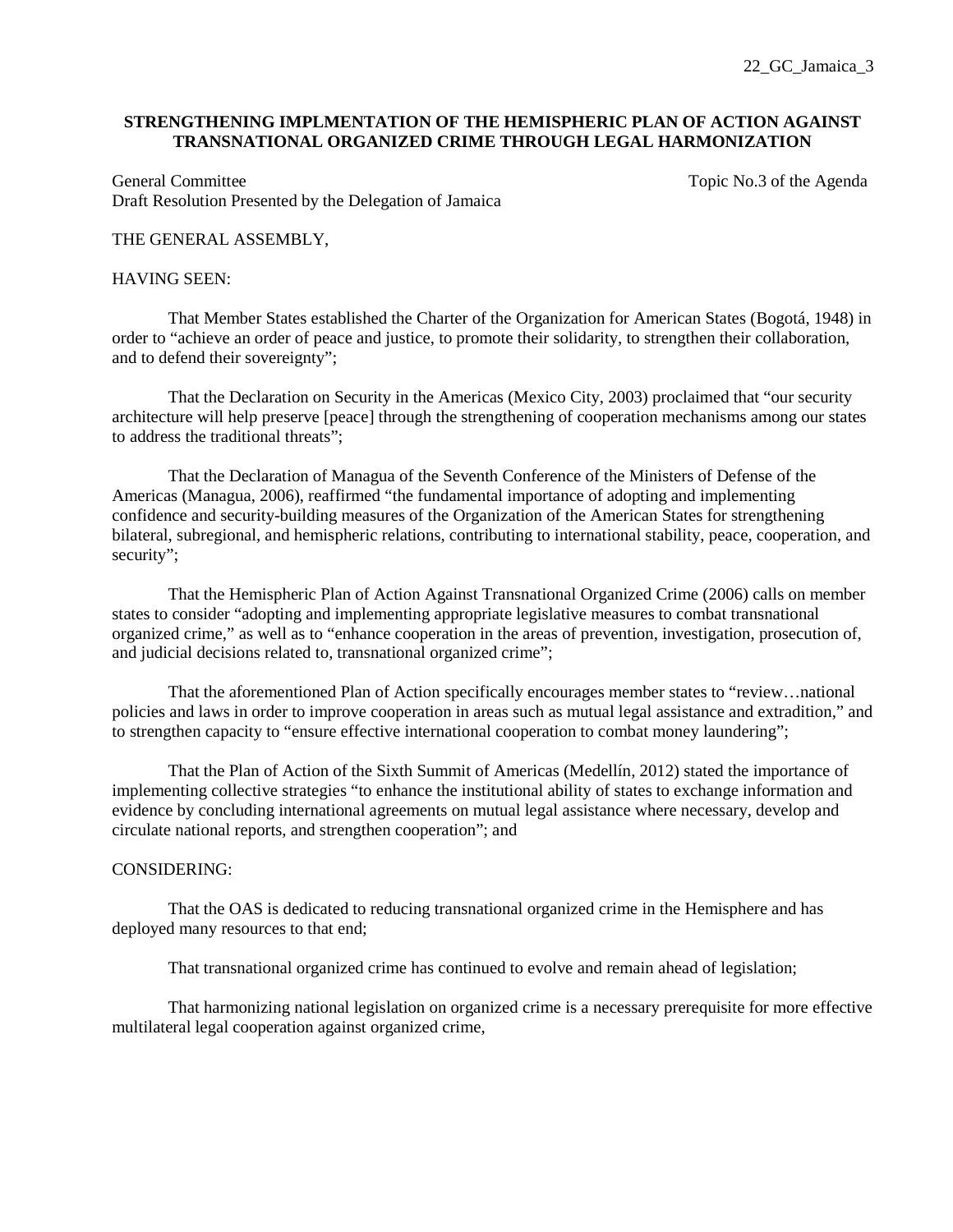# RESOLVES:

- 1. To commend Member States for their impressive efforts toward the goal of reducing transnational organized crime through greater hemispheric collaboration.
- 2. To request the Technical Group on Transnational Organized Crime (TGTOC) be reconvened and partner with the Secretary of Legal Affairs' Department of International Law (SLA-DIL) to propose mechanisms for legal harmonization among Member States to more effectively prosecute and punish transnational criminals.
- 3. To suggest that the proposed mechanisms focus on:
	- a. Enhancing prosecutors' capacity to build cases by strengthening mutual legal assistance mechanisms for states to share evidence for use in transnational criminal trials.
	- b. Eliminating legal loopholes in the prosecution of transnational criminal cases by further clarifying and defining "money laundering."
	- c. Expediting extradition processes by allowing case-by-case consideration of extradition requests between Member States that do not have an extradition treaty in place.
- 4. To request that the proposed mechanisms be developed within 7 (seven) months of the adoption of this resolution.
- 5. To request that the TGOTOC and DIL organize and host a conference with appropriate representatives from every Member State to discuss:
	- a. The feasibility of incorporating the proposed mechanisms into Member States' legal systems and procedures by 2016.
	- b. Relevant modifications to the mechanisms that member states would welcome.
- 6. To suggest that the conference be hosted within 6 (six) months of the development of the proposed mechanisms.
- 7. To recommend that the TGOTOC and the DIL compile a report to be posted on the OAS Website of the findings and outcomes of the conference within 1 (one) month of the conference.
- 8. To seek any necessary funding from the Bill Gates Foundation, grants from governments, and donations from relevant Non-Governmental Organizations and International Organizations.

Approved for form and substance:

(Signature of Faculty Advisor)

| Cosignatories: |
|----------------|
|----------------|

|    | (Signature of Delegate) | (Country Represented) |
|----|-------------------------|-----------------------|
| 2. |                         |                       |
| 3. |                         |                       |
|    |                         |                       |
|    |                         |                       |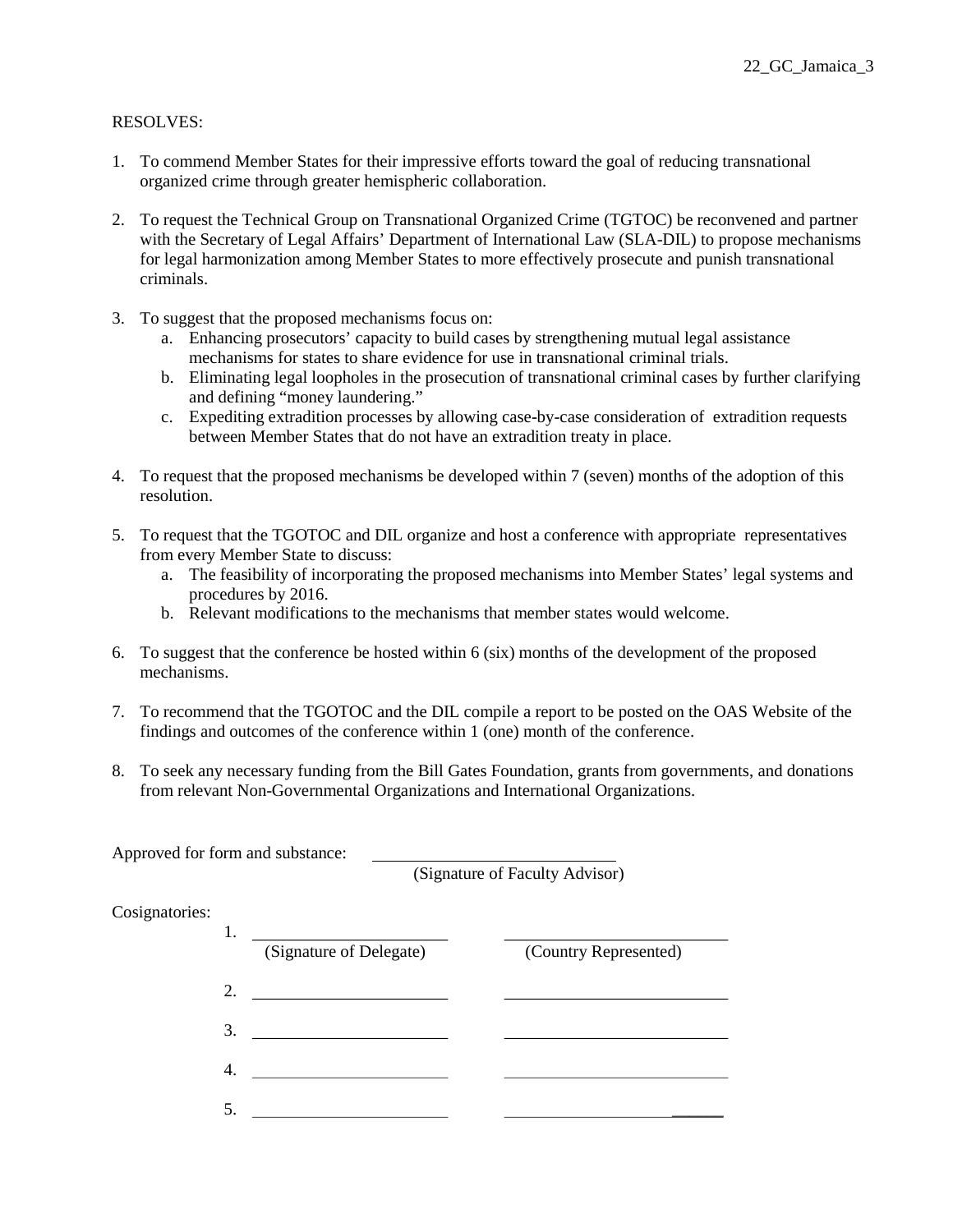# **PROMOTING QUALITY EMPLOYMENT OPPORTUNITIES FOR VULNERABLE YOUTH THROUGH THE INTEGRAL DEVELOPMENT OF TOURISM**

General Committee Topic No. 1 of the Agenda Draft Resolution Presented by the Delegation of the Republic of Costa Rica

# THE GENERAL ASSEMBLY,

## HAVING SEEN:

 Article 12 of the Inter-American Democratic Charter, which states: "Poverty, illiteracy, and low levels of human development are factors that adversely affect the consolidation of democracy. The OAS member states are committed to adopting and implementing all those actions required to generate productive employment, reduce poverty, and eradicate extreme poverty, taking into account the different economic realities and conditions of the countries of the Hemisphere";

 The XVIII Inter-American Travel Congress, gathered in Guatemala City from June 18 to 20, 2003, which declared "that promoting closer collaboration with multilateral financing agencies in order to find innovative ways to develop financially, environmentally, and socially self-supporting tourism programs will contribute to economic growth and reduction of poverty";

 AG/RES. 2212 (XXXVI-O/06), FOSTERING THE DEVELOPMENT OF TOURISM, which calls on member states to "continue to work in close collaboration with other multilateral and regional private- and public-sector agencies to build cross-sectorial linkages between tourism and other economic sectors, as well as to develop and adopt professional training programs that meet the needs of the hospitality and tourism sectors";

 AG/RES. 2553 (XL-O/10), TOWARDS THE ESTABLISHMENT OF PRIORITIES ON THE YOUTH OF THE AMERICAS, which requests "The General Secretariat to pursue collaboration and partnerships on youth development issues with member states, as well as regional and international organizations";

 AG/RES. 2089 (XXXV-O/05), XIX INTER-AMERICAN TRAVEL CONGRESS, which recommends "that the agenda for the event address issues related to the strengthening of tourism as a hemispheric development tool and in particular the role of small tourism enterprises in the generation of employment and overall sector competitiveness and growth";

 Resolve 10 of AG/RES. 2766 (XLIII-O/13), PROMOTION AND STRENGTHENING OF DEMOCRACY: FOLLOW-UP TO THE INTER-AMERICAN DEMOCRATIC CHARTER, which recognizes "the important role of participation by all sectors of society, including civil society, in the consolidation of democracy, given that such participation is one of the vital elements for the success of development policies;"

# BEARING IN MIND

 The First Goal of the United Nations Millennium Development Goal for 2015, which seeks to eradicate extreme poverty and hunger;

 The Eighth Goal of the United Nations Millennium Development Goal for 2015, which proclaims "Global Partnership for Development";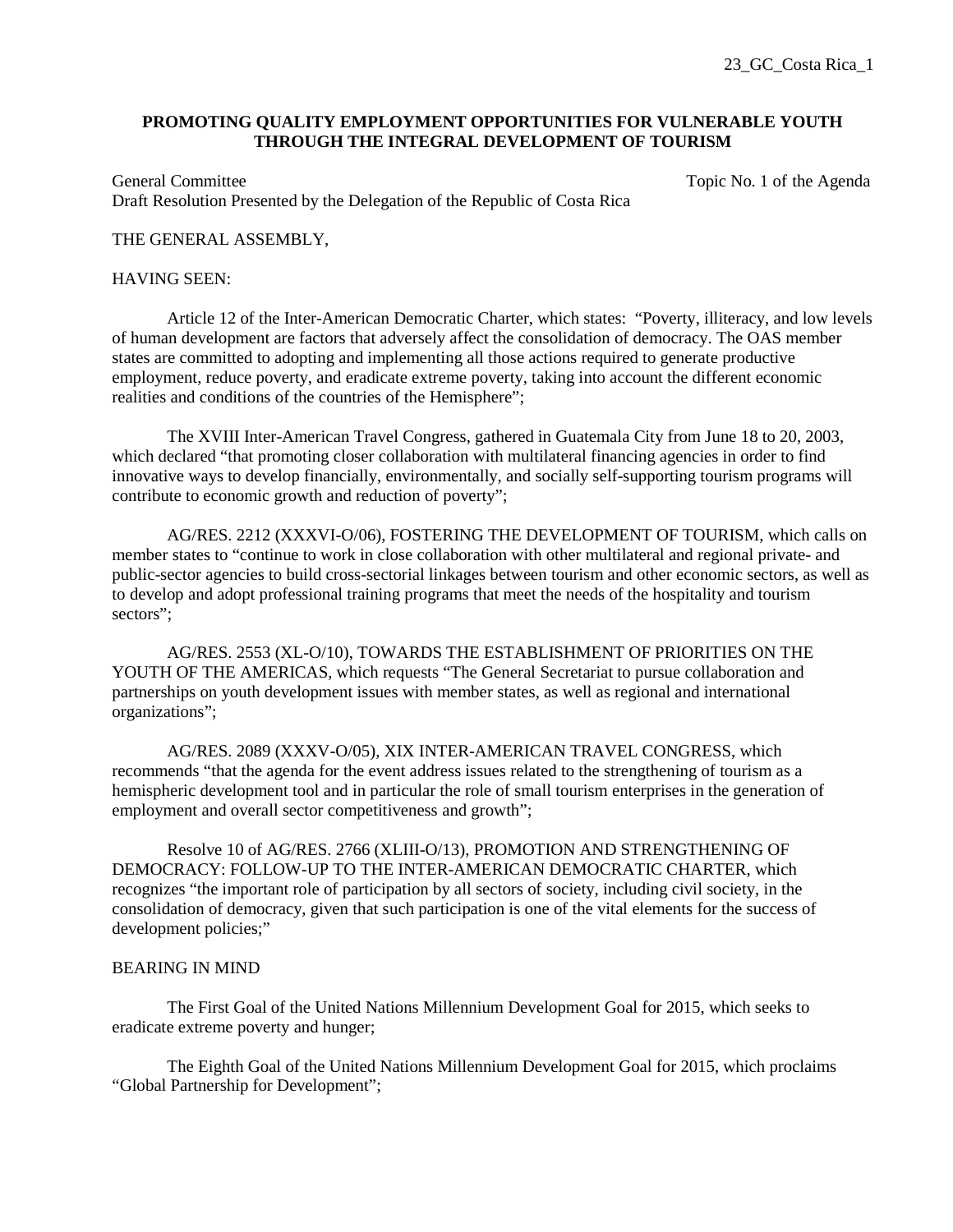The Declaration of Commitment of Port Spain, 2009, which in principle 13 the Heads of State and Government agree: "To reduce poverty and hunger, eradicate extreme poverty, create dignified and decent work, and raise the standard of living of all our people, we must achieve higher levels of business development and sustainable economic growth with equity";

 The Johannesburg's Declaration on Sustainable Development of the United Nations, Chapter 1, which recognizes that "To provide assistance to increase income-generating employment opportunities, taking into account the Declaration on Fundamental Principles and Rights at Work of the International Labour Organization"; and

# FULLY BELIEVING

 That "Tourism, as one of the strongest drivers of world trade and prosperity, is among the most viable and sustainable economic development options and the main source of foreign exchange earnings in many developing and least developed countries," as stated in the Annual Report 2012 of The World Tourism Organization (UNWTO),

- 1. To congratulate the member states of the OAS, the Executive Secretariat for Integral Development (SEDI), the Department of Economic and Social Development, Trade and Tourism (DESD), and specialized organizations, especially The World Tourism Organization (UNWTO), the World Travel and Tourism Council (WTTC) and the commission on Sustainable Development (CSD) of the United Nations for their effort and initiative in the developing of sustainable tourism as a force for poverty alleviation, to generate employment and competitiveness in the Americas.
- 2. To urge the Governments of Member States to consider tourism as an important source of economic growth that promotes the creation of employment opportunities and benefits for all segments of society, and the expansion of the Capacity Building and Training of Human Resources for Micro, Small and Medium Tourism Enterprises in Central America program to all the OAS member states.
- 3. To propound that within the Capacity Building and Training of Human Resources for Micro, Small and Medium Tourism Enterprises in Central America—and with the support of the World Tourism Organization (UNWTO) and the World Travel and Tourism Council (WTTC)—programs focused on tourism as a form of integral and economic development in the Americas can be executed, through the OAS Committee of Quality Employment for Youth through Touristic Integral Development (CTIP),
- 4. To set as this Committee's main objective in fostering these programs will be to promote access to decent work to youth living in extreme poverty, conditions of vulnerability, and social exclusion through:
	- a. Specialized targeted training services according to the sector's needs.
	- b. Development of social needs necessary for the work force.
	- c. The promotion and strengthening of the joint effort of the public and private sector, and the international cooperation for the creation of local employment.
	- d. The support of specialized organizations to conduct educational campaigns to provide incentive to youth in this sector.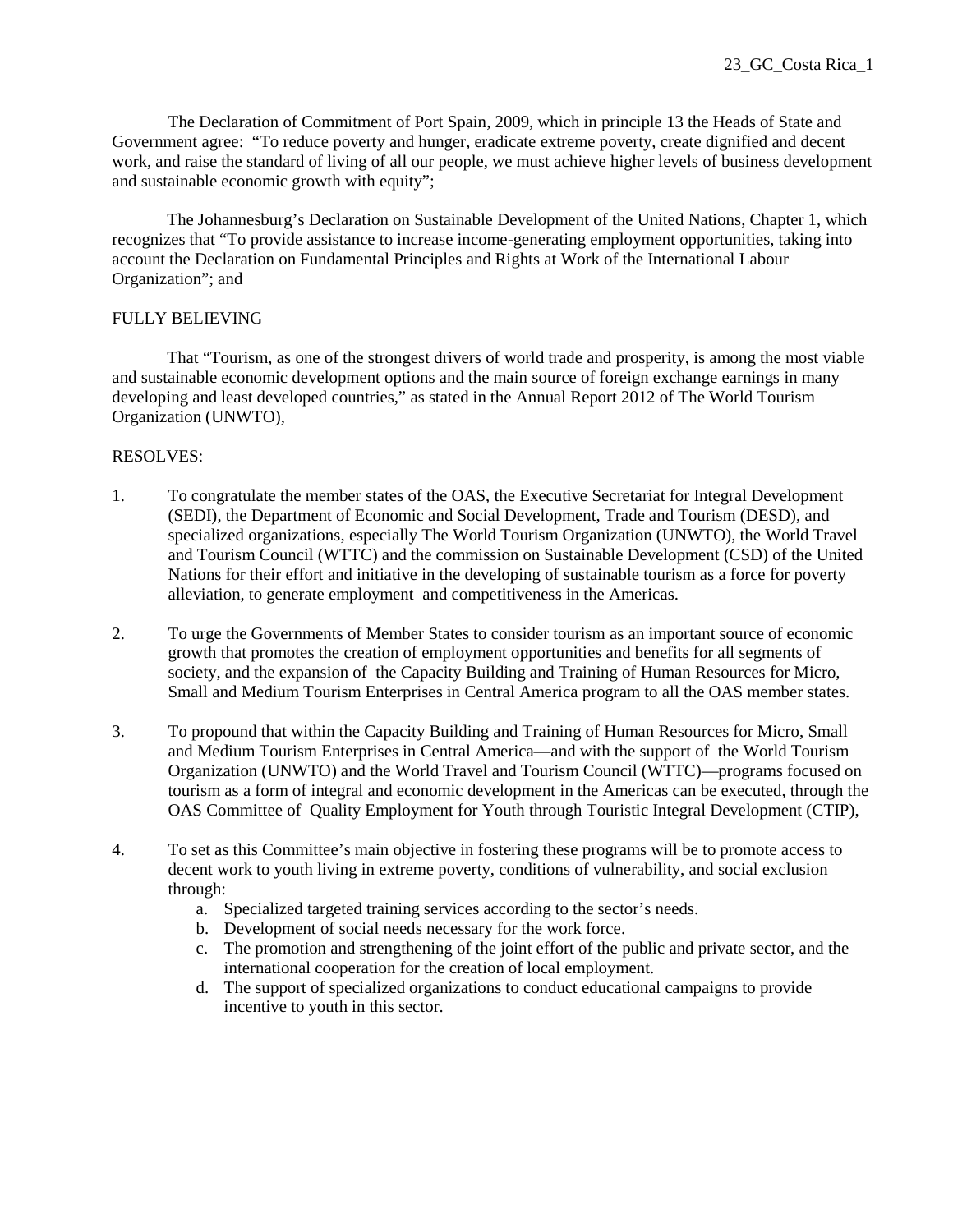5. To invite the member states of the OAS to promote funds within their own countries to carry out the intended purposes of this resolution, as well as the support of organizations such as the Inter-American Development Bank (IDB), non-governmental organizations (NGOs), international non-governmental organizations and civil society organizations.

| Approved for form and substance: |                                                                                                   |                                |
|----------------------------------|---------------------------------------------------------------------------------------------------|--------------------------------|
|                                  |                                                                                                   | (Signature of Faculty Advisor) |
| Cosignatories:                   |                                                                                                   |                                |
|                                  | <u> 1980 - Andrea Andrew Maria III (m. 1950)</u><br>(Signature of Delegate) (Country represented) |                                |
|                                  |                                                                                                   |                                |
|                                  | $3.$ $\qquad \qquad$                                                                              |                                |
|                                  | 4.                                                                                                |                                |
|                                  |                                                                                                   |                                |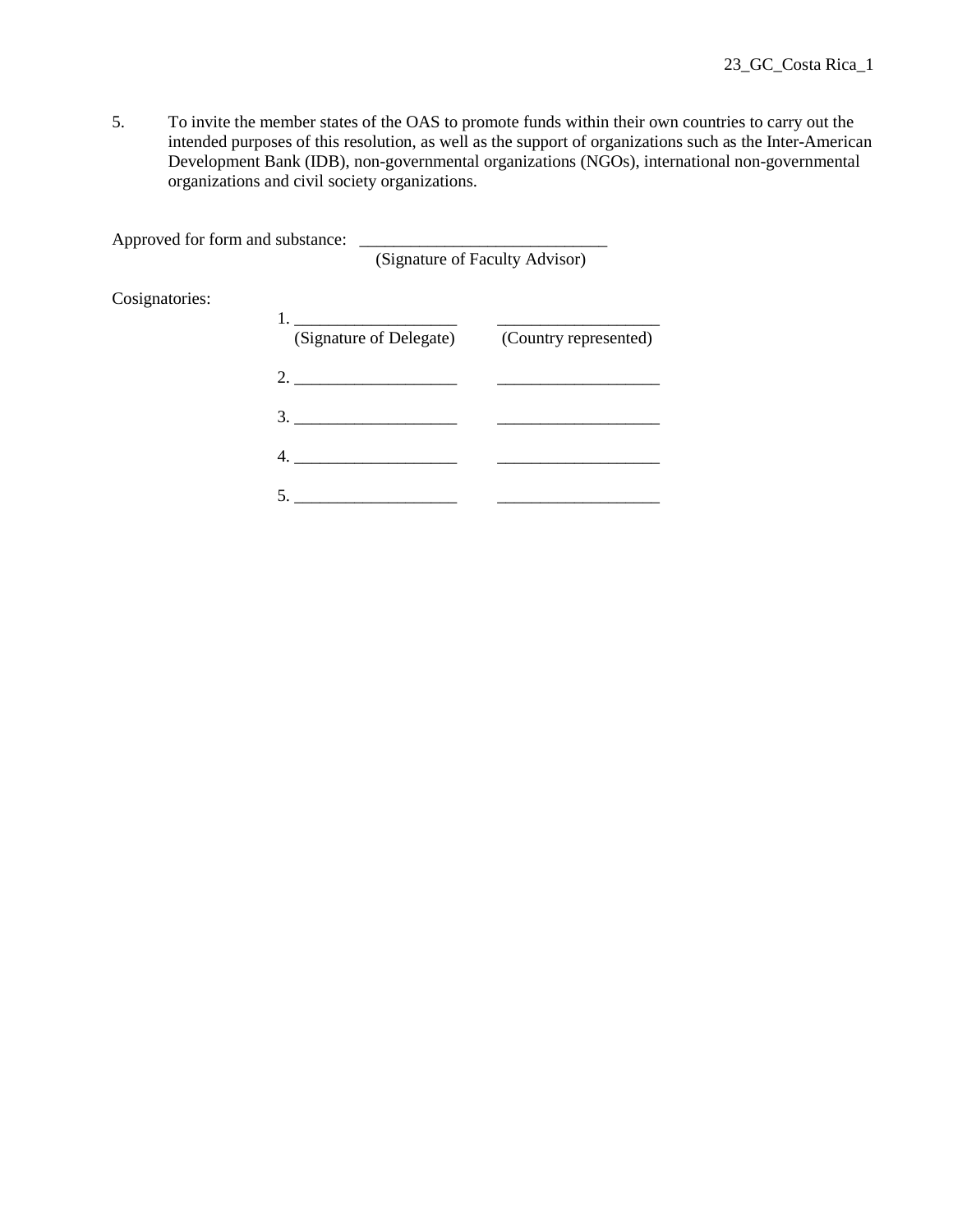# **THE ESTABLISHMENT OF THE REGIONAL ORGANIZATION TO COMBAT NARCOTIC-RELATED ACTIVITES IN CENTRAL AMERICA AND THE CARIBBEAN BASIN (ROCNA-CAC)**

General Committee Topic No. 3 of the Agenda Committee Topic No. 3 of the Agenda Draft Resolution Presented by the Delegation of Guatemala

# THE GENERAL ASSEMBLY,

## RECOGNIZING:

 The importance of hemispheric cooperation and continued multilateral research on transnational crime, and emphasizing that Member States continue to work together in order to consolidate and strengthen legal and judicial cooperation and have a common, ultimate goal of curbing transnational crime;

# RECALLING:

 AG/RES. 2369, which reaffirms that "damages caused by the different manifestations of crime […] make it necessary and urgent to continue to strengthen and enhance mutual legal and judicial cooperation";

AG/RES. 2334 (XXXVII O/07), "Execution of the Hemispheric Plan of Action against Transnational Organized Crime," that aims "to encourage the member states to continue to play an active part in the fight against transnational organized crime in its diverse manifestations and to adopt the necessary measures";

# NOTING:

 That according to the United State's Congressional Research Service's report on Latin American and Caribbean Illicit Drug Trafficking, "the production and trafficking of popular illicit drugs—cocaine, marijuana, opiates, and methamphetamine—generates a multi-billion dollar black market in which Latin American criminal and terrorist organizations thrive," and in turn "these groups challenge state authority in source and transit countries where governments are often fragile and easily corrupted"; and

# TAKING NOTE:

 That the under Article 38 of the OAS Charter, "member states should extend among themselves the benefits of science and technology by encouraging the exchange and utilization of scientific and technical knowledge," including but not limited to social issues, such as drug consumption and the participation of underprivileged populations in organized crime;

- 1. To applaud the efforts made by all Member States of the OAS in their attempts to execute the Hemispheric Plan of Action against Transnational Organized Crime and Strengthening of Hemispheric Cooperation (2006).
- 2. To recognize the importance of Central American and the Caribbean Basin as a transit zone and acknowledge the lack of necessary resources to the affected countries to effectively curtail this traffic.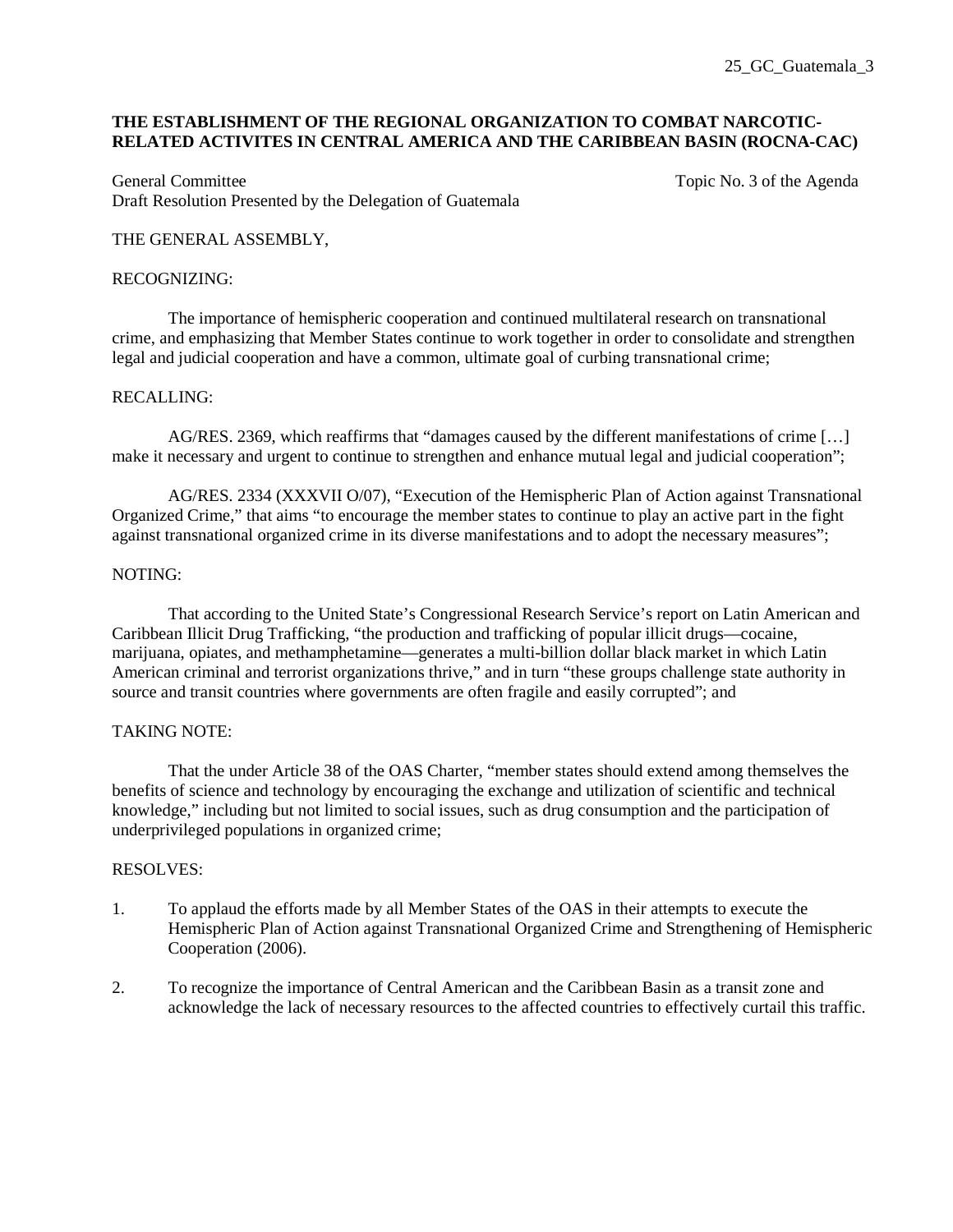- 3. To favor the creation of a multinational organization, which could be named THE REGIONAL ORGANIZATION TO COMBAT NARCOTIC-RELATED ACTIVITES IN CENTRAL AMERICA AND THE CARIBBEAN BASSIN (ROCNA-CAC), whose principal objectives would be to:
	- a. Supervise and combat drug trafficking through Central America and the Caribbean Basin.
	- b. Link the various governmental intelligence platforms to coordinate joint actions against drug trafficking in this geographical area.
- 4. To assure that membership will be on a voluntary basis for the States in the concerned geographical zone, with Observer status available to all member States of the OAS, by which:
	- a. Each Member State has the right to one vote.
	- b. Member States will determine annual membership fees and Observer status fees.
	- c. Each Member State will vote on possible interventions proposed by the organization.
- 5. To assure that the operational budget for this organization will come from membership fees, Observer status fees, and the seized assets from conducted operations in international areas (international waters and borders of the Member States).
- 6. To establish a database within the organization with the aim of coordinating the sharing of the information between Member States and Observers, in which:
	- a. Member States will have access and participate in the construction of a database and will benefit from special interventions from the organization, while Observer States will only have access to the information contained in the database.
	- b. The organization will focus on drug trafficking movements throughout Central America and the Caribbean, but will also cooperate with other counter narcotics organizations in the Americas.
- 7. To require that all participating Member States will designate specific human assets that will receive special accreditation to participate in international operations for the ROCNA-CAC, whereby:
	- a. The allocated police forces of each Member State will receive specific training from the organization to properly intervene in various situations concerning drug trafficking.
	- b. The designated forces will work in their respective countries following national laws, but can be mobilized for an intervention in another country if requested.
	- c. The organization may ask for reinforcement from other participating Member States with available assets for an intervention if the host Member State requests assistance.
	- d. All intervention will be set following the national laws in force in the host country and respecting international treaties.

Approved for form and substance:

(Signature of Faculty Advisor)

| Cosignatories: |                         |                       |
|----------------|-------------------------|-----------------------|
|                | (Signature of Delegate) | (Country Represented) |
|                | 2.                      |                       |
|                | 3.                      |                       |
|                | 4.                      |                       |
|                |                         |                       |
|                |                         |                       |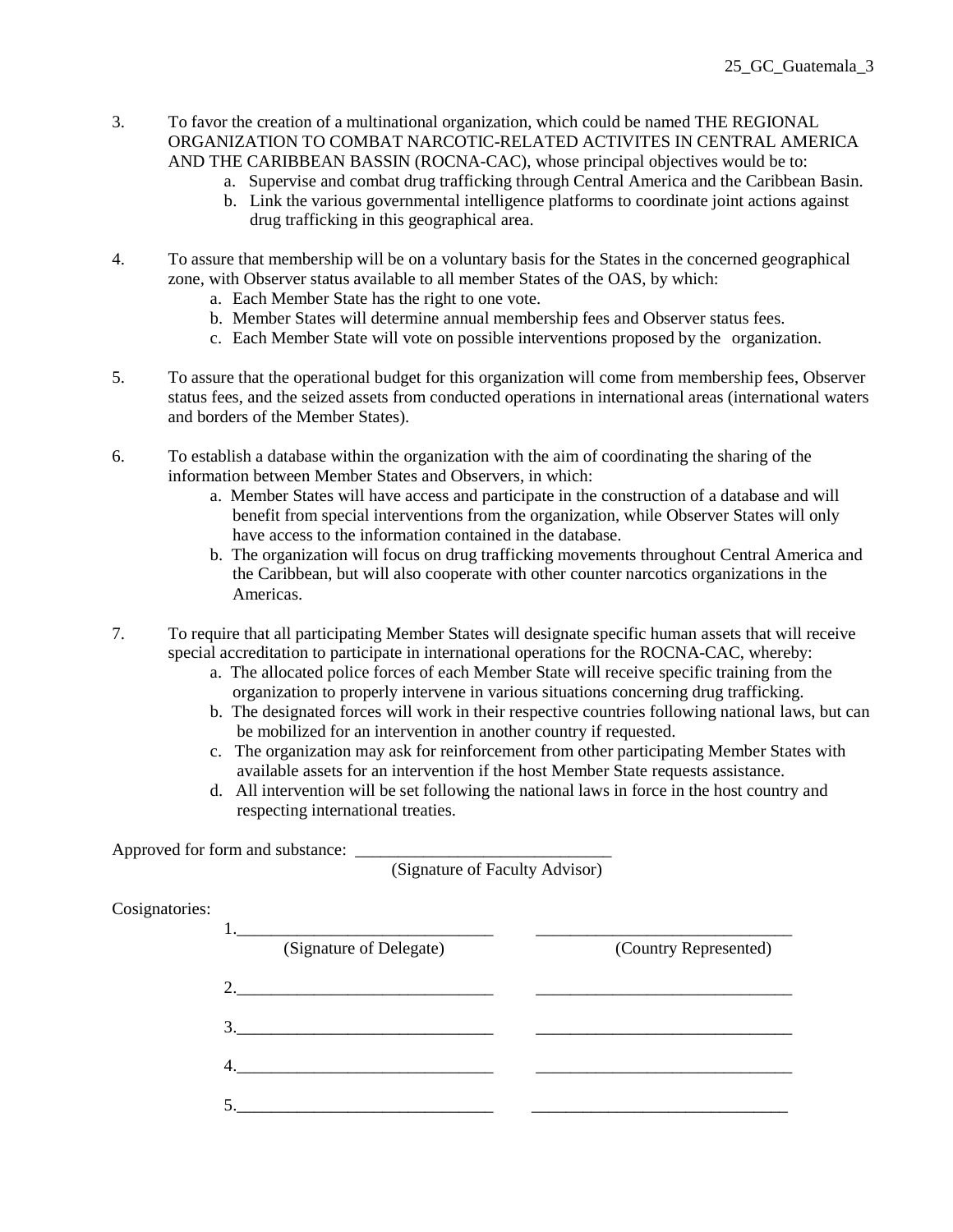# **CREATION OF A TASK FORCE TO STRENGTHEN DEMOCRACY THROUGH MEASURES TO ERADICATE POVERTY AND PROMOTE INTEGRAL DEVELOPMENT**

General Committee Topic No. 1 of the Agenda Committee Draft Resolution Presented by the Delegation of St. Kitts and Nevis

# THE GENERAL ASSEMBLY,

# HAVING SEEN:

Article 3f of the Charter of the Organization of American States, which re-affirms the principle that "The elimination of extreme poverty is an essential part of the promotion and consolidation of representative democracy and is the common and shared responsibility of the American States;

Article 50 of the Charter, which states: "The Member States will give special attention to the eradication of illiteracy, will strengthen adult and vocational education systems, and will ensure that the benefits of culture will be available to the entire population. They will promote the use of all information media to fulfill these aims";

# REAFFIRMING:

Articles 12 and 13 of the Inter-American Democratic Charter, which state that "Poverty, illiteracy, and low levels of human development are factors that adversely affect the consolidation of democracy," and that "The promotion of social, cultural and civil rights are positively linked to economic growth and integral development";

# RECALLING:

 The objectives described in the Inter-American Program to Combat Poverty and Discrimination (OEA/Ser.W/IX.1), which allow for significant contributions to the fight to eradicate poverty, while furthering the cause of development across nations;

#### STRESSING:

 The importance of the Declaration of the Latin American and Caribbean Unity Summit, taking place in Mayan Riviera, Mexico, February 23, 2010, which stated that democracy is one of the most valued treasures of our region and that the peaceful transition of power must be supported and not set back; and

# BEARING IN MIND:

 The importance of eliminating extreme poverty as the immediate and shared responsibility of the states of the Americas, in order to improve the economic and social standing of each individual Member State,

# RESOLVES:

1. To encourage all member states to continue to support democracy and international justice through the elimination of poverty within their borders, brought by a prioritization of improving the living conditions of their citizens, and the importance of education as a sustainable form of development.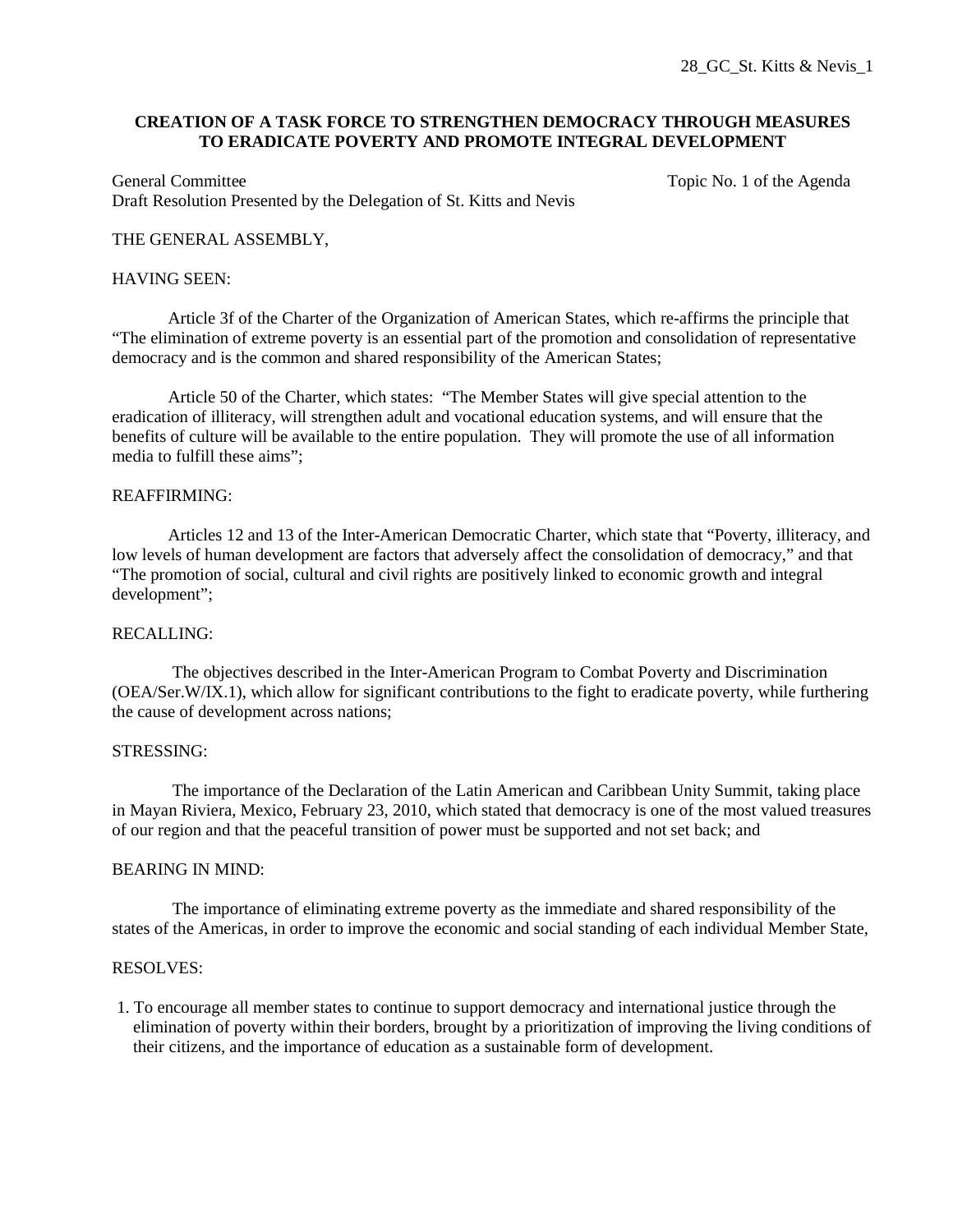- 2. To urge all members to work together in the creation of a special task force, to examine the areas with the highest poverty rates within the Western Hemisphere, as defined by the Multidimensional Poverty Index, and determine the demographic identity of these communities, whereby:
	- a. The task force shall be comprised of one qualified representative of each member state.
	- b. These representatives will be nominated by the representative from their respective state and approved through an election of the General Body of the Organization of American States.
	- c. After appointment, the task force will meet every three months in order to advance the mission of the task force and the creation of the report described above.
- 3. To seek the development of a public relations outreach program to raise awareness about the resources available within each member state for educational and vocational training, defined as the education towards skilled labor in a specific industry, purposes, and the importance of education in the development of a strong economy and thriving state, in those areas deemed to have the highest rates of poverty by the task force.
- 4. To recommend that the report issued by this task force, along with the awareness program, be reviewed by the General Assembly by December of 2015, and that each state be expected to present a plan for combating poverty, through better access to education within its borders, to the task force within one year's time.
- 5. To request that the task force conduct another study in the year 2021 to evaluate the progress made by each member state, the findings of which are to be presented to the General Assembly and made available to the general public of each member state as well.

|                | (Signature of Faculty Advisor) |                       |  |
|----------------|--------------------------------|-----------------------|--|
| Cosignatories: |                                |                       |  |
|                | (Signature of Delegate)        | (Country Represented) |  |
|                | 2.                             |                       |  |
| 3.             |                                |                       |  |
| 4.             |                                |                       |  |
| $\overline{5}$ |                                |                       |  |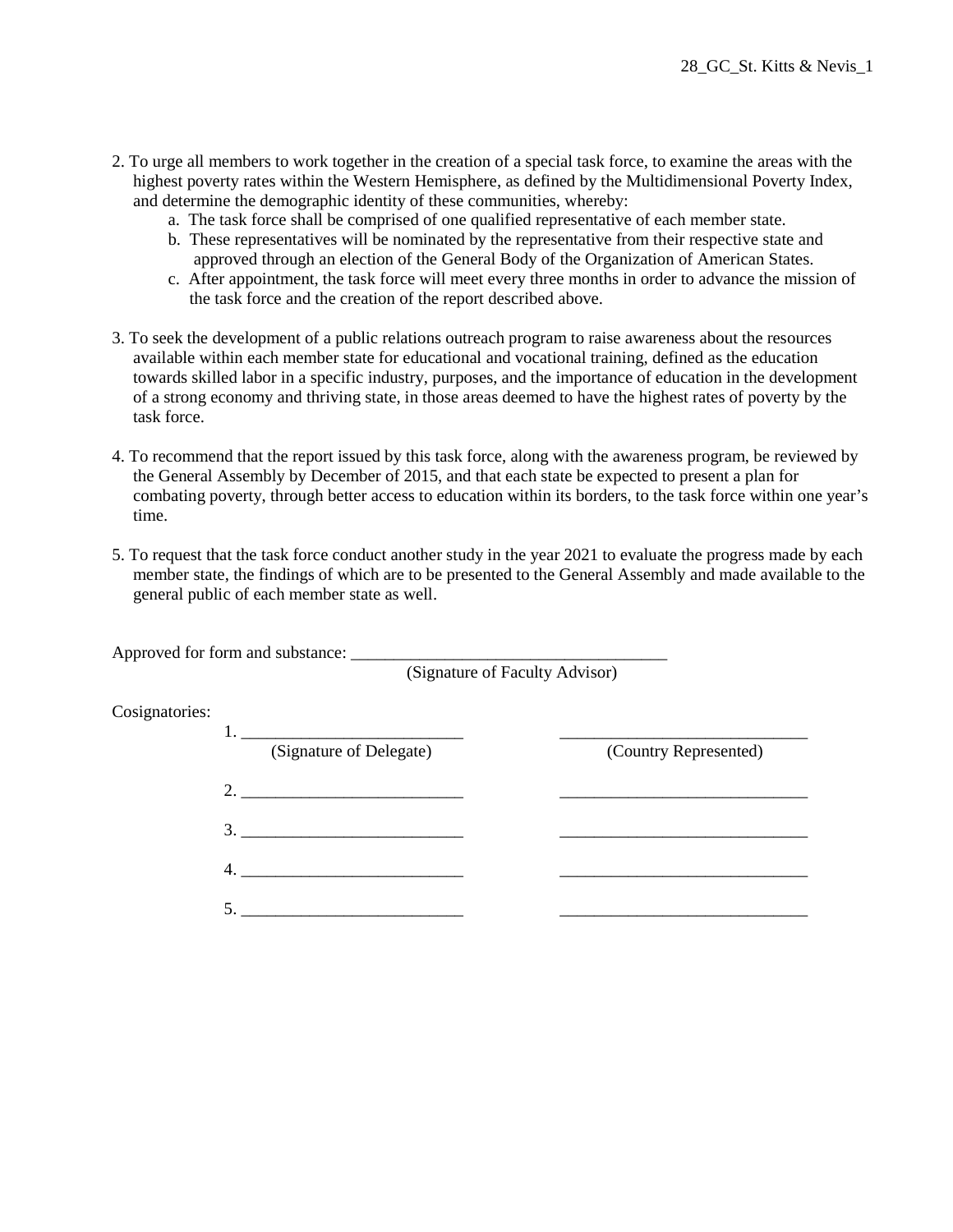## **AMERICAN DECLARATION ON INTEGRAL PROTECTION TO MINORS IN INTERNET ACCESS TO PREVENT GROOMING, SEXTING, CYBERBULLING AND CHILD PORNOGRAPHY**

General Committee Topic No. 2 of the Agenda Draft Resolution Presented by the Delegation of Canada

#### THE GENERAL ASSEMBLY,

### BEARING IN MIND:

United Nations resolutions A/RES/S-27/2, 2002 and A/RES/61/146, 2007, along with the A/RES/55/2 Millennium Declaration, which support special rights for the development of children, and thereby should receive the necessary protection and assistance to assume his responsibilities within the community;

The Declaration of the Rights if the Child, which indicates that the child, by reason of his physical and mental immaturity, needs special safeguards and care, including appropriate legal protection, before and after birth;

# MINDFUL:

That the challenges from the new communication and information technologies for the protection of information and privacy come with new problems such as grooming, cyberbullying, sexting and child pornography;

AG / RES. 2811 (XLIII-O/13), "Access to Public Information and Personal Data Protection," along with the resolution on "Digital Education for Everyone," presented at the 35th International Conference of Data Protection and Privacy Commissioners Privacy: A Compass in Turbulent World. Warsaw, 2013, which emphasize the obligation of States to ensure that persons access to information and protection of personal data;

# BEARING IN MIND:

The Tenth Report to the General Secretary of the OAS, "Commercial Sexual Exploitation of Children and Adolescents in the Internet," which is underlined by new forms of harassment to which children are exposed on the Internet and the measures undertaken by States members to combat them;

That humanity's history has given birth to a compilation of essential "limits" to the nations' power and of the freedoms possessed by every person, which do not depend on the government and which supersede laws, which can be changed by the time, because they enjoy universality, indivisibility and interdependence;

# CONSIDERING:

The annual report of the United Nations on the Millennium Development Goals: The World Report on violence against Children,which states that "Violence against children exists in every State regardless of culture, class, education, income, ethnic origin and age," which is why it is important that each Government accept that this is an emergency and provide the measures to protect each member of the State;

That children are an indispensable part of society, and that with the increasing technological openness to which they are exposed, their security becomes more essential in order to ensure all their rights of protection and safety;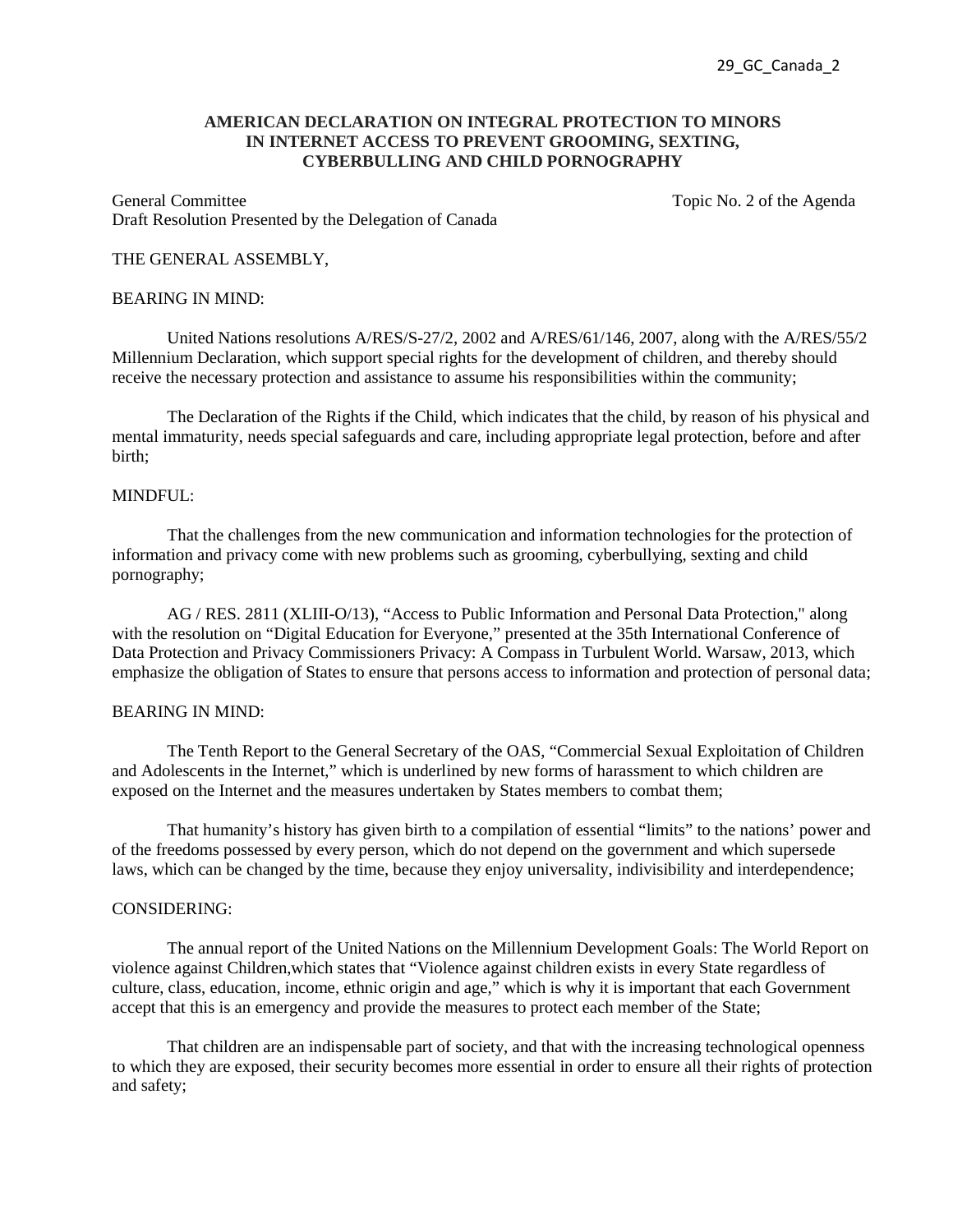## NOTING:

That the growing use of social media and other computer networks by children without the supervision and advice of a responsible adult has increased the need for improved measures to protect infants in new technologies;

The study of new policies and mechanisms for Member States to ensure the protection of personal data in the cyber media, such as the "Draft Declaration of Principles Privacy and Protection of Personal Data in the Americas," CJI / RES. 186 (LXXX-O/12) by the Inter-American Juridical Committee (CJI) and the CAJP session at a meeting held on November 13, 2012, with the participation of the CJI, the member states and the General Secretariat;

That the Inter American Children´s Institute was created as a specialized organization within the Organization of American States to assist the Member States in creating public policy in favor of protecting the rights of children and adolescents in the región;

# RECOGNIZING:

The importance of the integral development of children as an effort to eradicate poverty in nations, because this situation "*reinforces intergenerational cycles of poverty, undermines national economies and impedes achieving progress towards the Millennium Development Goals" (UNICEF,* Child protection from violence, exploitation and abuse, Child labour*)*;

That child abuse is not restricted to physical and sexual abuse, but also can arise because every kind of mistreatment falls into a non-accidental trauma or injury, whether physical or psychic;

That after a sexual assault or any kind of abuse, and in an effort to solve events in the crime, the child must submit to a process where they are re-victimized by the authorities to confront the happenings;

That the knowledge about the sexual abuse in children increases almost every day, even as such crimes against them rises; and

#### TAKING INTO ACCOUNT:

That most countries are living with a general violation of human rights, especially regarding children, and that the indicators of child abuse are increasing;

New forms of harassment and sexual violence affecting children without discrimination of nationality, gender and age, which are arising out of the development of new communication and information technologies;

The work done by the Inter-American Telecommunication Commission (CITEL), whose mission is "to facilitate and promote the comprehensive and sustainable development of telecommunications / ICT in the Americas, based on the principles of universality, solidarity, transparency, fairness, reciprocity, nondiscrimination , technological neutrality and optimization of resources, taking into account the environment and sustainable human development for the benefit of society in each country of the region",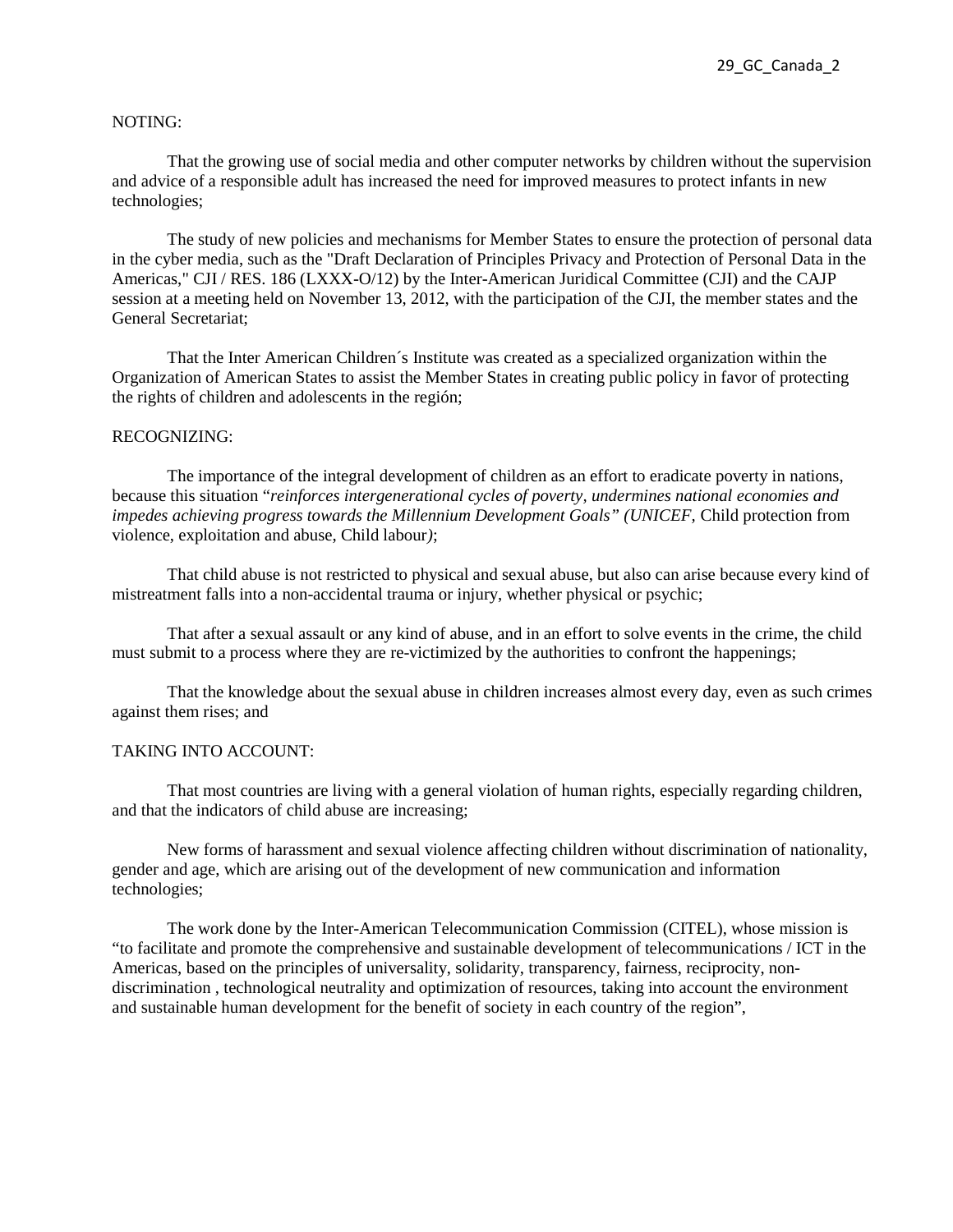# RESOLVES:

- 1. To recommend that member states recognize acts of grooming and child pornography as a problem that affects them equally, and the importance of combating them to have a safe internet for children.
- 2. To request that the Inter-American Children's Institute (IIN) create public campaigns to inform about:
	- a. The risks of the Internet , reiterating the importance of "do not talk to strangers" to children and parents, to prevent grooming or any act of sexual harassment on the internet.
	- b. The danger of re-victimization, when, after a sexual assault or any kind of abuse, authorities employ law enforcement and legal procedures—in an effort to solve events in the crime—which force the child to submit to questions to confront those events crime.
- 3. To exhort members States to protect and assist minors who have been victims of sexual harassment by internet, informing the parents and families about the importance of controlling media exposure to their children, and encouraging them to join in the use of new technologies to prevent further acts against infants.
- 4. To request the Inter-American Commission on Human Rights (IACHR) and the member states to criminalize the acts of grooming, sexting, cyberbullying and child pornography in all member countries, as being acts that disturb the integrity and free development of the children.
- 5. To urge the member states that have no public institutions to ensure the protection of children and adolescents, to establish alternative care and protection to child victims of any act against their physical, mental and emotional integrity.

Approved for form and substance: \_\_\_\_\_\_\_\_\_\_\_\_\_\_\_\_\_\_\_\_\_\_\_\_\_\_\_\_\_\_\_\_\_\_\_\_\_\_

(Signature of Faculty Advisor)

| Cosignatories: |    |                         |                       |
|----------------|----|-------------------------|-----------------------|
|                |    | (Signature of Delegate) | (Country Represented) |
|                |    |                         |                       |
|                |    | 3.                      |                       |
|                | 4. |                         |                       |
|                |    |                         |                       |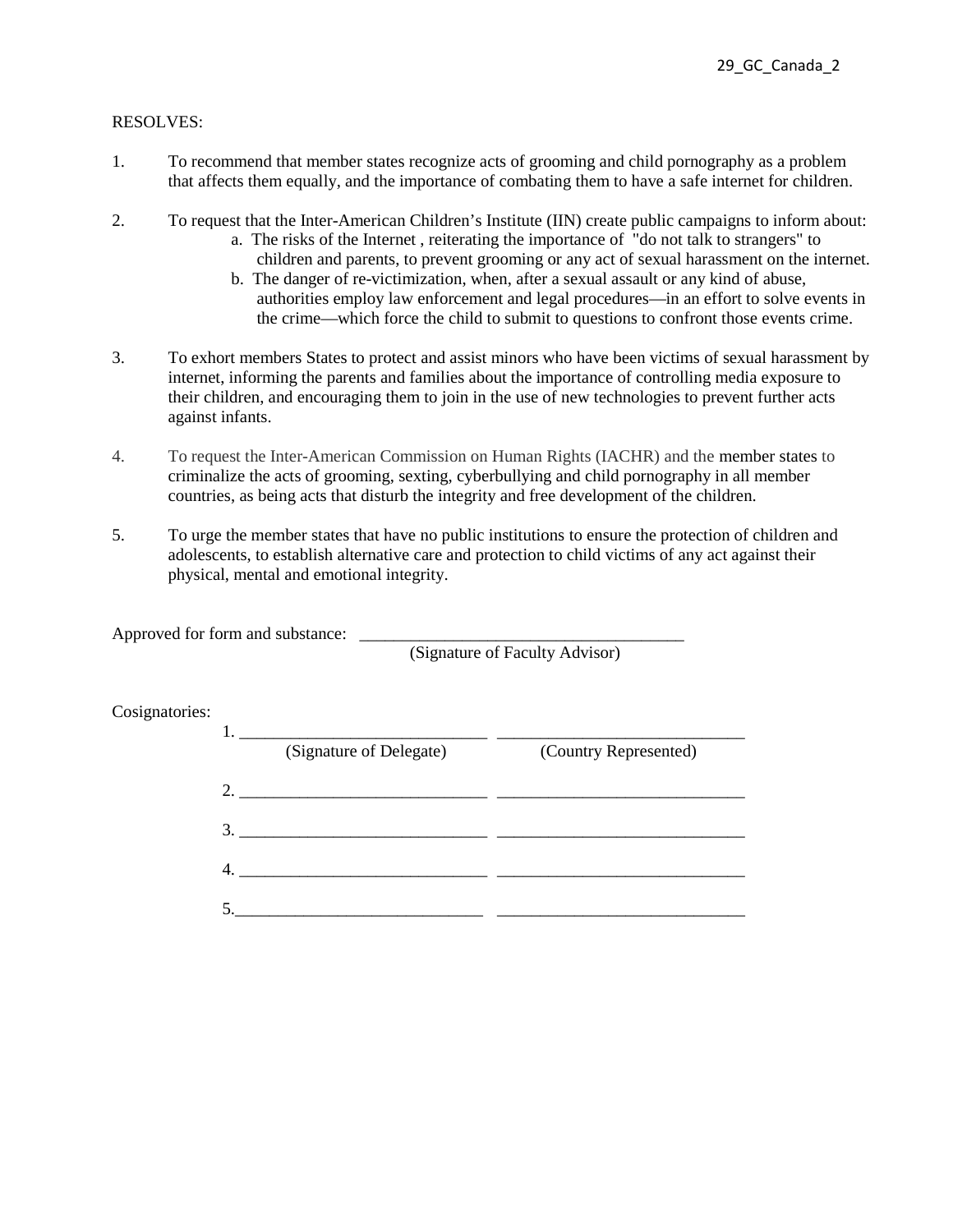# **COMBATING THE PRODUCTION OF ILLEGAL DRUGS IN THE AMERICAS THROUGH THE IMPROVEMENT OF LIVING CONDITIONS**

General Committee Topic No. 1 of the Agenda Draft Resolution Presented by the Delegation of Peru

# THE GENERAL ASSEMBLY,

#### CONSIDERING:

 That Article 12 of the Inter-American Democratic Charter calls for all OAS member states to implement policies to "reduce poverty and eradicate extreme poverty" in the hemisphere;

 That Article 9 of the Inter-American Democratic Charter encourages member states to "promote and protect the rights of indigenous peoples" in the hemisphere;

 The 2013 "Report on Drug Problems in the Americas" and the acknowledgement that poverty and poor living conditions often accompany the production of illicit drugs;

 That indigenous people in the hemisphere are more impoverished and unhealthy than other citizens in the region;

#### RECOGNIZING:

The tremendous efforts made by member states to combat extreme poverty and to meet goal one of the United Nations' Millennium Development Goals;

 The progress made at the 2013 OAS General Assembly Meeting in Antigua, Guatemala and the "AG/DEC. 73 Declaration of Antigua Guatemala" which called for the strengthening of public health services in the region;

The huge success of the World Health Organization's Healthy Villages program and the positive impact it has had on impoverished regions all around the world; and

## ACKNOWLEDGING:

 That the World Health Organization has found that indigenous peoples "often live in remote areas where governments do not invest in basic social services...and have limited or no access to health care,"

- 1. To encourage all member states to acknowledge that improving the health and living conditions of indigenous peoples is crucial to combating the production of illegal drugs in the hemisphere.
- 2. To commend all member states that have taken steps to improve both living standards and public health services in the region.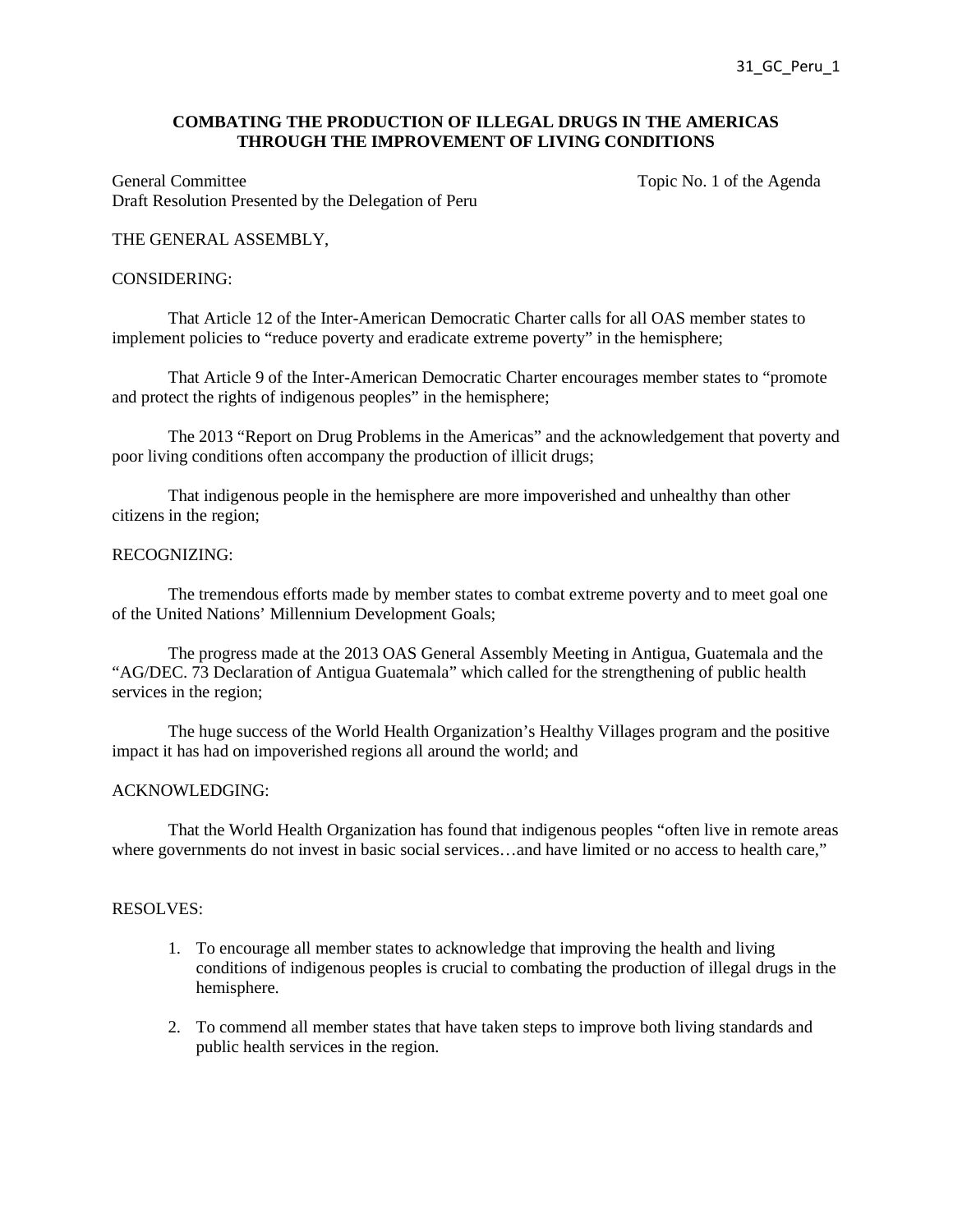- 3. To encourage all member states to utilize the World Health Organization's "Healthy Villages" program which customizes healthcare to the needs of each region and provides community leaders with important health information.
- 4. To encourage all member states to seek funding from international bodies such as the World Health Organization and other IGOs and NGOs that would support this goal.

Approved for form and substance

(Signature of Faculty Advisor)

Cosignatories:

| <b>Signature of Delegate</b> | <b>Country Represented</b> |
|------------------------------|----------------------------|
|                              |                            |
|                              |                            |
|                              |                            |
|                              |                            |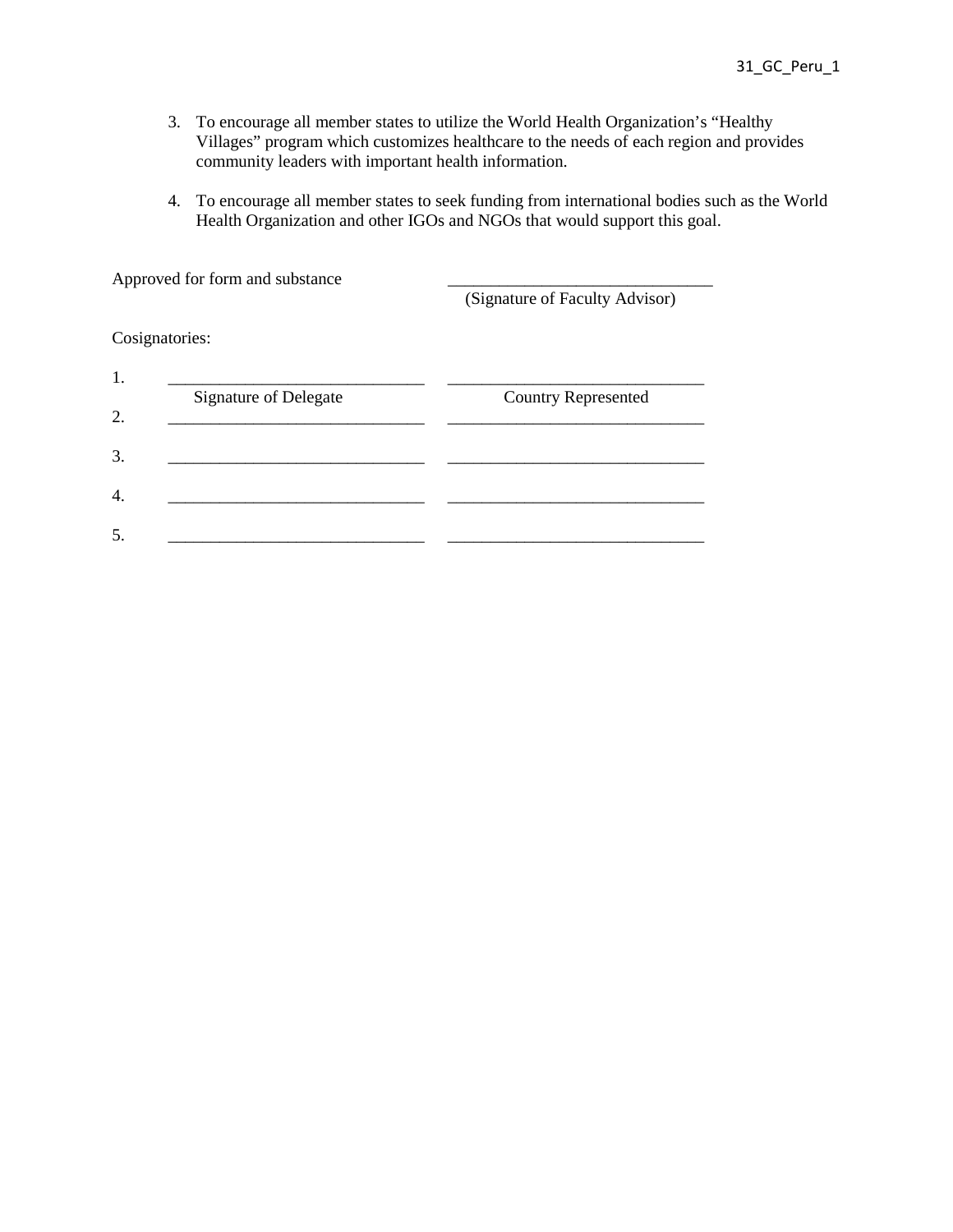# **FORMATION OF A WORKING GROUP TO INVESTIGATE THE IMPLEMENTATION OF PORT SCREENING TECHNOLOGY TO COMBAT TRANSNATIONAL ORGANIZED CRIME**

General Committee Topic No. 3 of the Agenda Draft Resolution Presented by the Delegation of Brazil

# THE GENERAL ASSEMBLY,

## HAVING SEEN:

 That Article 4 of the Inter-American Democratic Charter states that "the constitutional subordination of all state institutions to the legally constituted civilian authority and respect for the rule of law on the part of all institutions and sectors of society are equally essential to democracy";

 That in the Declaration on Security in the Americas, adopted at the Special Conference on Security held in Mexico City in October 2003, the member states condemned transnational organized crime since it represents a threat to democracy and negatively affects our societies, and therefore renewed their commitment to fighting it by strengthening the domestic legal framework, the rule of law, and hemispheric cooperation;

AG/RES. 2116 (XXXV-O/05), "Fighting Transnational Organized Crime in the Hemisphere," which established a Special Committee on Transnational Organized Crime (CEDOT), under the Permanent Council, as a means of drafting the plan of action against such crime, using the United Nations Convention against Transnational Organized Crime (Palermo Convention) and the Protocols thereto as a reference point;

 That the Hemispheric Plan of Action against Transnational Organized Crime (2006) has as its objectives, among other operatives, to "prevent and combat transnational organized crime, in full observance of human rights, using as a frame of reference the Palermo Convention and the three additional Protocols thereto," and to "Enhance cooperation in the areas of prevention, investigation, prosecution of, and judicial decisions related to, transnational organized crime," as well as to "Encourage coordination among OAS bodies responsible for issues related to combating transnational organized crime and cooperation among those bodies with the United Nations Office on Drugs and Crime (UNODC)," and "strengthen national, subregional and regional capacities and capabilities to deal with transnational organized crime";

 That the United Nations Convention Against Transnational Organized Crime (Palermo Convention) adopted by General Assembly resolution 55/25 on 15 November 2000 in Palermo, Italy, is the main international instrument in the fight against transnational organized crime and is further supplemented by three protocols that target specific areas of crime: the Protocol to Prevent, Suppress and Punish Trafficking in Persons, Especially Women and Children; the Protocol against the Smuggling of Migrants by Land, Sea and Air; and the Protocol against the Illicit Manufacturing of and Trafficking in Firearms, their Parts and Components and Ammunition;

#### CONSIDERING:

 That during the 2011 Ibero-American Summit held in Asuncion, Paraguay, the Member States defined public security as a precondition for economic and social progress and called for international cooperation, technical assistance, and legislation to combat the illicit trafficking of weapons;

 That the United Nations Office on Drugs and Crime (UNODC) states that "the illicit trafficking and misuse of firearms pose a major threat to human security and social stability, whilst standing as a serious obstacle to the achievement of the Millennium Development Goals, particularly in Africa and Latin America";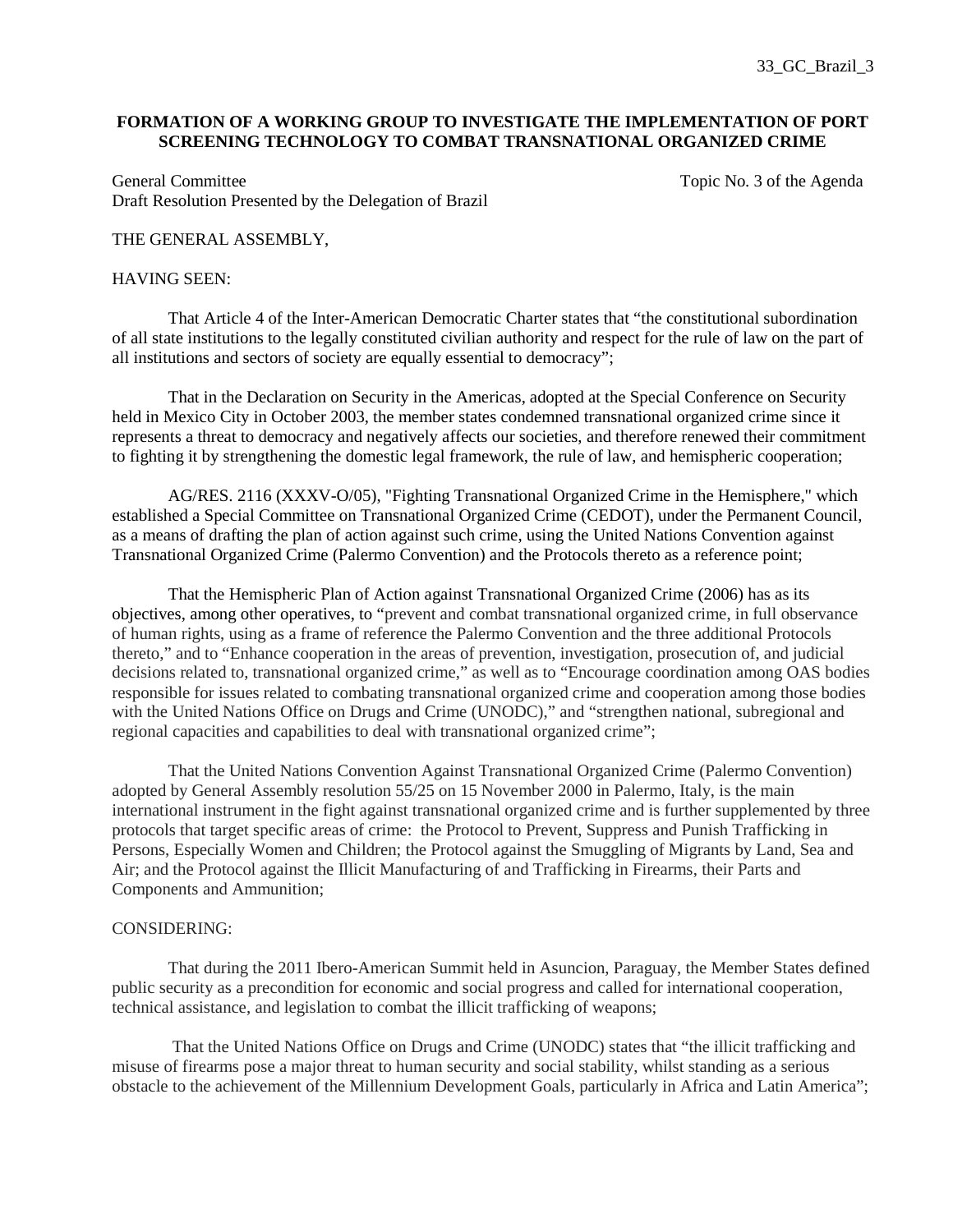That the UNODC launched a Container Control Programme (CCP) in 2008 that aims to help governments improve law enforcement capacity to prevent drug trafficking and other illicit activity;

That, according to the UNODC CCP June 2009 Progress Report, "an estimated 420 million containers of cargo are shipped around the world every year virtually uninspected-allowing shipments of weapons, narcotics, and other illegal goods to enter countries undetected"; and

# BEARING IN MIND:

That "exchanging and using, as appropriate, evidence lawfully obtained through special investigative techniques in order to prosecute crimes related to transnational organized crime," as well as ensuring "when possible, the collection and dissemination of statistical data that make it possible to measure the scope of the problem of transnational organized crime and its incidence," are recognized strategies outlined in the "Hemispheric Plan of Action Against Transnational Organized Crime";

That improving port security through the use of special technology to scan containers would facilitate the implementation of such strategies;

That the action points of the "Hemispheric Plan of Action Against Transnational Organized Crime" include taking a comprehensive approach to preventing and fighting transnational organized crime, with the participation of all institutions having responsibilities in this area, and strengthening the ability of public institutions to fight transnational organized crime effectively and promote cooperation and the exchange of experiences among states,

- 1. To commend those Member States who have ratified the United Nations Convention Against Transnational Organized Crime and the Protocol Against the Illicit Manufacturing of and Trafficking in Firearms, their Parts and Components and Ammunition.
- 2. To encourage Member States to continue to take action in addressing the multi-faceted causes of crime and to cooperate in combating transnational organized crime and the illegal arms trade.
- 3. To form a working group under the control of the Secretariat for Multidimensional Security to investigate the possibility of implementing new technologies to improve port security and monitoring in Member States and to prepare a special report for review by the General Assembly.
- 4. To recommend that this working group:
	- a. Be charged with investigating the potential benefits and costs of implementing new port security technologies including, but not limited to: x-ray and radiation portal monitors, intelligent video systems, crane-mounted sensors, radio frequency identification (RFID) tags, and intelligent device management;
	- b. Be composed of security experts from both private corporations, Member State governments, the UNODC, and non-governmental organizations (NGOs) concerned with the transnational illicit firearms trade;
	- c. Make personal visits to ports in Member States that have already implemented these technologies in order to research their effectiveness; and
	- d. Complete its report no later than December 2015 and submit its report to the annual meeting of the General Assembly in 2016.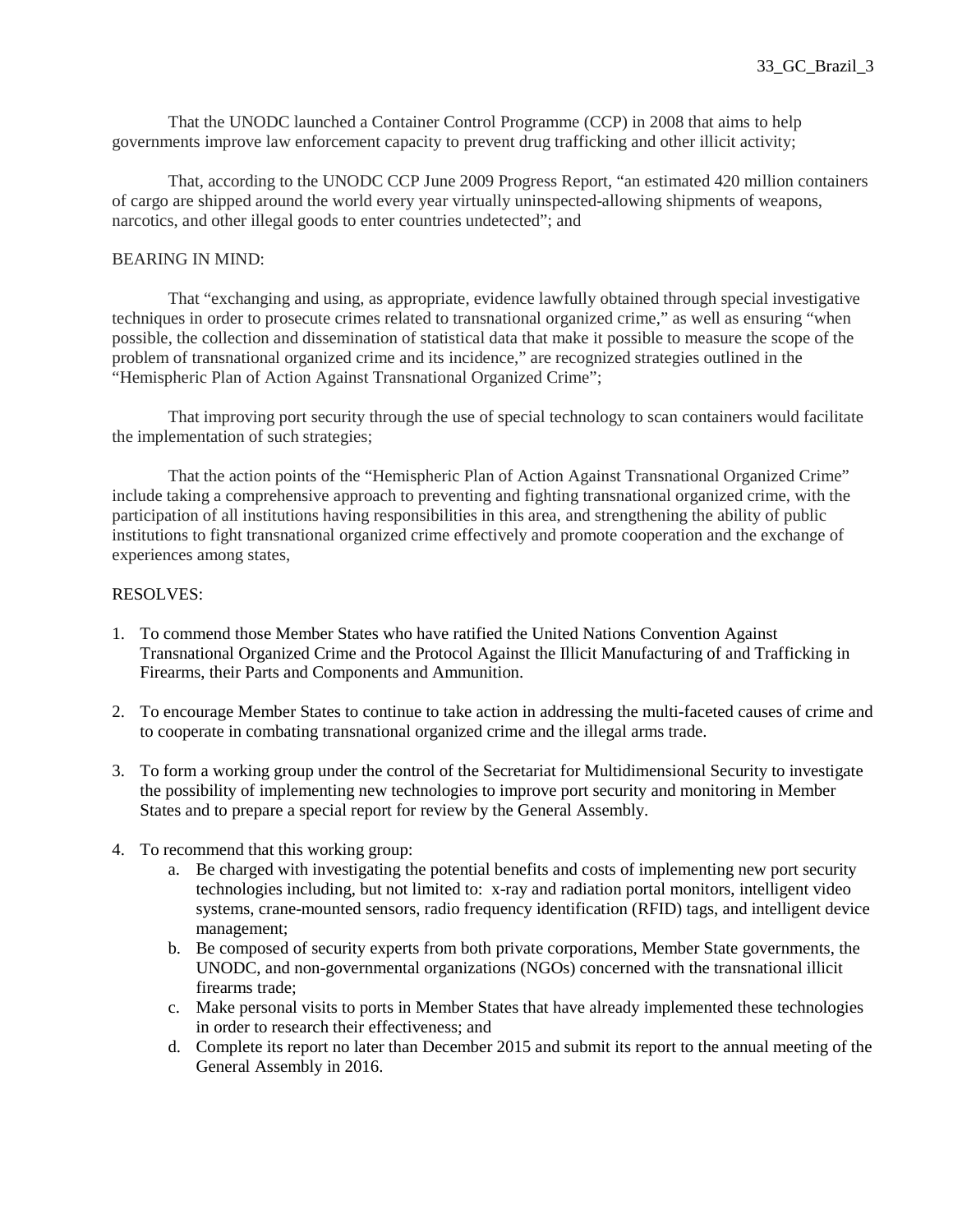- 5. To recommend that Member State governments evaluate the results of the working group's report, using a cost-benefit analysis to determine the feasibility of a trial run of said technologies in ports that are particularly vulnerable to illicit arms and drug trafficking, such as Santos and Paranaguá in Brazil.
- 6. To recommend that the working group's report and the trial run in Brazil be funded by voluntary donations from interested Member States, including the Brazilian government, relevant NGOs, the Inter-American Development Bank, and the UNODC.

|                |    | (Signature of Faculty Advisor) |                       |
|----------------|----|--------------------------------|-----------------------|
|                |    |                                |                       |
| Cosignatories: |    |                                |                       |
|                |    | $1.$ $\qquad \qquad$           |                       |
|                |    | (Signature of Delegate)        | (Country Represented) |
|                |    |                                |                       |
|                |    |                                |                       |
|                | 4. |                                |                       |
|                |    |                                |                       |
|                |    |                                |                       |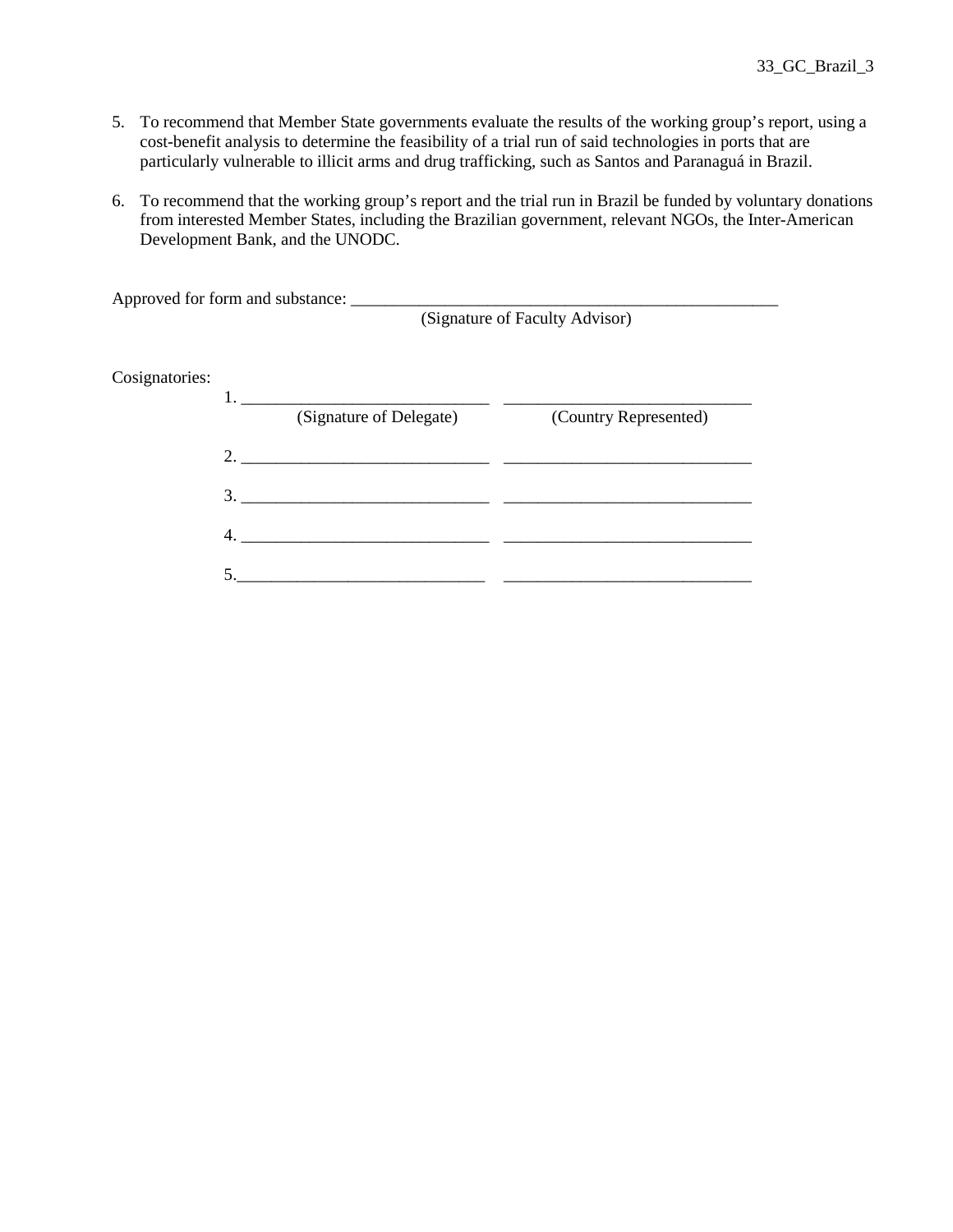# **PROMOTION OF MEMBER STATE WATER RESOURCE MANAGEMENT CAPACITY VIA AN INTER-AMERICAN ENGINEERING NETWORK**

General Committee Topic No. 1 of the Agenda Draft Resolution Presented by the Delegation of Antigua and Barbuda

# THE GENERAL ASSEMBLY,

#### RECALLING:

 Article 2g of the Charter of the Organization of American States, which establishes as one of the essential purposes of the Organization "To eradicate extreme poverty, which constitutes an obstacle to the full democratic development of the peoples of the hemisphere";

#### CONSIDERING:

 That the member states in the Social Charter of the Americas, Article 20, recognize "that water is fundamental for life and central to socioeconomic development and environmental sustainability and that nondiscriminatory access by the population to safe drinking water and sanitation services, in the framework of national law and policies, contributes to the objective of combating poverty";

#### EVOKING:

 Article 11 of the Inter-American Democratic Charter, which recognizes that "democracy, social and economic development are interdependent and mutually reinforcing";

Article 15 of the Inter-American Democratic Charter, which affirms that "the exercise of democracy promotes the preservation and good stewardship of the environment," and stresses the importance of implementing policies and strategies to promote not only protection of the environment but also sustainable development for the benefit of future generations;

#### NOTING:

 The most recent meeting of the Inter-American Council for Integral Development in January, 2014, focused on the Water Challenges facing the Americas in the 21<sup>st</sup> Century, in which AG/RES. 2760 (XLII-O/12) "The Human Right to Safe Drinking Water and Sanitation" was reaffirmed;

#### RECOGNIZING:

 The purpose of the Engineering Education for Competitiveness Program, housed within the Department on Social and Economic Development of the Executive Secretariat of Integral Development, to improve engineering education as a catalyst for innovation, competitiveness and sustainable economic growth, in which the development of green technologies and the efficient use of scarce available resources is fundamental;

 The purpose of the Integrated Water Resource Management Program, housed within the Department on Sustainable Development of the Executive Secretariat of Integral Development, to support Member States in their efforts to improve the management, conservation, and sustainable use of both superficial and ground water resources by promoting social and economic growth in these regions;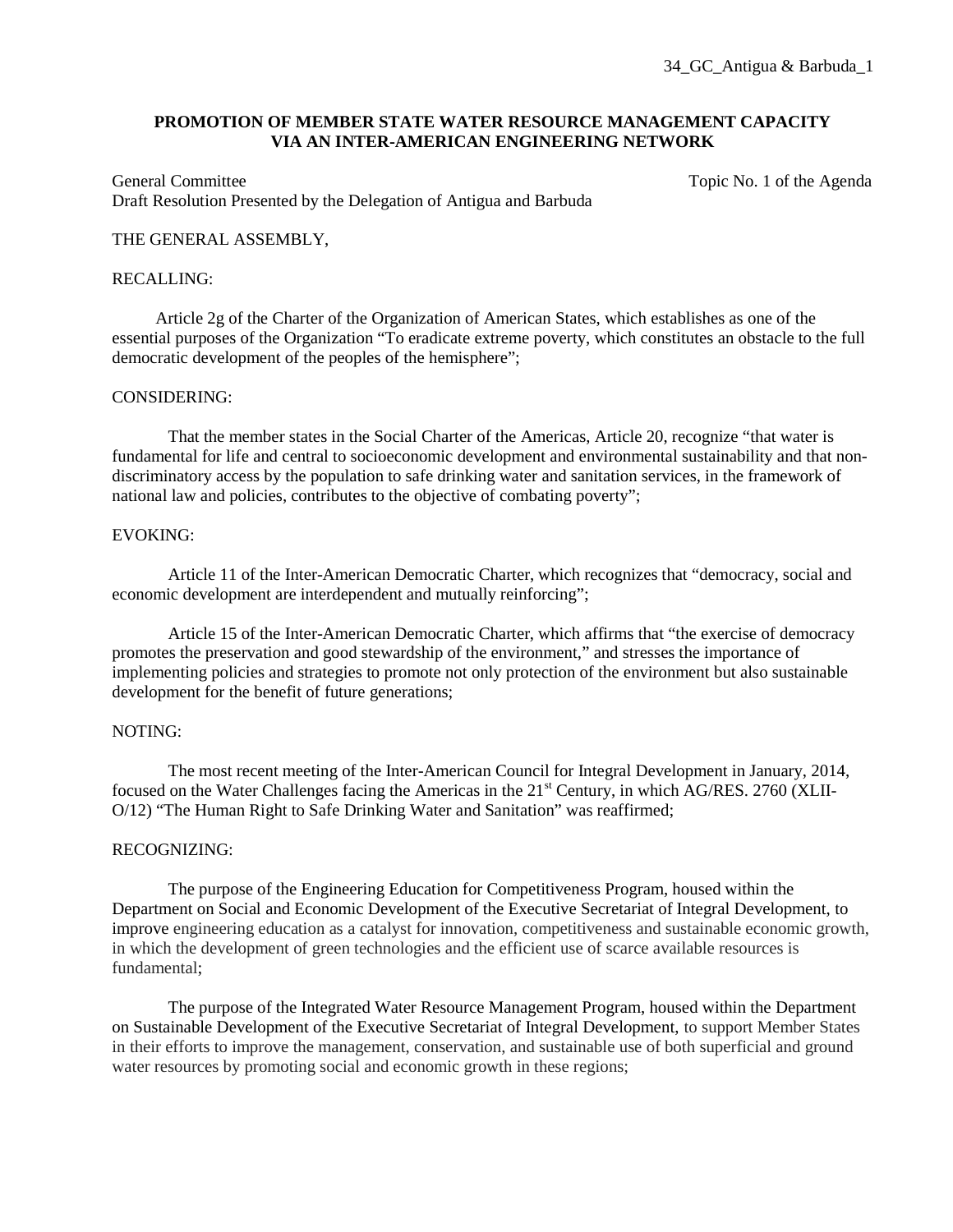# HAVING SEEN:

That this program's past projects, especially the 2010 Bermejo River basin project, have identified the inadequate access to and application of sustainable technologies, particularly in primary production systems, and the use of unsustainable agricultural practices, application of inadequate technological models, and underutilization of appropriate and available materials and technologies;

# CITING:

 Article 16 of the Inter-American Democratic Charter, in which Member States recognize the role of education as "key to strengthening democratic institutions, promoting the development of human potential, and alleviating poverty and fostering greater understanding among our peoples";

# RECALLING:

 Initiatives 50 and 51 from the Plan of Action for Sustainable Development in the Americas created from the Summit of the Americas on Sustainable Development held in Santa Cruz in 1996; and

# ACKNOWLEDGING:

 That according to the latest report from the Food & Agricultural Office of the United Nations, Latin America and the Caribbean is home to 33% of the world's internal renewable water resources,

- 1. To applaud current efforts made by Member States to implement sustainable water resource management practices and to encourage them to continue their implementation of these practices.
- 2. To increase the people of the Hemisphere's access to clean water by 50% by 2020.
- 3. To charge the Executive Secretariat of Integral Development to oversee and facilitate the creation of an Inter-American Engineering Network to be housed within the Integrated Water Resource Management Program, whereby:
	- a. This network would be funded from a public-private partnership pursued by the OAS with relevant businesses and corporations in order to facilitate development of economic competitiveness in the Hemisphere;
	- b. The purpose of this network will be to:
		- i. Continue the promotion of engineering education in the hemisphere.
		- ii. Facilitate the implementation of the Engineering Education for Competitiveness Project's curriculum goals into universities across the Hemisphere.
		- iii. Facilitate dialogues between engineering experts and Ministers of Energy, Environment, and Commerce in the Americas on obstacles to implementing sustainable water resource management practices.
		- iv. Organize dialogues between experts and Ministers of Energy, Environment, and Commerce in the Americas on the economic benefits of practicing sustainable water resource management.
		- v. Facilitate the development of general public education initiatives about the economic and social benefits of water resource availability.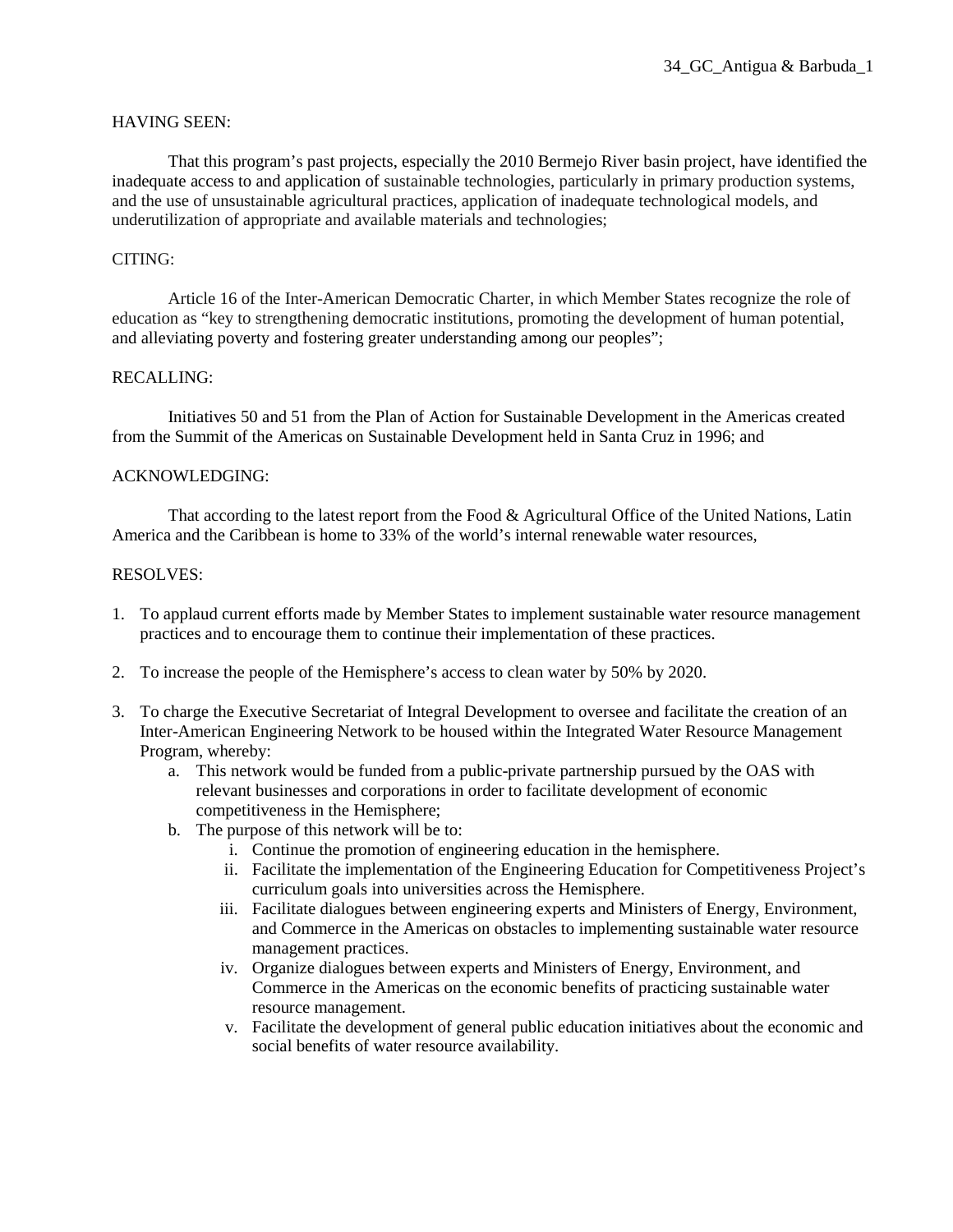vi. Encourage and facilitate a self-evaluation process undertaken by Member States on their water resource management practices and areas for improvement.

Approved for form and substance:

(Signature of Faculty Advisor)

Cosignatories:

| (Signature of Delegate) | (Country Represented |
|-------------------------|----------------------|
|                         |                      |
| $\mathcal{R}$           |                      |
|                         |                      |
|                         |                      |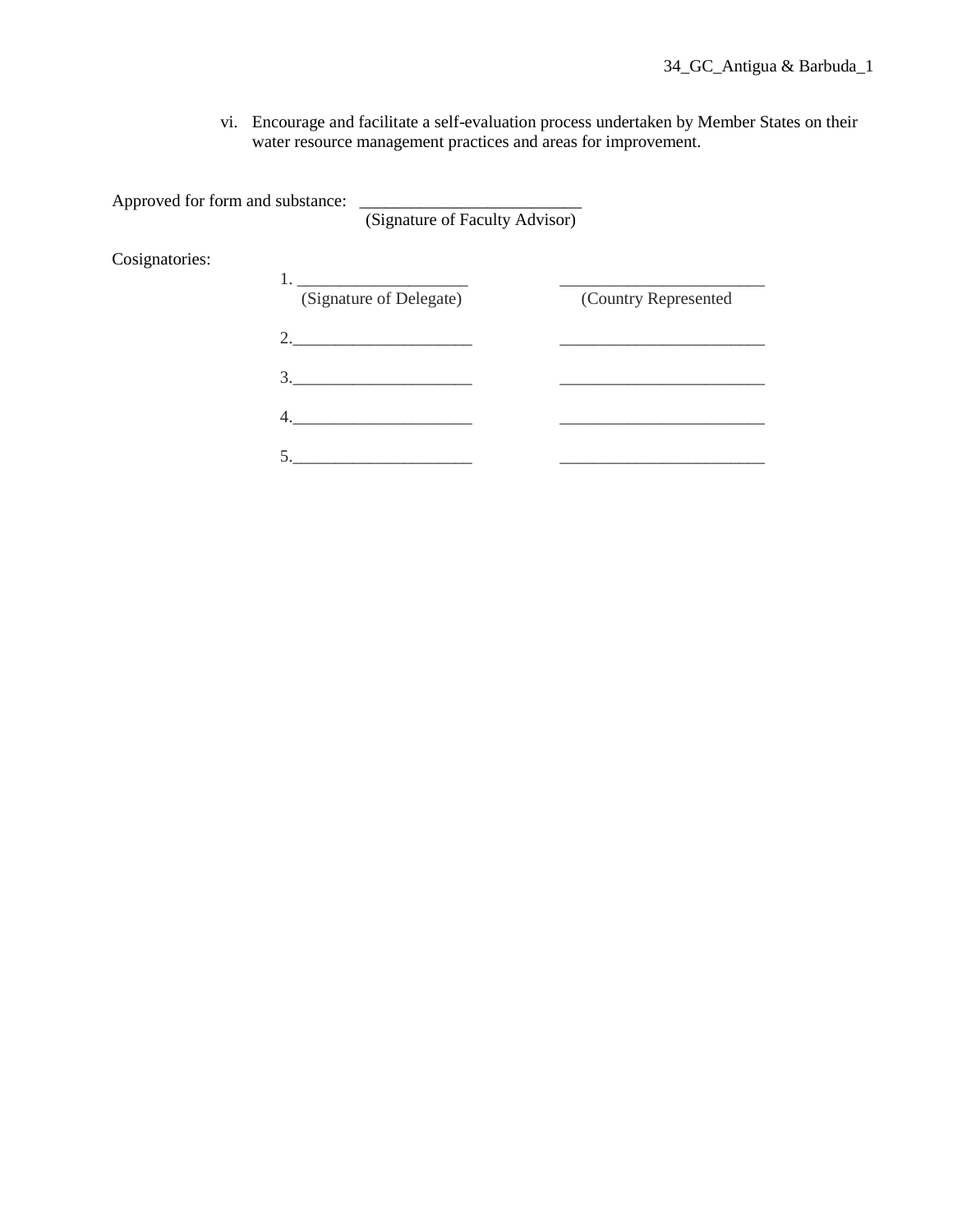### **HEMISPHERIC INITIATIVE FOR CYBERSECURITY EDUCATION FUND (HICEF)**

General Committee Topic No. 2 of the Agenda Draft Resolution Presented by the Delegation of the Republic of Honduras

## THE GENERAL ASSEMBLY,

#### IN REFERENCE TO:

 Article 16 of the Inter-American Democratic Charter, which states: "Education is key to strengthening democratic institutions, promoting the development of human potential, and alleviating poverty and fostering greater understanding among our peoples. To achieve these ends, it is essential that a quality education be available to all, including girls and women, rural inhabitants, and minorities";

#### UNDERSTANDING THAT:

Cybersecurity and education are integral to maintaining a strong democracy, and that implementing programs that foster both cybersecurity and education will increase and maintain the development of democratic institutions throughout the Americas;

#### RECOGNIZING:

The OAS report on "Adoption of a Comprehensive Inter-American Strategy to Combat Threats to Cybersecurity: A Multidimensional and Multidisciplinary Approach to Creating a Culture of Cybersecurity," which calls for "Fostering public-private partnerships with the goal of increasing education and awareness and working with the private-sector—who owns and operates most of the information infrastructures on which the nations depend—to secure those infrastructures"; and

## RECALLING

The "Inter-American Strategy to Combat Threats to Cybersecurity," which details a multidimensional and multidisciplinary method that establishes explicit mandates for the Inter-American Committee against Terrorism (CICTE),

- 1. To establish a fund, under CICTE, to educate citizens of Member States on cybersecurity by allowing members of the private sector to donate capital goods and liquid funds to allow students the opportunity to gain professional skills and awareness in all aspects that pertain to the protection of cyber-infrastructure, under the conditions that:
	- a. Students enrolled in accredited high schools or universities are eligible to participate.
	- b. If the student is under the age of 18, that student must obtain and provide written permission from a parent or legal guardian.
	- c. All students must be a legal resident of an OAS Member State.
	- d. A contract be created detailing intern work requirements and an opportunity for a permanent position upon release, the contract to be congruent with Article XIV of the American Declaration of Rights and Duties of Man.